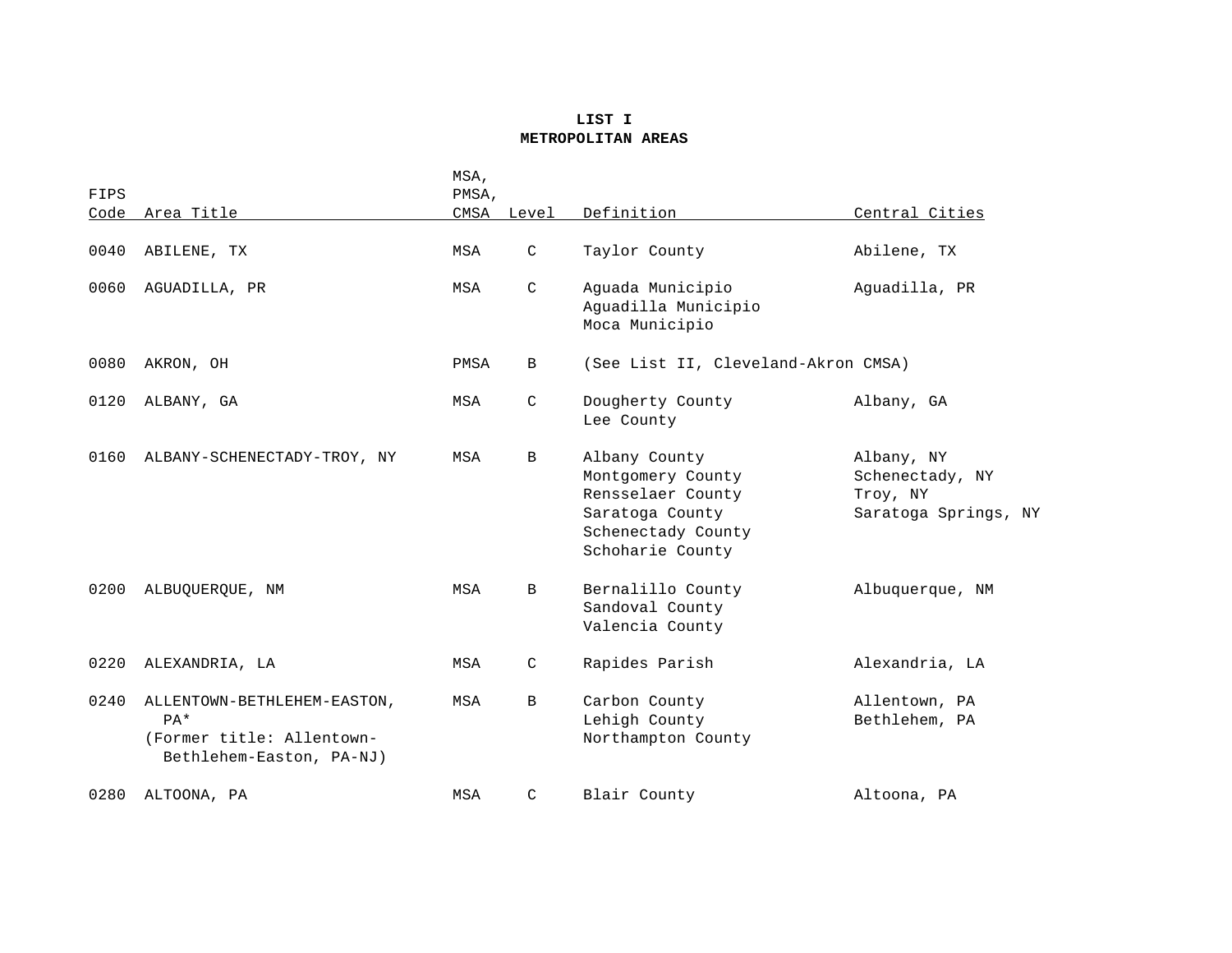|         |                                                                                                  | MSA,  |              |                                             |                |
|---------|--------------------------------------------------------------------------------------------------|-------|--------------|---------------------------------------------|----------------|
| FIPS    |                                                                                                  | PMSA, |              |                                             |                |
| Code    | Area Title                                                                                       |       | CMSA Level   | Definition                                  | Central Cities |
| 0320    | AMARILLO, TX                                                                                     | MSA   | $\mathsf{C}$ | Potter County                               | Amarillo, TX   |
|         |                                                                                                  |       |              | Randall County                              |                |
|         |                                                                                                  |       |              |                                             |                |
| 0360    | ANAHEIM-SANTA ANA, CA                                                                            |       |              |                                             |                |
|         | (See Orange County, CA)                                                                          |       |              |                                             |                |
|         |                                                                                                  |       |              |                                             |                |
| 0380    | ANCHORAGE, AK                                                                                    | MSA   | $\mathsf{C}$ | Anchorage Borough                           | Anchorage, AK  |
|         |                                                                                                  |       |              |                                             |                |
| 0400    | ANDERSON, IN                                                                                     |       |              |                                             |                |
|         | (See Indianapolis, IN)                                                                           |       |              |                                             |                |
|         |                                                                                                  |       |              |                                             |                |
| 0405    | ANDERSON, SC                                                                                     |       |              |                                             |                |
|         | (See Greenville-Spartanburg-Anderson, SC)                                                        |       |              |                                             |                |
|         |                                                                                                  |       |              |                                             |                |
| 0440    | ANN ARBOR, MI                                                                                    | PMSA  | $\, {\bf B}$ | (See List II, Detroit-Ann Arbor-Flint CMSA) |                |
|         |                                                                                                  |       | $\mathsf{C}$ |                                             |                |
| 0450    | ANNISTON, AL                                                                                     | MSA   |              | Calhoun County                              | Anniston, AL   |
| 0460    | APPLETON-OSHKOSH-NEENAH, WI                                                                      | MSA   | B            | Calumet County                              | Appleton, WI   |
|         |                                                                                                  |       |              | Outagamie County                            | Oshkosh, WI    |
|         |                                                                                                  |       |              | Winnebago County                            | Neenah, WI     |
|         |                                                                                                  |       |              |                                             |                |
| 0470    | ARECIBO, PR                                                                                      | PMSA  | C            | (See List II, San Juan-Caguas-Arecibo CMSA) |                |
|         |                                                                                                  |       |              |                                             |                |
| $\star$ | Pursuant to P.L. 101-136, Section 525, Easton was added to the title effective November 3, 1989. |       |              |                                             |                |
|         |                                                                                                  |       |              |                                             |                |
| 0480    | ASHEVILLE, NC                                                                                    | MSA   | C            | Buncombe County                             | Asheville, NC  |
|         |                                                                                                  |       |              | Madison County                              |                |
|         |                                                                                                  |       |              |                                             |                |
| 0500    | ATHENS, GA                                                                                       | MSA   | $\mathsf C$  | Clarke County                               | Athens-Clarke  |
|         |                                                                                                  |       |              | Madison County                              | County, GA     |
|         |                                                                                                  |       |              | Oconee County                               |                |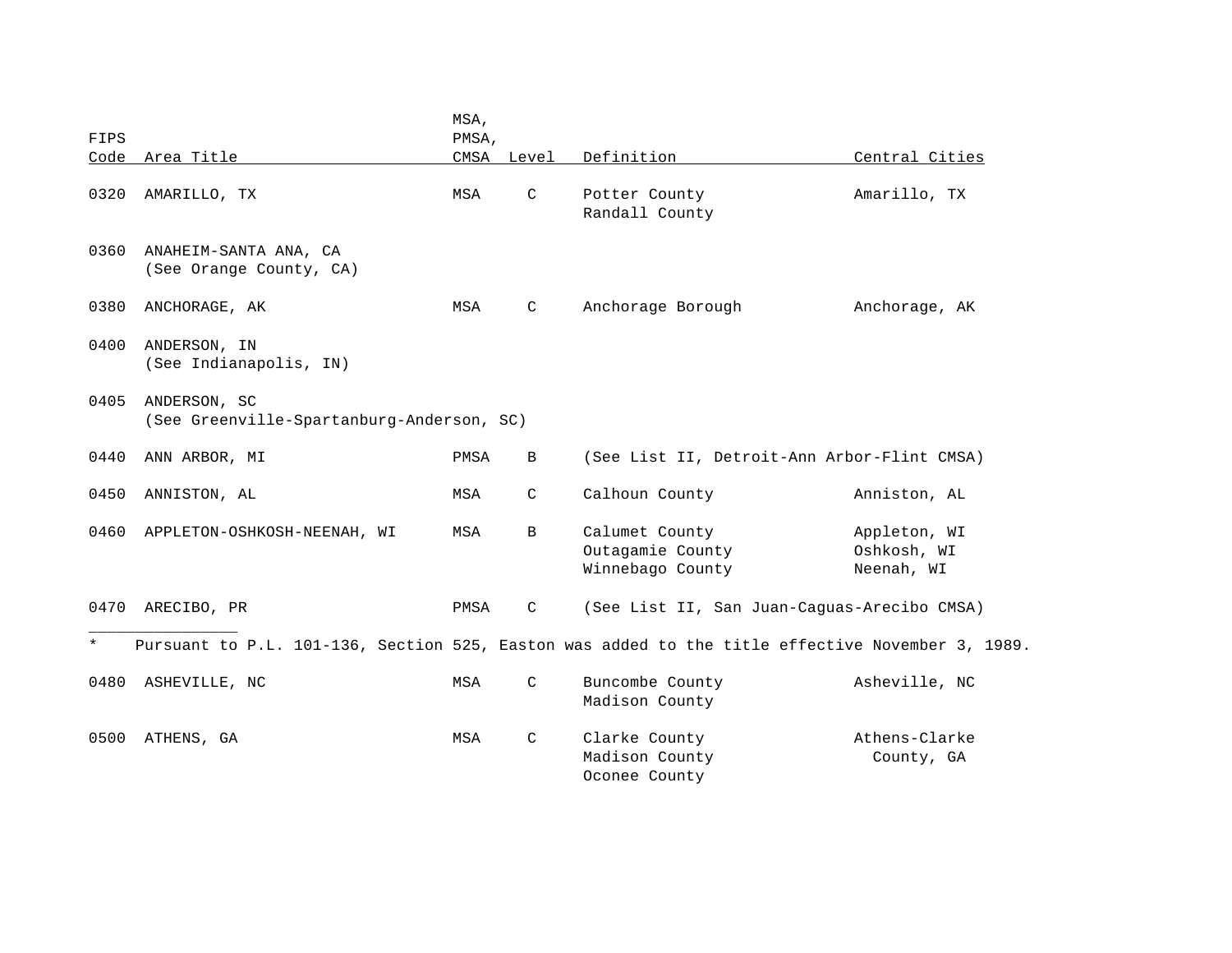|      |                                                            | MSA,  |              |                                                               |                |
|------|------------------------------------------------------------|-------|--------------|---------------------------------------------------------------|----------------|
| FIPS |                                                            | PMSA, |              |                                                               |                |
| Code | Area Title                                                 | CMSA  | Level        | Definition                                                    | Central Cities |
| 0520 | ATLANTA, GA                                                | MSA   | Α            | Barrow County                                                 | Atlanta, GA    |
|      |                                                            |       |              | Bartow County                                                 |                |
|      |                                                            |       |              | Carroll County                                                |                |
|      |                                                            |       |              | Cherokee County                                               |                |
|      |                                                            |       |              | Clayton County                                                |                |
|      |                                                            |       |              | Cobb County                                                   |                |
|      |                                                            |       |              | Coweta County                                                 |                |
|      |                                                            |       |              | DeKalb County                                                 |                |
|      |                                                            |       |              | Douglas County                                                |                |
|      |                                                            |       |              | Fayette County                                                |                |
|      |                                                            |       |              | Forsyth County                                                |                |
|      |                                                            |       |              | Fulton County                                                 |                |
|      |                                                            |       |              | Gwinnett County                                               |                |
|      |                                                            |       |              | Henry County                                                  |                |
|      |                                                            |       |              | Newton County                                                 |                |
|      |                                                            |       |              | Paulding County                                               |                |
|      |                                                            |       |              | Pickens County                                                |                |
|      |                                                            |       |              | Rockdale County                                               |                |
|      |                                                            |       |              | Spalding County                                               |                |
|      |                                                            |       |              | Walton County                                                 |                |
| 0560 | ATLANTIC-CAPE MAY, NJ<br>(Former title: Atlantic City, NJ) | PMSA  | $\, {\bf B}$ | (See List II, Philadelphia-Wilmington-<br>Atlantic City CMSA) |                |
| 0600 | AUGUSTA-AIKEN, GA-SC                                       | MSA   | B            | Columbia County, GA                                           | Augusta, GA    |
|      | (Former title: Augusta, GA-SC)                             |       |              | McDuffie County, GA                                           | Aiken, SC      |
|      |                                                            |       |              | Richmond County, GA                                           |                |
|      |                                                            |       |              | Aiken County, SC                                              |                |
|      |                                                            |       |              | Edgefield County, SC                                          |                |
| 0620 | AURORA-ELGIN, IL                                           |       |              |                                                               |                |

(See Chicago, IL)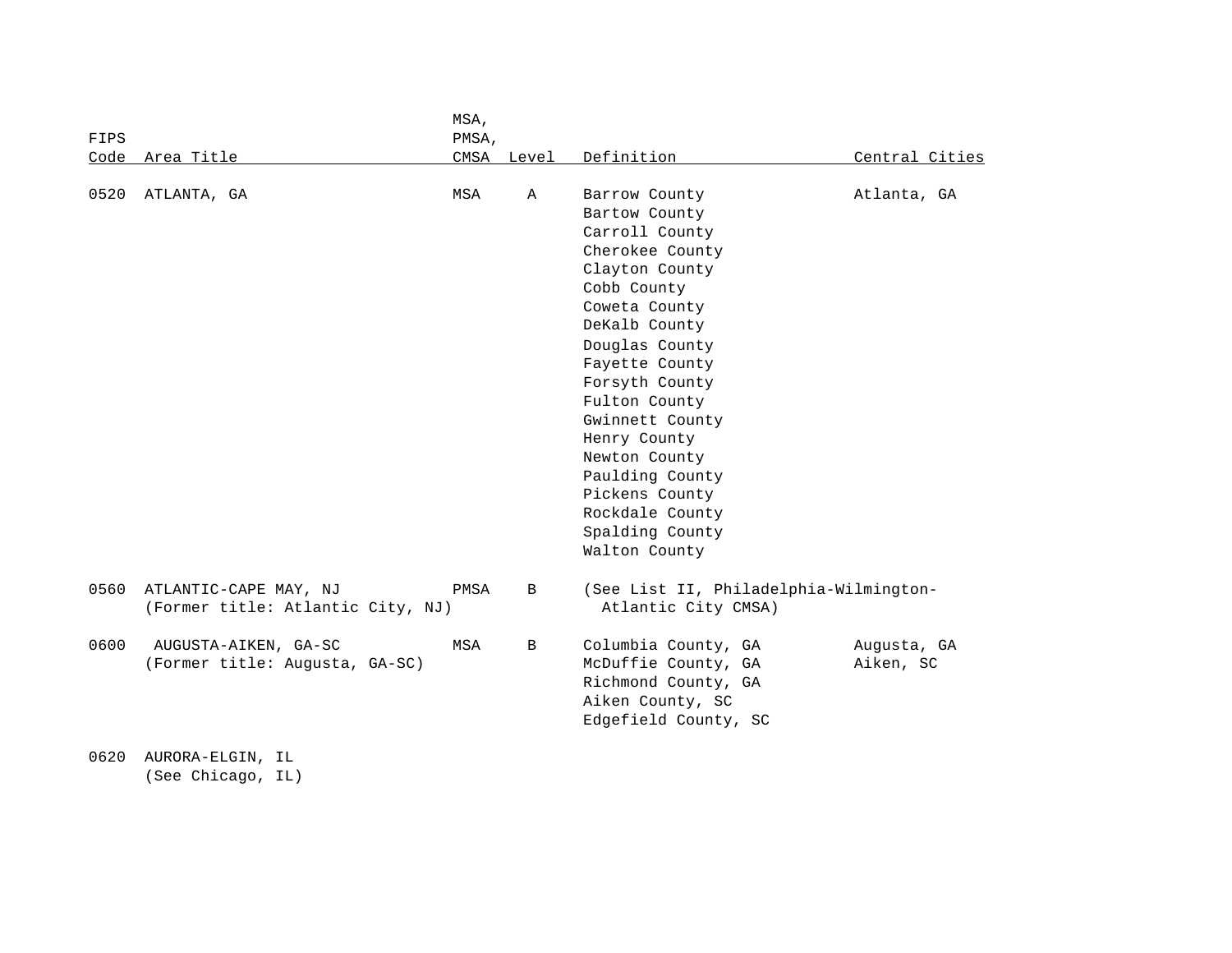|      |                                                     | MSA,  |              |                                                                                                                                                                                                                                                                                                                                        |                              |
|------|-----------------------------------------------------|-------|--------------|----------------------------------------------------------------------------------------------------------------------------------------------------------------------------------------------------------------------------------------------------------------------------------------------------------------------------------------|------------------------------|
| FIPS |                                                     | PMSA, |              |                                                                                                                                                                                                                                                                                                                                        |                              |
|      | Code Area Title                                     |       | CMSA Level   | Definition                                                                                                                                                                                                                                                                                                                             | Central Cities               |
| 0640 | AUSTIN-SAN MARCOS, TX<br>(Former title: Austin, TX) | MSA   | $\mathbf{B}$ | Bastrop County<br>Caldwell County<br>Hays County<br>Travis County<br>Williamson County                                                                                                                                                                                                                                                 | Austin, TX<br>San Marcos, TX |
| 0680 | BAKERSFIELD, CA                                     | MSA   | B            | Kern County                                                                                                                                                                                                                                                                                                                            | Bakersfield, CA              |
| 0720 | BALTIMORE, MD                                       | PMSA  | Α            | (See List II, Washington-Baltimore CMSA)                                                                                                                                                                                                                                                                                               |                              |
| 0730 | BANGOR, ME                                          | MSA   | $\mathbb{D}$ | Penobscot County (part):<br>Bangor city<br>Brewer city<br>Eddington town<br>Glenburn town<br>Hampden town<br>Hermon town<br>Holden town<br>Kenduskeag town<br>Milford town<br>Old Town city<br>Orono town<br>Orrington town<br>Penobscot Indian Island<br>Indian Reservation<br>Veazie town<br>Waldo County (part):<br>Winterport town | Bangor, ME                   |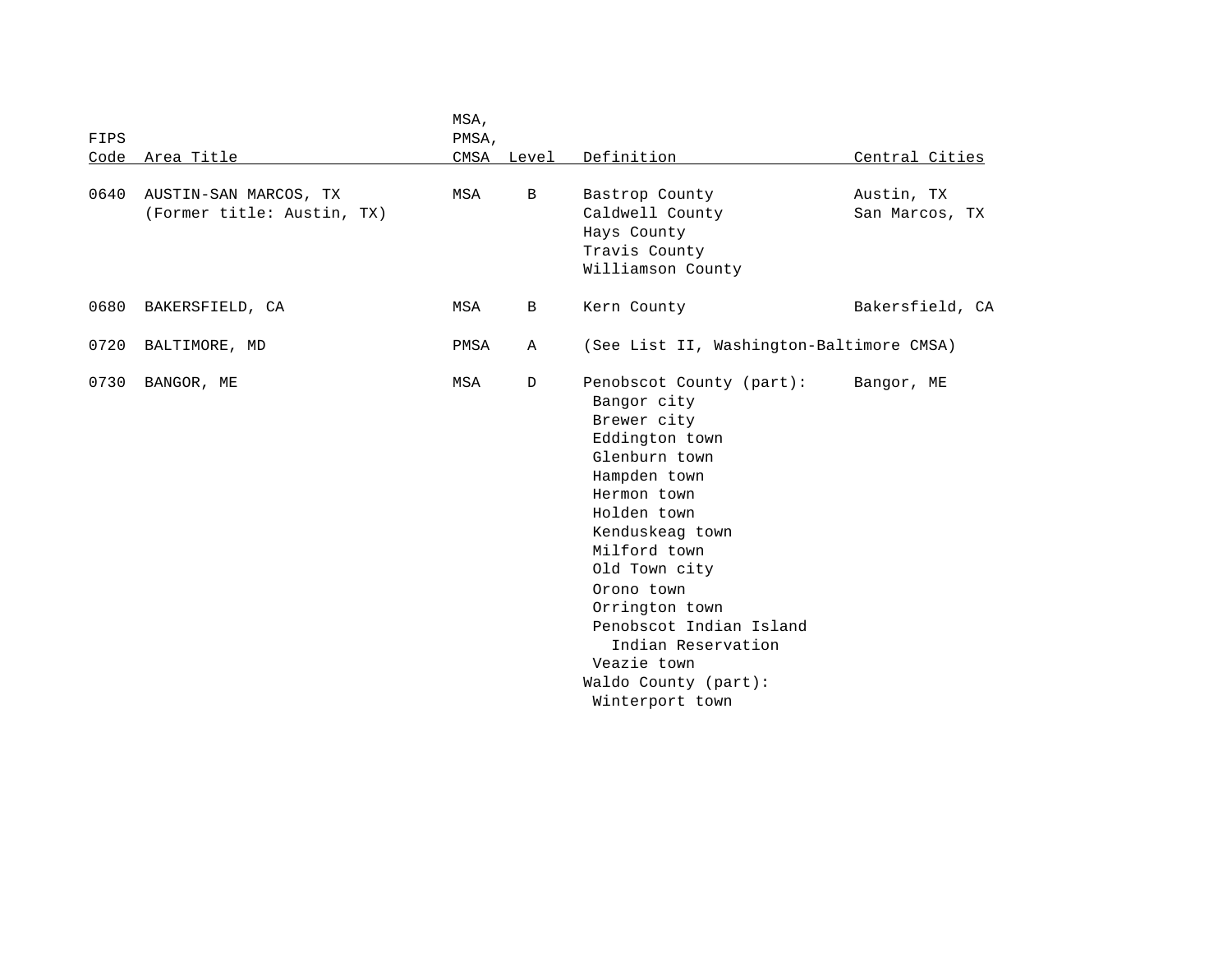| FIPS |                                                      | MSA,<br>PMSA, |              |                                                                                                                                                                                                |                                 |
|------|------------------------------------------------------|---------------|--------------|------------------------------------------------------------------------------------------------------------------------------------------------------------------------------------------------|---------------------------------|
|      | Code Area Title                                      |               | CMSA Level   | Definition                                                                                                                                                                                     | Central Cities                  |
| 0740 | BARNSTABLE-YARMOUTH, MA                              | MSA           | C            | Barnstable County (part):<br>Barnstable city<br>Brewster town<br>Chatham town<br>Dennis town<br>Eastham town<br>Harwich town<br>Mashpee town<br>Orleans town<br>Sandwich town<br>Yarmouth town | Barnstable, MA<br>Yarmouth, MA  |
| 0760 | BATON ROUGE, LA                                      | MSA           | B            | Ascension Parish<br>East Baton Rouge Parish<br>Livingston Parish<br>West Baton Rouge Parish                                                                                                    | Baton Rouge, LA                 |
| 0780 | BATTLE CREEK, MI<br>(See Kalamazoo-Battle Creek, MI) |               |              |                                                                                                                                                                                                |                                 |
| 0840 | BEAUMONT-PORT ARTHUR, TX                             | MSA           | B            | Hardin County<br>Jefferson County<br>Orange County                                                                                                                                             | Beaumont, TX<br>Port Arthur, TX |
| 0845 | BEAVER COUNTY, PA<br>(See Pittsburgh, PA)            |               |              |                                                                                                                                                                                                |                                 |
| 0860 | BELLINGHAM, WA                                       | MSA           | $\mathsf{C}$ | Whatcom County                                                                                                                                                                                 | Bellingham, WA                  |
| 0870 | BENTON HARBOR, MI                                    | MSA           | $\mathsf{C}$ | Berrien County                                                                                                                                                                                 | Benton Harbor, MI               |
| 0875 | BERGEN-PASSAIC, NJ                                   | PMSA          | Α            | (See List II, New York-Northern New Jersey-<br>Long Island CMSA)                                                                                                                               |                                 |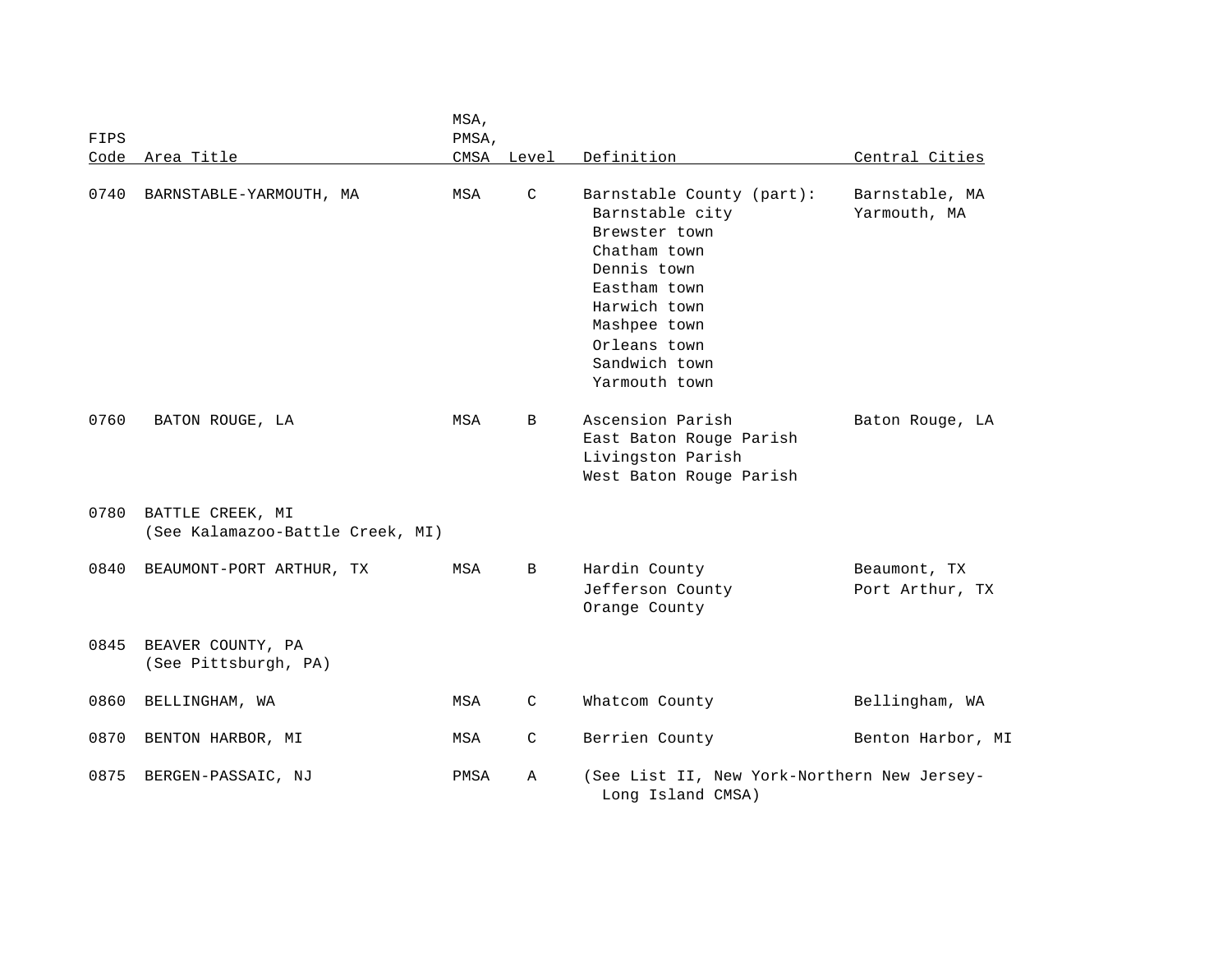| FIPS |                                                                               | MSA,<br>PMSA, |              |                                                                        |                                              |
|------|-------------------------------------------------------------------------------|---------------|--------------|------------------------------------------------------------------------|----------------------------------------------|
|      | Code Area Title                                                               |               | CMSA Level   | Definition                                                             | Central Cities                               |
| 0880 | BILLINGS, MT                                                                  | MSA           | $\mathsf{C}$ | Yellowstone County                                                     | Billings, MT                                 |
| 0920 | BILOXI-GULFPORT-<br>PASCAGOULA, MS<br>(Includes former Pascagoula,<br>MS MSA) | MSA           | B            | Hancock County<br>Harrison County<br>Jackson County                    | Biloxi, MS<br>Gulfport, MS<br>Pascagoula, MS |
| 0960 | BINGHAMTON, NY                                                                | MSA           | B            | Broome County<br>Tioga County                                          | Binghamton, NY                               |
| 1000 | BIRMINGHAM, AL                                                                | MSA           | B            | Blount County<br>Jefferson County<br>St. Clair County<br>Shelby County | Birmingham, AL                               |
| 1010 | BISMARCK, ND                                                                  | MSA           | D            | Burleigh County<br>Morton County                                       | Bismarck, ND                                 |
| 1020 | BLOOMINGTON, IN                                                               | MSA           | C            | Monroe County                                                          | Bloomington, IN                              |
| 1040 | BLOOMINGTON-NORMAL, IL                                                        | MSA           | C            | McLean County                                                          | Bloomington, IL<br>Normal, IL                |
| 1080 | BOISE CITY, ID                                                                | MSA           | B            | Ada County<br>Canyon County                                            | Boise City, ID<br>Nampa, ID                  |
| 07   | BOSTON-WORCESTER-LAWRENCE,<br>MA-NH-ME-CT (See List II)                       | CMSA          |              |                                                                        |                                              |
| 1120 | BOSTON, MA-NH<br>(Former title: Boston, MA)                                   | PMSA          | Α            | (See List II, Boston-Worcester-Lawrence CMSA)                          |                                              |
| 1125 | BOULDER-LONGMONT, CO                                                          | PMSA          | C            | (See List II, Denver-Boulder-Greeley CMSA)                             |                                              |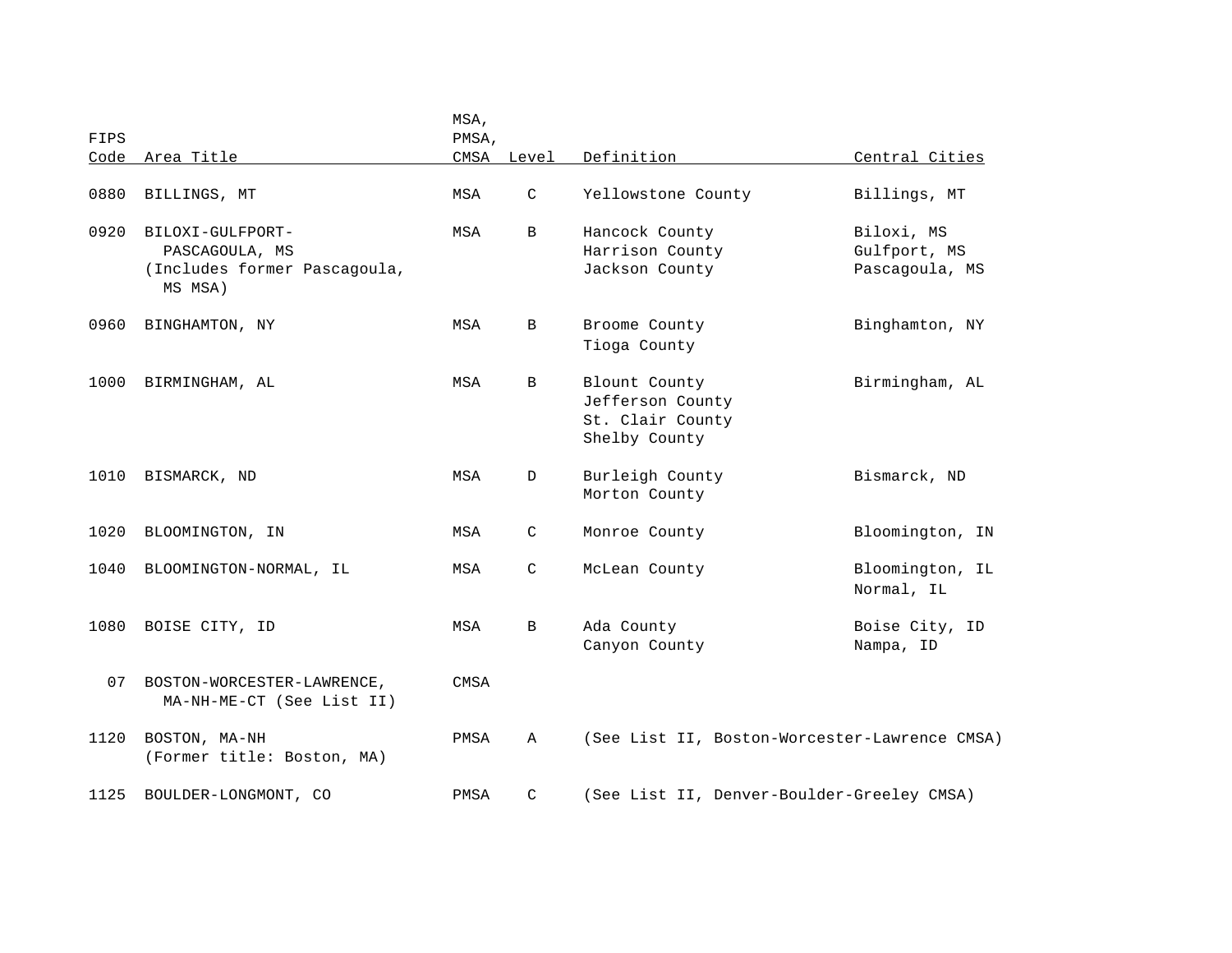|      |                                                                                           | MSA,  |              |                               |                                                    |
|------|-------------------------------------------------------------------------------------------|-------|--------------|-------------------------------|----------------------------------------------------|
| FIPS |                                                                                           | PMSA, |              |                               |                                                    |
| Code | Area Title                                                                                |       | CMSA Level   | Definition                    | Central Cities                                     |
| 1140 | BRADENTON, FL<br>(See Sarasota-Bradenton, FL)                                             |       |              |                               |                                                    |
| 1145 | BRAZORIA, TX                                                                              | PMSA  | C            | CMSA)                         | (See List II, Houston-Galveston-Brazoria           |
| 1150 | BREMERTON, WA                                                                             | PMSA  | C            |                               | (See List II, Seattle-Tacoma-Bremerton CMSA)       |
| 1160 | BRIDGEPORT, CT<br>(Former title: Bridgeport-<br>Milford, CT)                              | PMSA  | B            | Long Island CMSA)             | (See List II, New York-Northern New Jersey-        |
| 1170 | BRISTOL, CT<br>(See Hartford, CT)                                                         |       |              |                               |                                                    |
| 1200 | BROCKTON, MA                                                                              | PMSA  | C            |                               | (See List II, Boston-Worcester-Lawrence CMSA)      |
| 1240 | BROWNSVILLE-HARLINGEN-<br>SAN BENITO, TX<br>(Former title: Brownsville-<br>Harlingen, TX) | MSA   | B            | Cameron County                | Brownsville, TX<br>Harlingen, TX<br>San Benito, TX |
| 1260 | BRYAN-COLLEGE STATION, TX                                                                 | MSA   | $\mathsf{C}$ | Brazos County                 | Bryan, TX<br>College Station, TX                   |
| 1280 | BUFFALO-NIAGARA FALLS, NY<br>(Replaces Buffalo-<br>Niagara Falls CMSA)                    | MSA   | $\mathbb{A}$ | Erie County<br>Niagara County | Buffalo, NY<br>Niagara Falls, NY                   |
| 1300 | BURLINGTON, NC<br>(See Greensboro--Winston-Salem--High Point, NC)                         |       |              |                               |                                                    |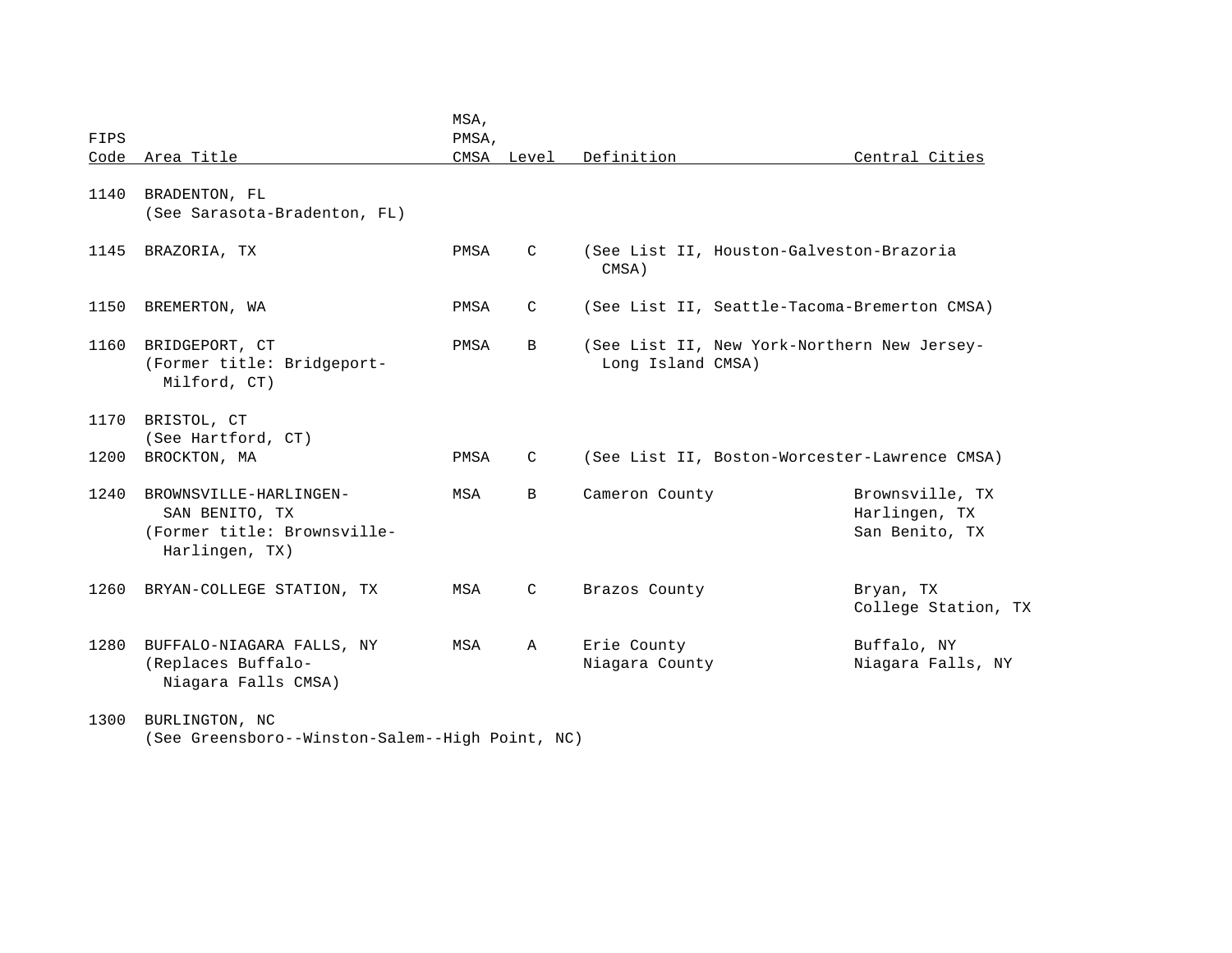| FIPS |                      |                            | MSA,<br>PMSA, |              |                                                                                                                                                                                                                                                                                                                                                                                                                                                        |                                             |  |
|------|----------------------|----------------------------|---------------|--------------|--------------------------------------------------------------------------------------------------------------------------------------------------------------------------------------------------------------------------------------------------------------------------------------------------------------------------------------------------------------------------------------------------------------------------------------------------------|---------------------------------------------|--|
|      | Code Area Title      |                            |               | CMSA Level   | Definition                                                                                                                                                                                                                                                                                                                                                                                                                                             | Central Cities                              |  |
| 1305 | BURLINGTON, VT       |                            | MSA           | $\mathsf C$  | Chittenden County (part):<br>Burlington city<br>Charlotte town<br>Colchester town<br>Essex town<br>Hinesburg town<br>Jericho town<br>Milton town<br>Richmond town<br>St. George town<br>Shelburne town<br>South Burlington city<br>Williston town<br>Winooski city<br>Franklin County (part):<br>Fairfax town<br>Georgia town<br>St. Albans city<br>St. Albans town<br>Swanton town<br>Grand Isle County (part):<br>Grand Isle town<br>South Hero town | Burlington, VT                              |  |
| 1310 | CAGUAS, PR           |                            | PMSA          | В            |                                                                                                                                                                                                                                                                                                                                                                                                                                                        | (See List II, San Juan-Caguas-Arecibo CMSA) |  |
| 1320 | CANTON-MASSILLON, OH | (Former title: Canton, OH) | MSA           | B            | Carroll County<br>Stark County                                                                                                                                                                                                                                                                                                                                                                                                                         | Canton, OH<br>Massillon, OH                 |  |
| 1350 | CASPER, WY           |                            | MSA           | D            | Natrona County                                                                                                                                                                                                                                                                                                                                                                                                                                         | Casper, WY                                  |  |
| 1360 | CEDAR RAPIDS, IA     |                            | MSA           | $\mathsf{C}$ | Linn County                                                                                                                                                                                                                                                                                                                                                                                                                                            | Cedar Rapids, IA                            |  |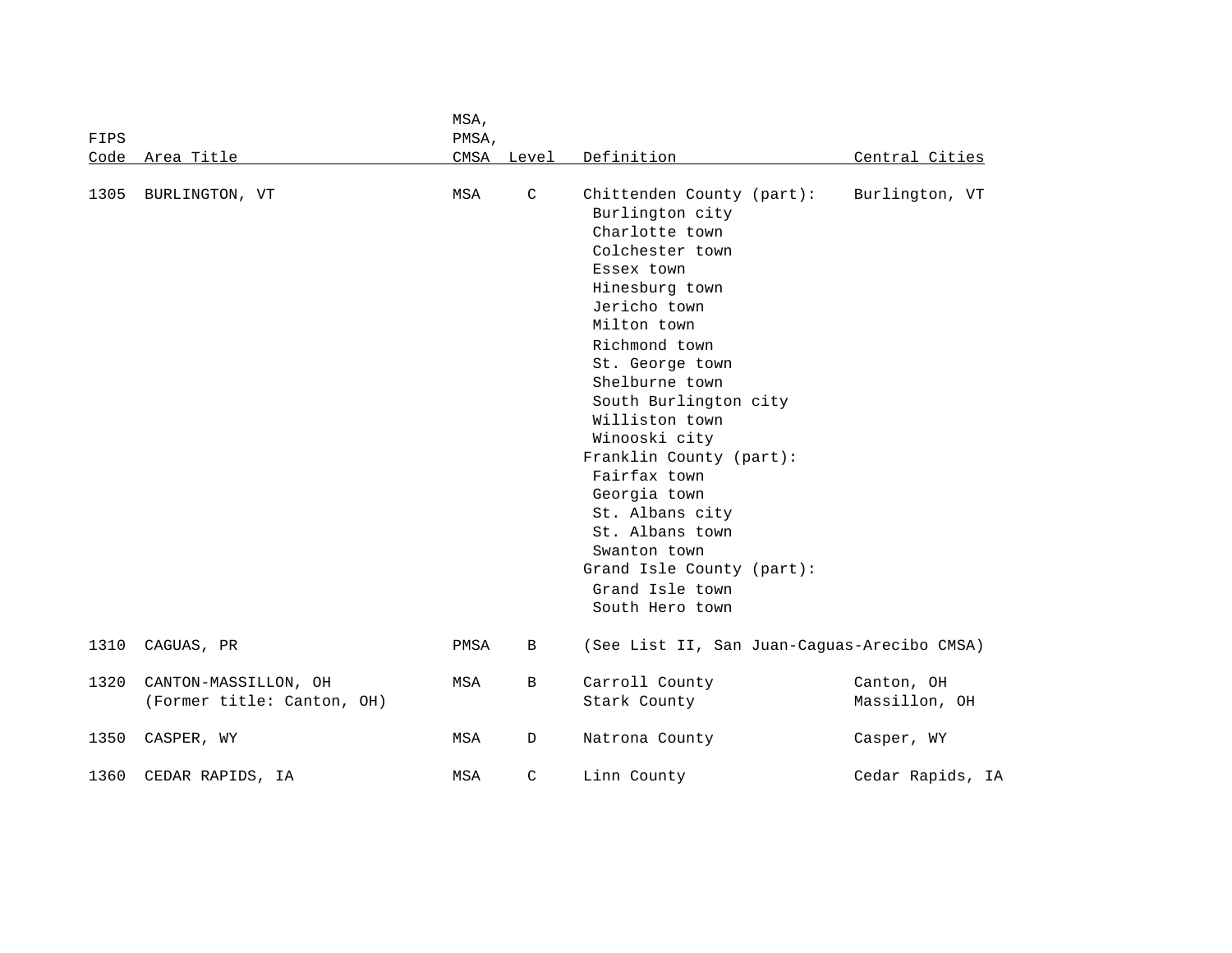| <b>FIPS</b> |                                                                          | MSA,<br>PMSA, |            |                                                                                                                                                     |                                                                                 |
|-------------|--------------------------------------------------------------------------|---------------|------------|-----------------------------------------------------------------------------------------------------------------------------------------------------|---------------------------------------------------------------------------------|
| Code        | Area Title                                                               |               | CMSA Level | Definition                                                                                                                                          | Central Cities                                                                  |
| 1400        | CHAMPAIGN-URBANA, IL<br>(Former title: Champaign-Urbana-<br>Rantoul, IL) | MSA           | C          | Champaign County                                                                                                                                    | Champaign, IL<br>Urbana, IL                                                     |
| 1440        | CHARLESTON-NORTH CHARLESTON, SC<br>(Former title: Charleston, SC)        | MSA           | B          | Berkeley County<br>Charleston County<br>Dorchester County                                                                                           | Charleston, SC<br>North Charleston, SC                                          |
| 1480        | CHARLESTON, WV                                                           | MSA           | В          | Kanawha County<br>Putnam County                                                                                                                     | Charleston, WV                                                                  |
| 1520        | CHARLOTTE-GASTONIA-ROCK HILL,<br>$NC-SC$                                 | MSA           | Α          | Cabarrus County, NC<br>Gaston County, NC<br>Lincoln County, NC<br>Mecklenburg County, NC<br>Rowan County, NC<br>Union County, NC<br>York County, SC | Charlotte, NC<br>Gastonia, NC<br>Rock Hill, SC<br>Kannapolis, NC<br>Concord, NC |
| 1540        | CHARLOTTESVILLE, VA                                                      | MSA           | C          | Albemarle County<br>Fluvanna County<br>Greene County<br>Charlottesville city                                                                        | Charlottesville, VA                                                             |
| 1560        | CHATTANOOGA, TN-GA                                                       | MSA           | B          | Hamilton County, TN<br>Marion County, TN<br>Catoosa County, GA<br>Dade County, GA<br>Walker County, GA                                              | Chattanooga, TN                                                                 |
| 1580<br>14  | CHEYENNE, WY<br>CHICAGO-GARY-KENOSHA,<br>IL-IN-WI<br>(See List II)       | MSA<br>CMSA   | D          | Laramie County                                                                                                                                      | Cheyenne, WY                                                                    |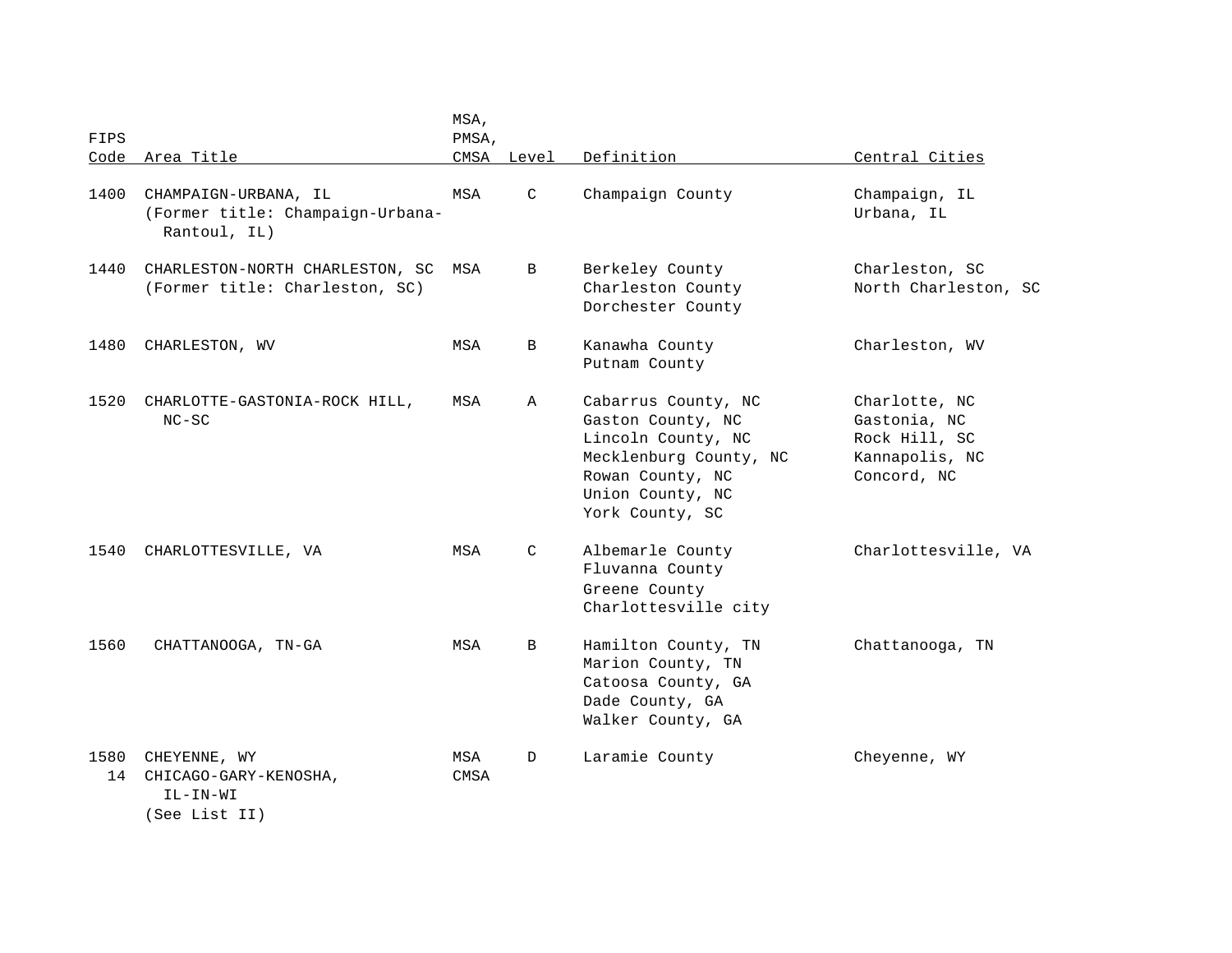| FIPS       |                                                                                                   | MSA,<br>PMSA, |              |                                                                                            |                                     |
|------------|---------------------------------------------------------------------------------------------------|---------------|--------------|--------------------------------------------------------------------------------------------|-------------------------------------|
|            | Code Area Title                                                                                   |               | CMSA Level   | Definition                                                                                 | Central Cities                      |
| 1600       | CHICAGO, IL                                                                                       | PMSA          | $\mathbb A$  | (See List II, Chicago-Gary-Kenosha CMSA)                                                   |                                     |
| 1620<br>21 | CHICO-PARADISE, CA<br>(Former title: Chico, CA)<br>CINCINNATI-HAMILTON, OH-KY-IN<br>(See List II) | MSA<br>CMSA   | $\mathsf{C}$ | Butte County                                                                               | Chico, CA<br>Paradise, CA           |
| 1640       | CINCINNATI, OH-KY-IN                                                                              | PMSA          | $\mathbb A$  | (See List II, Cincinnati-Hamilton CMSA)                                                    |                                     |
| 1660       | CLARKSVILLE-HOPKINSVILLE,<br>$TN-KY$                                                              | MSA           | C            | Montgomery County, TN<br>Christian County, KY                                              | Clarksville, TN<br>Hopkinsville, KY |
| 28         | CLEVELAND-AKRON, OH<br>(See List II)                                                              | CMSA          |              |                                                                                            |                                     |
| 1680       | CLEVELAND-LORAIN-ELYRIA, OH<br>(Former title: Cleveland, OH)                                      | PMSA          | $\mathbb A$  | (See List II, Cleveland-Akron CMSA)                                                        |                                     |
| 1720       | COLORADO SPRINGS, CO                                                                              | MSA           | B            | El Paso County                                                                             | Colorado Springs, CO                |
| 1740       | COLUMBIA, MO                                                                                      | MSA           | $\mathsf{C}$ | Boone County                                                                               | Columbia, MO                        |
| 1760       | COLUMBIA, SC                                                                                      | MSA           | B            | Lexington County<br>Richland County                                                        | Columbia, SC                        |
| 1800       | COLUMBUS, GA-AL                                                                                   | MSA           | B            | Chattahoochee County, GA<br>Harris County, GA<br>Muscogee County, GA<br>Russell County, AL | Columbus, GA                        |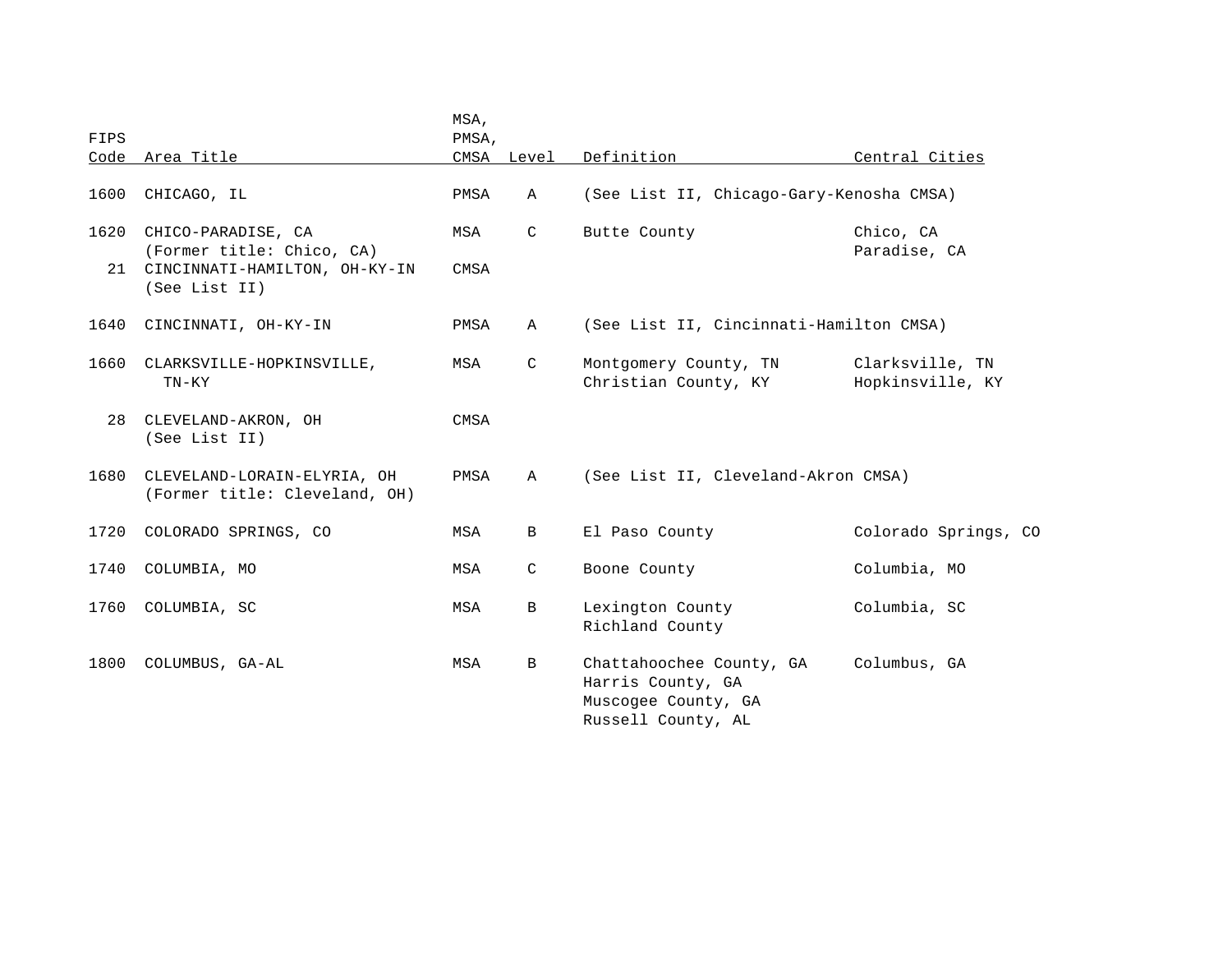|      |                                       | MSA,  |               |                                             |                    |
|------|---------------------------------------|-------|---------------|---------------------------------------------|--------------------|
| FIPS |                                       | PMSA, |               |                                             |                    |
| Code | Area Title                            |       | CMSA Level    | Definition                                  | Central Cities     |
|      |                                       |       |               |                                             |                    |
| 1840 | COLUMBUS, OH                          | MSA   | Α             | Delaware County                             | Columbus, OH       |
|      |                                       |       |               | Fairfield County                            | Newark, OH         |
|      |                                       |       |               | Franklin County                             | Lancaster, OH      |
|      |                                       |       |               | Licking County                              |                    |
|      |                                       |       |               | Madison County                              |                    |
|      |                                       |       |               | Pickaway County                             |                    |
| 1880 | CORPUS CHRISTI, TX                    | MSA   | B             | Nueces County                               | Corpus Christi, TX |
|      |                                       |       |               | San Patricio County                         |                    |
| 1900 | CUMBERLAND, MD-WV                     | MSA   | C             | Allegany County, MD                         | Cumberland, MD     |
|      |                                       |       |               | Mineral County, WV                          |                    |
| 31   | DALLAS-FORT WORTH, TX                 | CMSA  |               |                                             |                    |
|      | (See List II)                         |       |               |                                             |                    |
|      |                                       |       |               |                                             |                    |
| 1920 | DALLAS, TX                            | PMSA  | A             | (See List II, Dallas-Fort Worth CMSA)       |                    |
| 1930 | DANBURY, CT                           | PMSA  | $\mathcal{C}$ | (See List II, New York-Northern New Jersey- |                    |
|      |                                       |       |               | Long Island CMSA)                           |                    |
|      |                                       |       |               |                                             |                    |
| 1950 | DANVILLE, VA                          | MSA   | C             | Pittsylvania County                         | Danville, VA       |
|      |                                       |       |               | Danville city                               |                    |
|      |                                       |       |               |                                             |                    |
| 1960 | DAVENPORT-MOLINE-                     | MSA   | B             | Scott County, IA                            | Davenport, IA      |
|      | ROCK ISLAND, IA-IL                    |       |               | Henry County, IL                            | Moline, IL         |
|      | (Former title: Davenport-Rock Island- |       |               | Rock Island County, IL                      | Rock Island, IL    |
|      | Moline, IA-IL)                        |       |               |                                             |                    |
|      |                                       |       |               |                                             |                    |
| 2000 | DAYTON-SPRINGFIELD, OH                | MSA   | B             | Clark County                                | Dayton, OH         |
|      |                                       |       |               | Greene County                               | Springfield, OH    |
|      |                                       |       |               | Miami County                                | Fairborn, OH       |
|      |                                       |       |               | Montgomery County                           |                    |
| 2020 | DAYTONA BEACH, FL                     | MSA   | B             | Flagler County                              | Daytona Beach, FL  |
|      |                                       |       |               | Volusia County                              |                    |
|      |                                       |       |               |                                             |                    |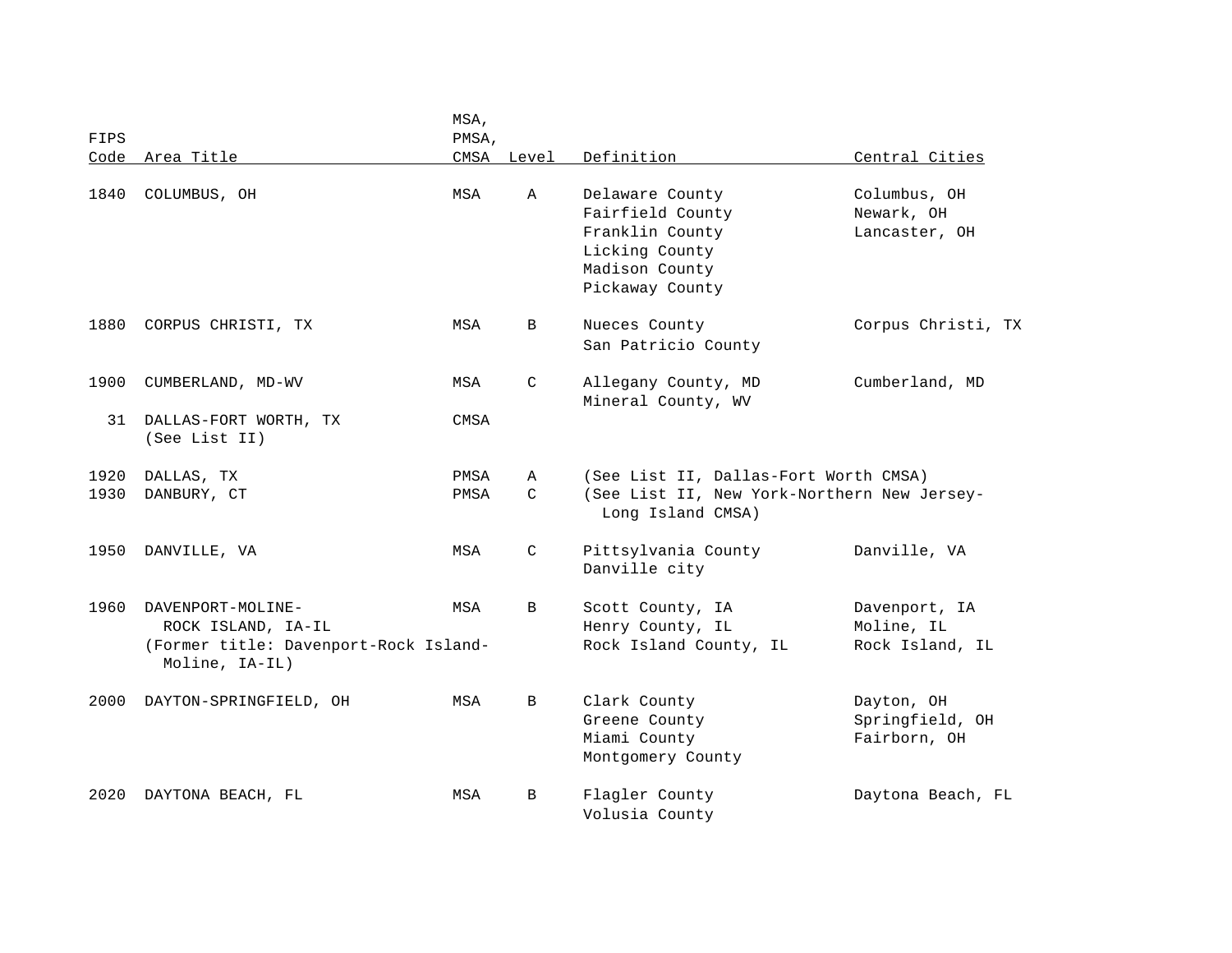|            |                                                            | MSA,        |               |                                                                  |                            |
|------------|------------------------------------------------------------|-------------|---------------|------------------------------------------------------------------|----------------------------|
| FIPS       |                                                            | PMSA,       |               |                                                                  |                            |
| Code       | Area Title                                                 |             | CMSA Level    | Definition                                                       | Central Cities             |
| 2030       | DECATUR, AL*                                               | MSA         | $\mathsf{C}$  | Lawrence County<br>Morgan County                                 | Decatur, AL                |
| 2040<br>34 | DECATUR, IL<br>DENVER-BOULDER-GREELEY, CO<br>(See List II) | MSA<br>CMSA | C             | Macon County                                                     | Decatur, IL                |
| 2080       | DENVER, CO                                                 | PMSA        | A             | (See List II, Denver-Boulder-Greeley CMSA)                       |                            |
| 2120       | DES MOINES, IA                                             | MSA         | B             | Dallas County<br>Polk County<br>Warren County                    | Des Moines, IA             |
| 35         | DETROIT-ANN ARBOR-FLINT, MI<br>(See List II)               | CMSA        |               |                                                                  |                            |
| 2160       | DETROIT, MI                                                | PMSA        | A             | (See List II, Detroit-Ann Arbor-Flint CMSA)                      |                            |
| 2180       | DOTHAN, AL                                                 | MSA         | $\mathsf{C}$  | Dale County<br>Houston County                                    | Dothan, AL                 |
| 2190       | DOVER, DE                                                  | MSA         | C             | Kent County                                                      | Dover, DE                  |
| 2200       | DUBUQUE, IA                                                | MSA         | D             | Dubuque County                                                   | Dubuque, IA                |
| 2240       | DULUTH-SUPERIOR, MN-WI<br>(Former title: Duluth, MN-WI)    | MSA         | C             | St. Louis County, MN<br>Douglas County, WI                       | Duluth, MN<br>Superior, WI |
| 2281       | DUTCHESS COUNTY, NY<br>(Former title: Poughkeepsie, NY)    | PMSA        | B             | (See List II, New York-Northern New Jersey-<br>Long Island CMSA) |                            |
| 2290       | EAU CLAIRE, WI                                             | MSA         | $\mathcal{C}$ | Chippewa County<br>Eau Claire County                             | Eau Claire, WI             |

\* Pursuant to P.L. 100-258, Decatur, AL MSA was added effective March 14, 1988.

\_\_\_\_\_\_\_\_\_\_\_\_\_\_\_\_\_\_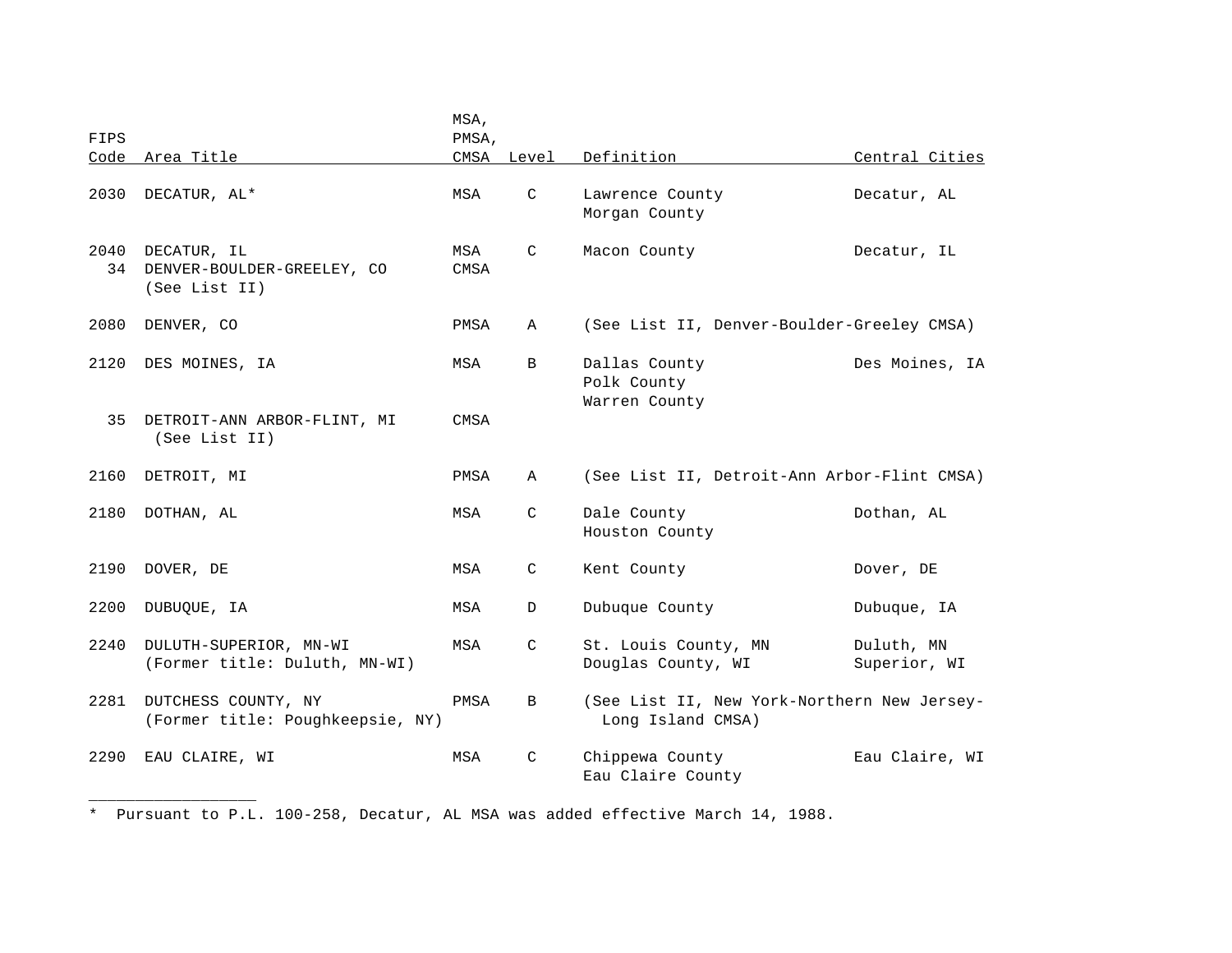| FIPS |                                                                                           | MSA,<br>PMSA, |               |                                                                                          |                                                  |
|------|-------------------------------------------------------------------------------------------|---------------|---------------|------------------------------------------------------------------------------------------|--------------------------------------------------|
|      | Code Area Title                                                                           |               | CMSA Level    | Definition                                                                               | Central Cities                                   |
| 2320 | EL PASO, TX                                                                               | MSA           | $\mathbf{B}$  | El Paso County                                                                           | El Paso, TX                                      |
| 2330 | ELKHART-GOSHEN, IN                                                                        | MSA           | $\mathsf{C}$  | Elkhart County                                                                           | Elkhart, IN<br>Goshen, IN                        |
| 2335 | ELMIRA, NY                                                                                | MSA           | D             | Chemung County                                                                           | Elmira, NY                                       |
| 2340 | ENID, OK                                                                                  | MSA           | D             | Garfield County                                                                          | Enid, OK                                         |
| 2360 | ERIE, PA                                                                                  | MSA           | B             | Erie County                                                                              | Erie, PA                                         |
| 2400 | EUGENE-SPRINGFIELD, OR<br>Springfield, OR                                                 | MSA           | B             | Lane County                                                                              | Eugene, OR                                       |
| 2440 | EVANSVILLE-HENDERSON, IN-KY<br>(Former title: Evansville, IN-KY)                          | MSA           | B             | Posey County, IN<br>Vanderburgh County, IN<br>Warrick County, IN<br>Henderson County, KY | Evansville, IN<br>Henderson, KY                  |
| 2480 | FALL RIVER, MA-RI<br>(See Providence-Fall River-<br>Warwick, RI-MA)                       |               |               |                                                                                          |                                                  |
| 2520 | FARGO-MOORHEAD, ND-MN                                                                     | MSA           | C             | Cass County, ND<br>Clay County, MN                                                       | Fargo, ND<br>Moorhead, MN                        |
| 2560 | FAYETTEVILLE, NC                                                                          | MSA           | B             | Cumberland County                                                                        | Fayetteville, NC                                 |
| 2580 | FAYETTEVILLE-SPRINGDALE-<br>ROGERS, AR<br>(Former title: Fayetteville-<br>Springdale, AR) | MSA           | $\mathcal{C}$ | Benton County<br>Washington County                                                       | Fayetteville, AR<br>Springdale, AR<br>Rogers, AR |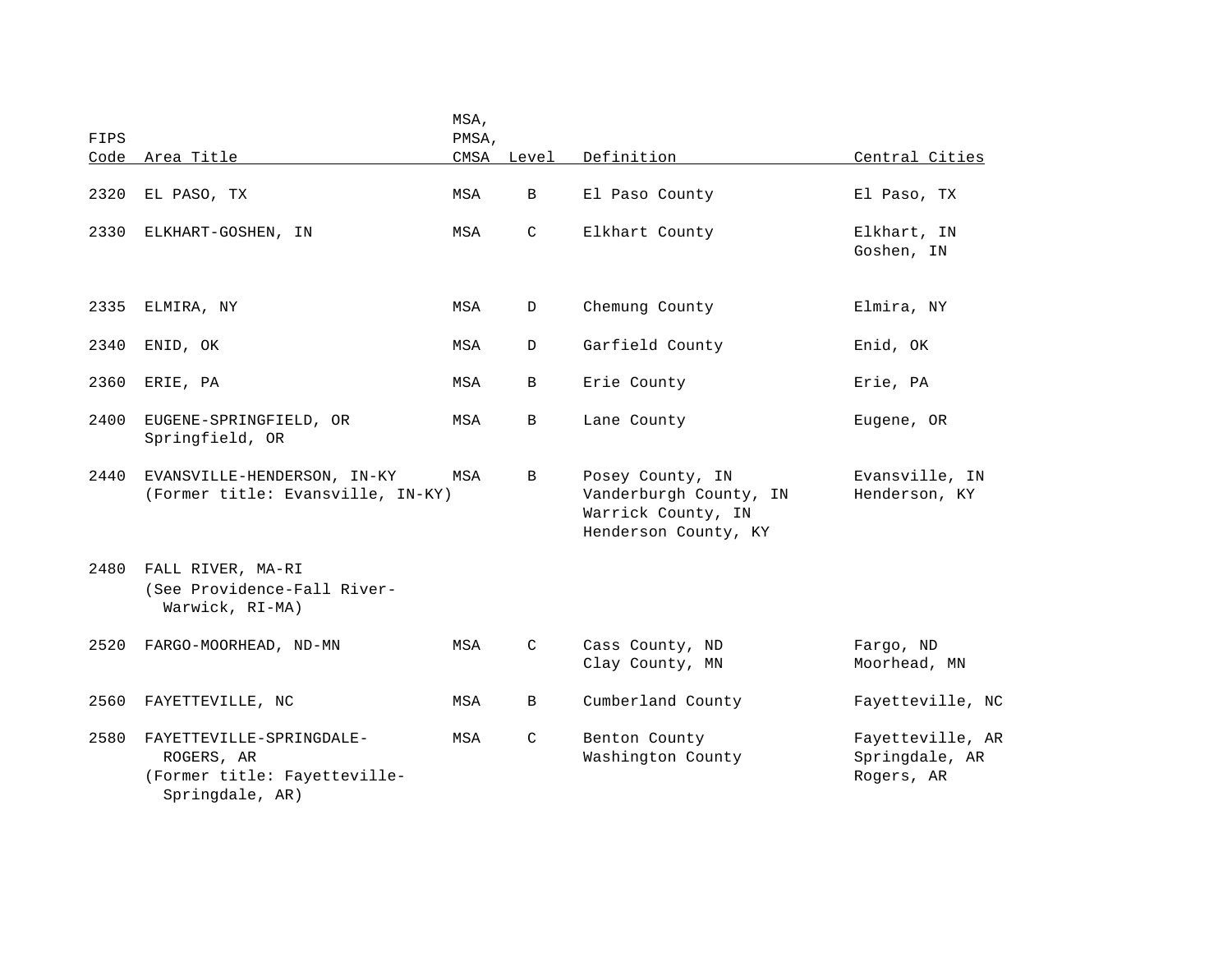| 2600 | FITCHBURG-LEOMINSTER, MA                                                               | PMSA | C           | (See List II, Boston-Worcester-<br>Lawrence CMSA)                  |                                       |
|------|----------------------------------------------------------------------------------------|------|-------------|--------------------------------------------------------------------|---------------------------------------|
| 2620 | FLAGSTAFF, AZ-UT (new)                                                                 | MSA  | C           | Coconino County, AZ<br>Kane County, UT                             | Flagstaff, AZ                         |
| 2640 | FLINT, MI                                                                              | PMSA | B           | (See List II, Detroit-Ann Arbor-Flint CMSA)                        |                                       |
| 2650 | FLORENCE, AL                                                                           | MSA  | C           | Colbert County<br>Lauderdale County                                | Florence, AL                          |
| 2655 | FLORENCE, SC                                                                           | MSA  | C           | Florence County                                                    | Florence, SC                          |
| 2670 | FORT COLLINS-LOVELAND, CO                                                              | MSA  | C           | Larimer County                                                     | Fort Collins, CO<br>Loveland, CO      |
| 2680 | FORT LAUDERDALE, FL<br>(Former title: Fort Lauderdale-<br>Hollywood-Pompano Beach, FL) | PMSA | A           | (See List II, Miami-Fort Lauderdale CMSA)                          |                                       |
|      | 2700 FORT MYERS-CAPE CORAL, FL                                                         | MSA  | $\mathbf B$ | Lee County                                                         | Fort Myers, FL<br>Cape Coral, FL      |
| 2710 | FORT PIERCE-PORT ST. LUCIE, FL<br>(Former title: Fort Pierce, FL)                      | MSA  | B           | Martin County<br>St. Lucie County                                  | Fort Pierce, FL<br>Port St. Lucie, FL |
| 2720 | FORT SMITH, AR-OK                                                                      | MSA  | C           | Crawford County, AR<br>Sebastian County, AR<br>Sequoyah County, OK | Fort Smith, AR                        |
| 2750 | FORT WALTON BEACH, FL                                                                  | MSA  | C           | Okaloosa County                                                    | Fort Walton Beach, FL                 |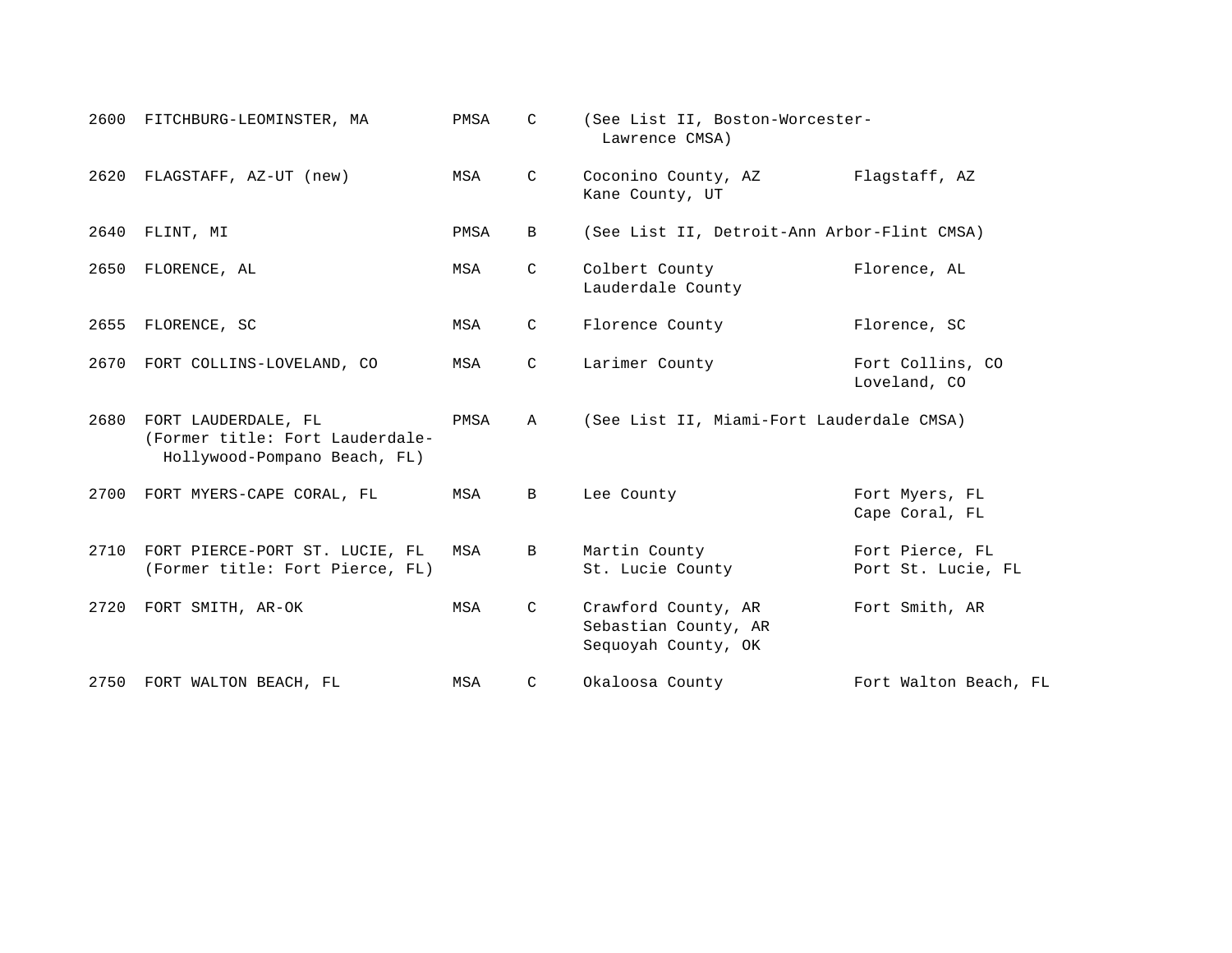| FIPS |                                                       | MSA,<br>PMSA, |               |                                                                                                      |                          |
|------|-------------------------------------------------------|---------------|---------------|------------------------------------------------------------------------------------------------------|--------------------------|
| Code | Area Title                                            |               | CMSA Level    | Definition                                                                                           | Central Cities           |
| 2760 | FORT WAYNE, IN                                        | MSA           | B             | Adams County<br>Allen County<br>DeKalb County<br>Huntington County<br>Wells County<br>Whitley County | Fort Wayne, IN           |
| 2800 | FORT WORTH-ARLINGTON, TX                              | PMSA          | Α             | (See List II, Dallas-Fort Worth CMSA)                                                                |                          |
| 2840 | FRESNO, CA                                            | MSA           | $\mathbf{B}$  | Fresno County<br>Madera County                                                                       | Fresno, CA<br>Madera, CA |
| 2880 | GADSDEN, AL                                           | MSA           | D             | Etowah County                                                                                        | Gadsden, AL              |
| 2900 | GAINESVILLE, FL                                       | MSA           | C             | Alachua County                                                                                       | Gainesville, FL          |
| 2920 | GALVESTON-TEXAS CITY, TX                              | PMSA          | $\mathcal{C}$ | (See List II, Houston-Galveston-Brazoria<br>CMSA)                                                    |                          |
| 2960 | GARY, IN<br>(Former title: Gary-Hammond, IN)          | PMSA          | B             | (See List II, Chicago-Gary-Kenosha CMSA)                                                             |                          |
| 2975 | GLENS FALLS, NY                                       | MSA           | $\mathsf{C}$  | Warren County<br>Washington County                                                                   | Glens Falls, NY          |
| 2980 | GOLDSBORO, NC                                         | MSA           | C             | Wayne County                                                                                         | Goldsboro, NC            |
| 2985 | GRAND FORKS, ND-MN<br>(Former title: Grand Forks, ND) | MSA           | $\mathsf{C}$  | Grand Forks County, ND<br>Polk County, MN                                                            | Grand Forks, ND          |
| 2995 | GRAND JUNCTION, CO (new)                              | MSA           | D             | Mesa County                                                                                          | Grand Junction, CO       |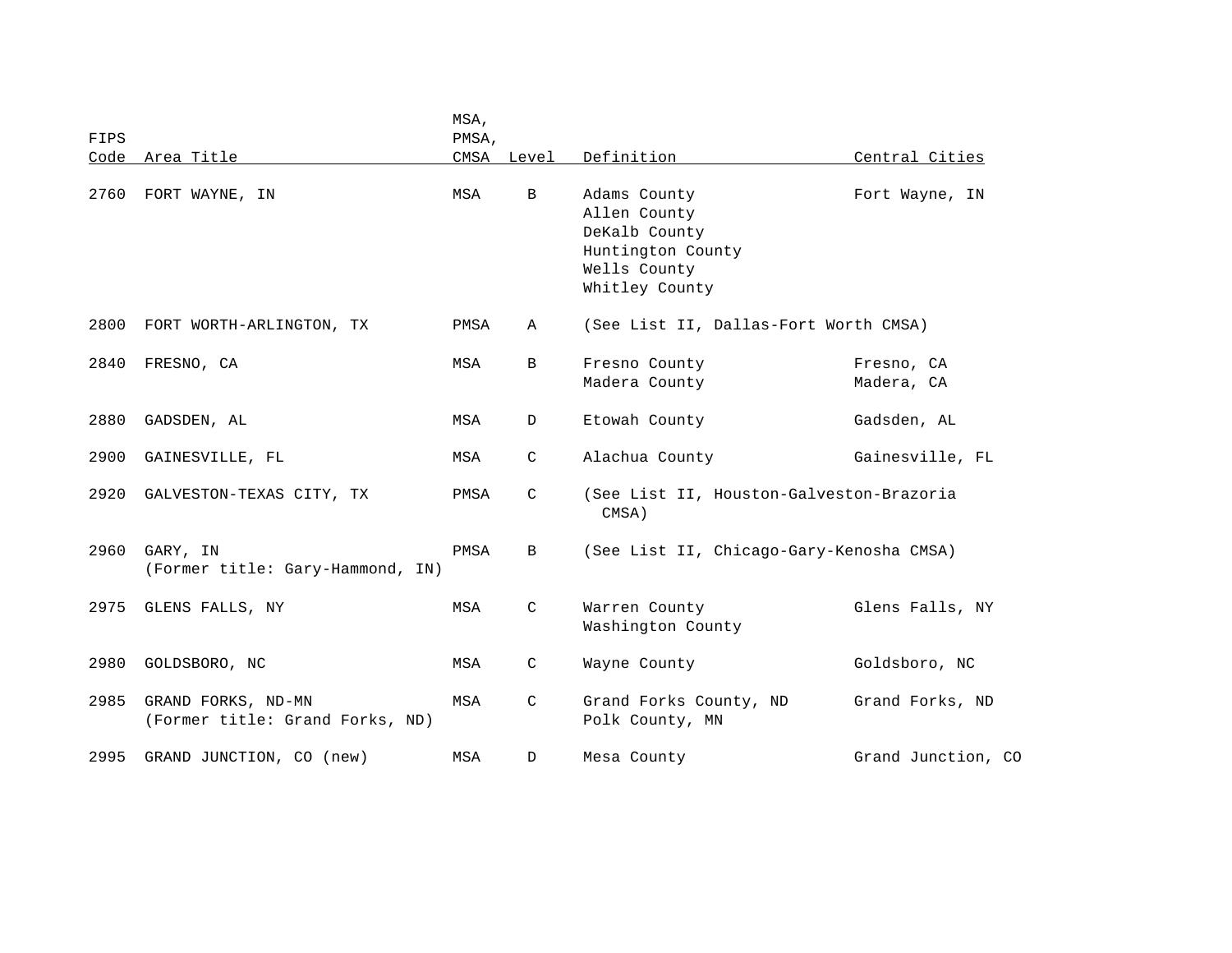| FIPS |                                                                                                                   | MSA,<br>PMSA, |            |                                                                                                                                              |                                                                         |
|------|-------------------------------------------------------------------------------------------------------------------|---------------|------------|----------------------------------------------------------------------------------------------------------------------------------------------|-------------------------------------------------------------------------|
| Code | Area Title                                                                                                        |               | CMSA Level | Definition                                                                                                                                   | Central Cities                                                          |
| 3000 | GRAND RAPIDS-MUSKEGON-<br>HOLLAND, MI<br>(Former title: Grand Rapids, MI;<br>includes former Muskegon,<br>MI MSA) | MSA           | B          | Allegan County<br>Kent County<br>Muskegon County<br>Ottawa County                                                                            | Grand Rapids, MI<br>Muskegon, MI<br>Holland, MI                         |
| 3040 | GREAT FALLS, MT                                                                                                   | MSA           | D          | Cascade County                                                                                                                               | Great Falls, MT                                                         |
| 3060 | GREELEY, CO                                                                                                       | PMSA          | C          | (See List II, Denver-Boulder-Greeley CMSA)                                                                                                   |                                                                         |
| 3080 | GREEN BAY, WI                                                                                                     | MSA           | C          | Brown County                                                                                                                                 | Green Bay, WI                                                           |
| 3120 | GREENSBORO--WINSTON-SALEM--<br>HIGH POINT, NC<br>(Includes former Burlington,<br>NC MSA)                          | MSA           | Α          | Alamance County<br>Davidson County<br>Davie County<br>Forsyth County<br>Guilford County<br>Randolph County<br>Stokes County<br>Yadkin County | Greensboro, NC<br>Winston-Salem, NC<br>High Point, NC<br>Burlington, NC |
| 3150 | GREENVILLE, NC                                                                                                    | MSA           | C          | Pitt County                                                                                                                                  | Greenville, NC                                                          |
| 3160 | GREENVILLE-SPARTANBURG-<br>ANDERSON, SC<br>(Includes former Anderson,<br>SC MSA)                                  | MSA           | B          | Anderson County<br>Cherokee County<br>Greenville County<br>Pickens County<br>Spartanburg County                                              | Greenville, SC<br>Spartanburg, SC<br>Anderson, SC                       |
| 3180 | HAGERSTOWN, MD                                                                                                    | PMSA          | C          | (See List II, Washington-Baltimore CMSA)                                                                                                     |                                                                         |
| 3200 | HAMILTON-MIDDLETOWN, OH                                                                                           | PMSA          | B          | (See List II, Cincinnati-Hamilton CMSA)                                                                                                      |                                                                         |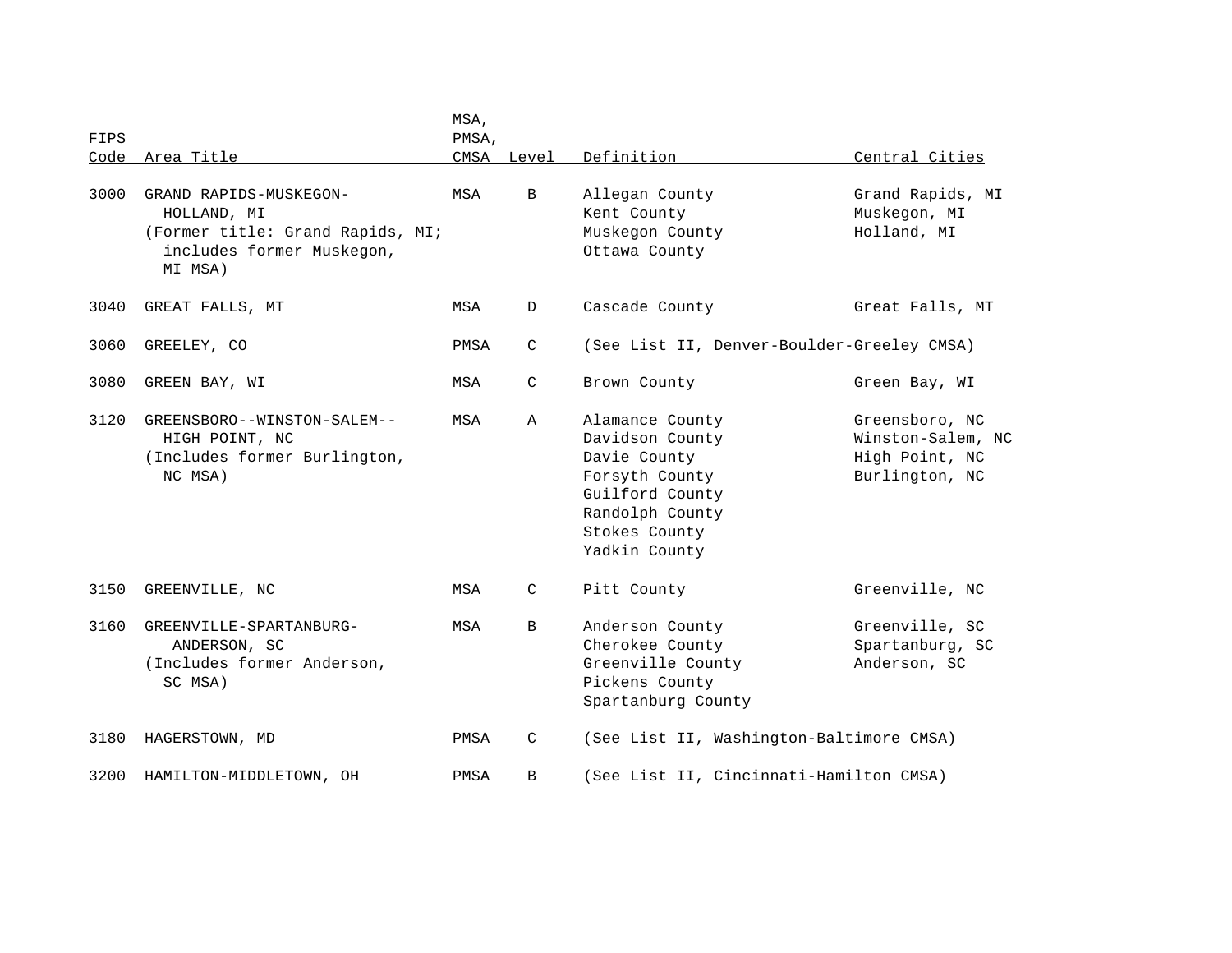| FIPS |                                                                                    | MSA,<br>PMSA, |              |                                                                                                                                                                                                                                                                                                                                                                                                                                                                                                                                                                |                                               |
|------|------------------------------------------------------------------------------------|---------------|--------------|----------------------------------------------------------------------------------------------------------------------------------------------------------------------------------------------------------------------------------------------------------------------------------------------------------------------------------------------------------------------------------------------------------------------------------------------------------------------------------------------------------------------------------------------------------------|-----------------------------------------------|
| Code | Area Title                                                                         |               | CMSA Level   | Definition                                                                                                                                                                                                                                                                                                                                                                                                                                                                                                                                                     | Central Cities                                |
| 3240 | HARRISBURG-LEBANON-<br>CARLISLE, PA                                                | MSA           | B            | Cumberland County<br>Dauphin County<br>Lebanon County<br>Perry County                                                                                                                                                                                                                                                                                                                                                                                                                                                                                          | Harrisburg, PA<br>Lebanon, PA<br>Carlisle, PA |
| 3280 | HARTFORD, CT<br>(Replaces former Hartford-<br>New Britain-<br>Middletown, CT CMSA) | MSA           | $\mathbb{A}$ | Hartford County (part):<br>Avon town<br>Berlin town<br>Bloomfield town<br>Bristol city<br>Burlington town<br>Canton town<br>East Granby town<br>East Hartford town<br>East Windsor town<br>Enfield town<br>Farmington town<br>Glastonbury town<br>Granby town<br>Hartford city<br>Manchester town<br>Marlborough town<br>New Britain city<br>Newington town<br>Plainville town<br>Rocky Hill town<br>Simsbury town<br>Southington town<br>South Windsor town<br>Suffield town<br>West Hartford town<br>Wethersfield town<br>Windsor town<br>Windsor Locks town | Hartford, CT<br>Middletown, CT                |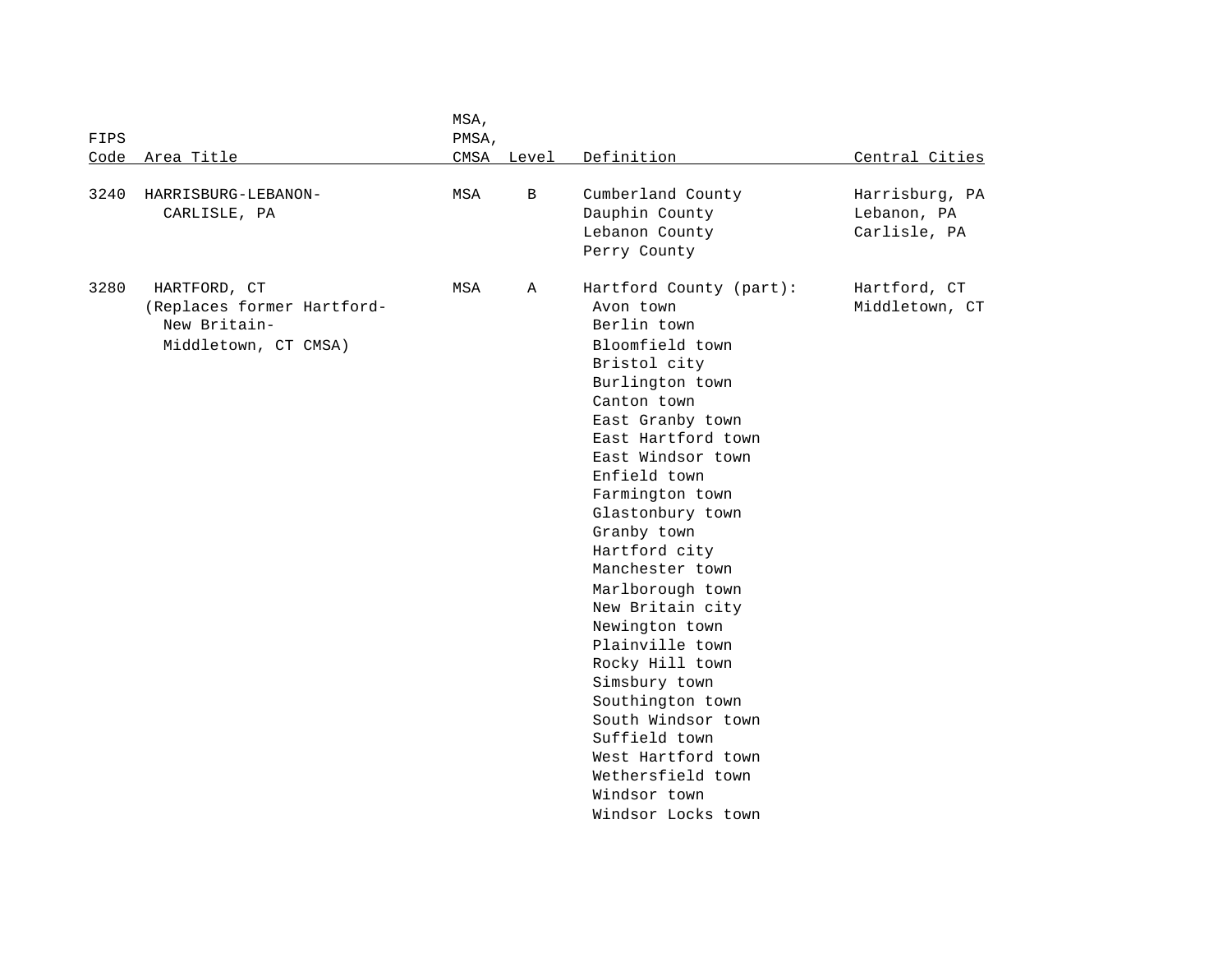|              |                          | MSA,  |            |                           |                |
|--------------|--------------------------|-------|------------|---------------------------|----------------|
| FIPS<br>Code | Area Title               | PMSA, | CMSA Level | Definition                | Central Cities |
|              |                          |       |            |                           |                |
|              |                          |       |            | Litchfield County (part): |                |
|              |                          |       |            | Barkhamsted town          |                |
|              |                          |       |            | Harwinton town            |                |
| 3280         | HARTFORD, CT (continued) |       |            | Litchfield County         |                |
|              |                          |       |            | $(part--continued):$      |                |
|              |                          |       |            | New Hartford town         |                |
|              |                          |       |            | Plymouth town             |                |
|              |                          |       |            | Winchester town           |                |
|              |                          |       |            | Middlesex County (part):  |                |
|              |                          |       |            | Cromwell town             |                |
|              |                          |       |            | Durham town               |                |
|              |                          |       |            | East Haddam town          |                |
|              |                          |       |            | East Hampton town         |                |
|              |                          |       |            | Haddam town               |                |
|              |                          |       |            | Middlefield town          |                |
|              |                          |       |            | Middletown city           |                |
|              |                          |       |            | Portland town             |                |
|              |                          |       |            | New London County (part): |                |
|              |                          |       |            | Colchester town           |                |
|              |                          |       |            | Lebanon town              |                |
|              |                          |       |            | Tolland County (part):    |                |
|              |                          |       |            | Andover town              |                |
|              |                          |       |            | Bolton town               |                |
|              |                          |       |            | Columbia town             |                |
|              |                          |       |            | Coventry town             |                |
|              |                          |       |            | Ellington town            |                |
|              |                          |       |            | Hebron town               |                |
|              |                          |       |            | Mansfield town            |                |
|              |                          |       |            | Somers town               |                |
|              |                          |       |            | Stafford town             |                |
|              |                          |       |            | Tolland town              |                |
|              |                          |       |            | Vernon town               |                |
|              |                          |       |            | Willington town           |                |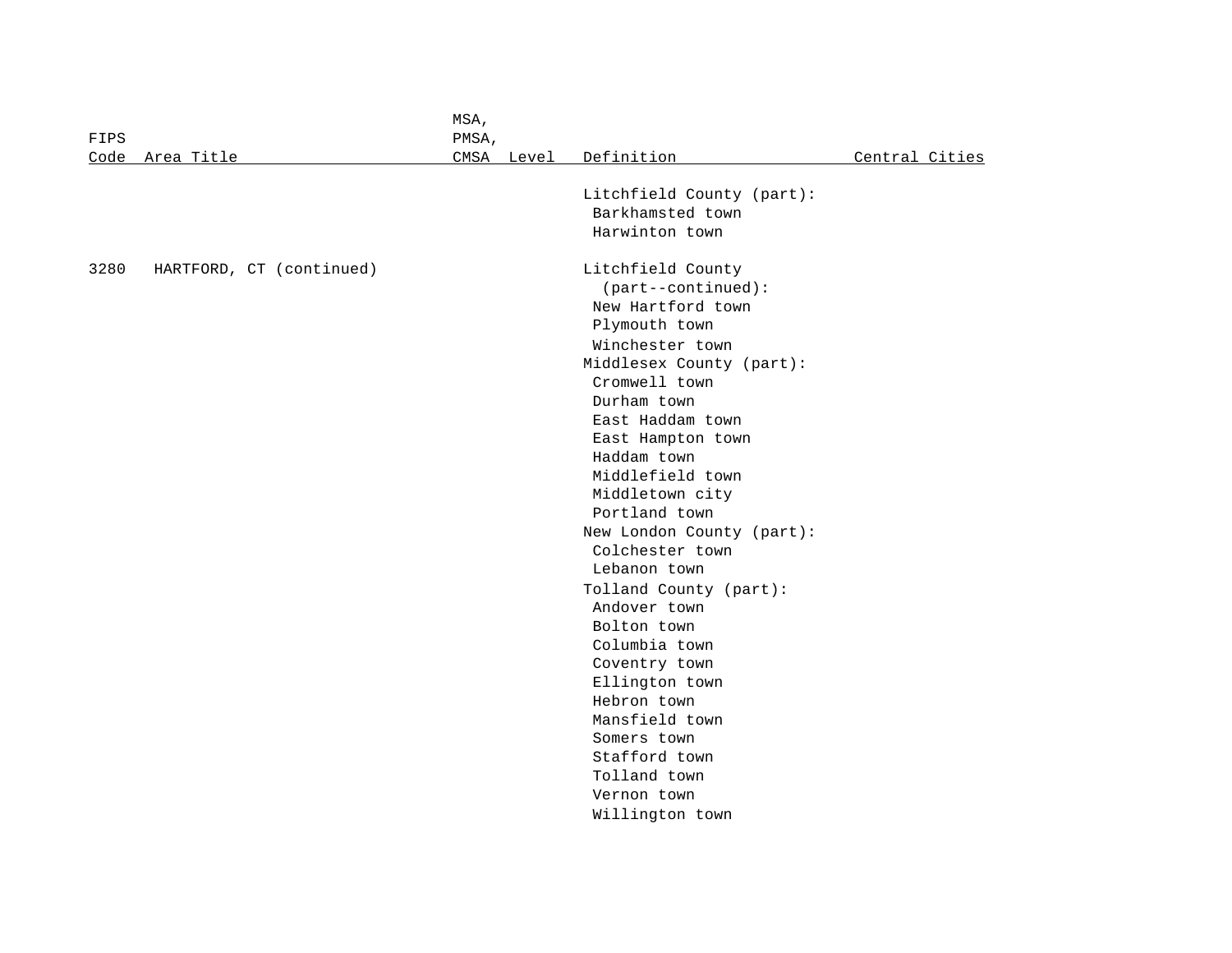| FIPS<br>Code | Area Title                                       | MSA,<br>PMSA, | CMSA Level | Definition                                                                                                                 | Central Cities                             |
|--------------|--------------------------------------------------|---------------|------------|----------------------------------------------------------------------------------------------------------------------------|--------------------------------------------|
|              |                                                  |               |            | Windham County (part):<br>Ashford town<br>Chaplin town<br>Windham town                                                     |                                            |
| 3285         | HATTIESBURG, MS                                  | MSA           | D          | Forrest County<br>Lamar County                                                                                             | Hattiesburg, MS                            |
| 3290         | HICKORY-MORGANTON-<br>LENOIR, NC                 | MSA           | B          | Alexander County<br>Burke County<br>Caldwell County<br>Catawba County                                                      | Hickory, NC<br>Morganton, NC<br>Lenoir, NC |
| 3320         | HONOLULU, HI                                     | MSA           | B          | Honolulu County                                                                                                            | Honolulu, HI                               |
| 3350         | HOUMA, LA<br>(Former title: Houma-Thibodaux, LA) | MSA           | C          | Lafourche Parish<br>Terrebonne Parish                                                                                      | Houma, LA                                  |
| 42           | HOUSTON-GALVESTON-BRAZORIA, TX<br>(See List II)  | CMSA          |            |                                                                                                                            |                                            |
| 3360         | HOUSTON, TX                                      | PMSA          | Α          | (See List II, Houston-Galveston-Brazoria<br>CMSA)                                                                          |                                            |
| 3400         | HUNTINGTON-ASHLAND, WV-KY-OH                     | MSA           | B          | Cabell County, WV<br>Wayne County, WV<br>Boyd County, KY<br>Carter County, KY<br>Greenup County, KY<br>Lawrence County, OH | Huntington, WV<br>Ashland, KY              |
| 3440         | HUNTSVILLE, AL                                   | MSA           | B          | Limestone County<br>Madison County                                                                                         | Huntsville, AL                             |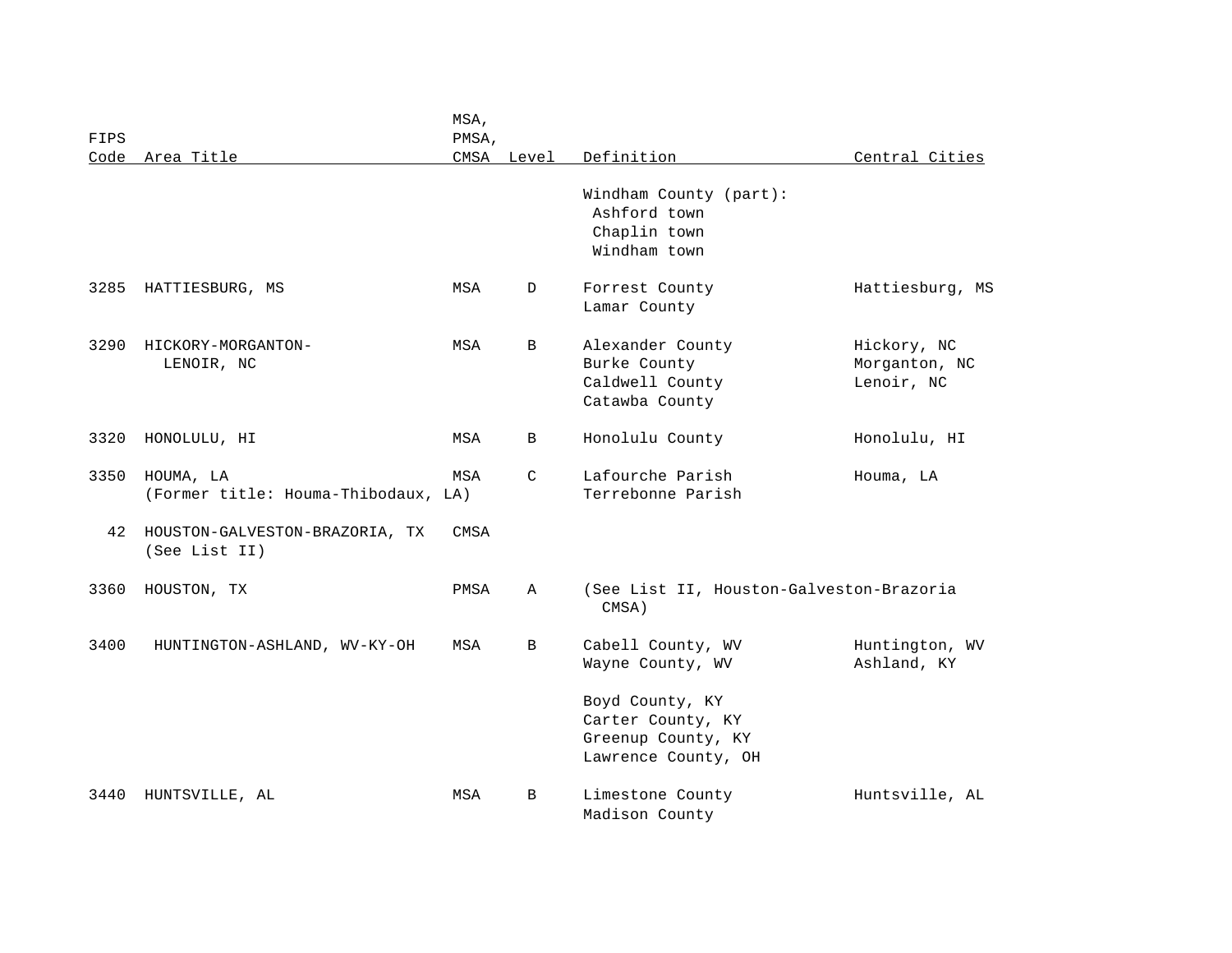| FIPS | Code Area Title                                            | MSA,<br>PMSA, | CMSA Level   | Definition                                                                                                                                                   | Central Cities                   |
|------|------------------------------------------------------------|---------------|--------------|--------------------------------------------------------------------------------------------------------------------------------------------------------------|----------------------------------|
|      |                                                            |               |              |                                                                                                                                                              |                                  |
| 3480 | INDIANAPOLIS, IN<br>(Includes former Anderson,<br>IN MSA)  | MSA           | A            | Boone County<br>Hamilton County<br>Hancock County<br>Hendricks County<br>Johnson County<br>Madison County<br>Marion County<br>Morgan County<br>Shelby County | Indianapolis, IN<br>Anderson, IN |
| 3500 | IOWA CITY, IA                                              | MSA           | D            | Johnson County                                                                                                                                               | Iowa City, IA                    |
| 3520 | JACKSON, MI                                                | MSA           | $\mathsf{C}$ | Jackson County                                                                                                                                               | Jackson, MI                      |
| 3560 | JACKSON, MS                                                | MSA           | B            | Hinds County<br>Madison County<br>Rankin County                                                                                                              | Jackson, MS                      |
| 3580 | JACKSON, TN                                                | MSA           | D            | Madison County                                                                                                                                               | Jackson, TN                      |
| 3600 | JACKSONVILLE, FL                                           | MSA           | $\mathbf{B}$ | Clay County<br>Duval County<br>Nassau County<br>St. Johns County                                                                                             | Jacksonville, FL                 |
| 3605 | JACKSONVILLE, NC                                           | MSA           | $\mathsf{C}$ | Onslow County                                                                                                                                                | Jacksonville, NC                 |
| 3610 | JAMESTOWN, NY<br>(Former title: Jamestown-<br>Dunkirk, NY) | MSA           | $\mathsf{C}$ | Chautauqua County                                                                                                                                            | Jamestown, NY                    |
| 3620 | JANESVILLE-BELOIT, WI                                      | MSA           | $\mathsf{C}$ | Rock County                                                                                                                                                  | Janesville, WI<br>Beloit, WI     |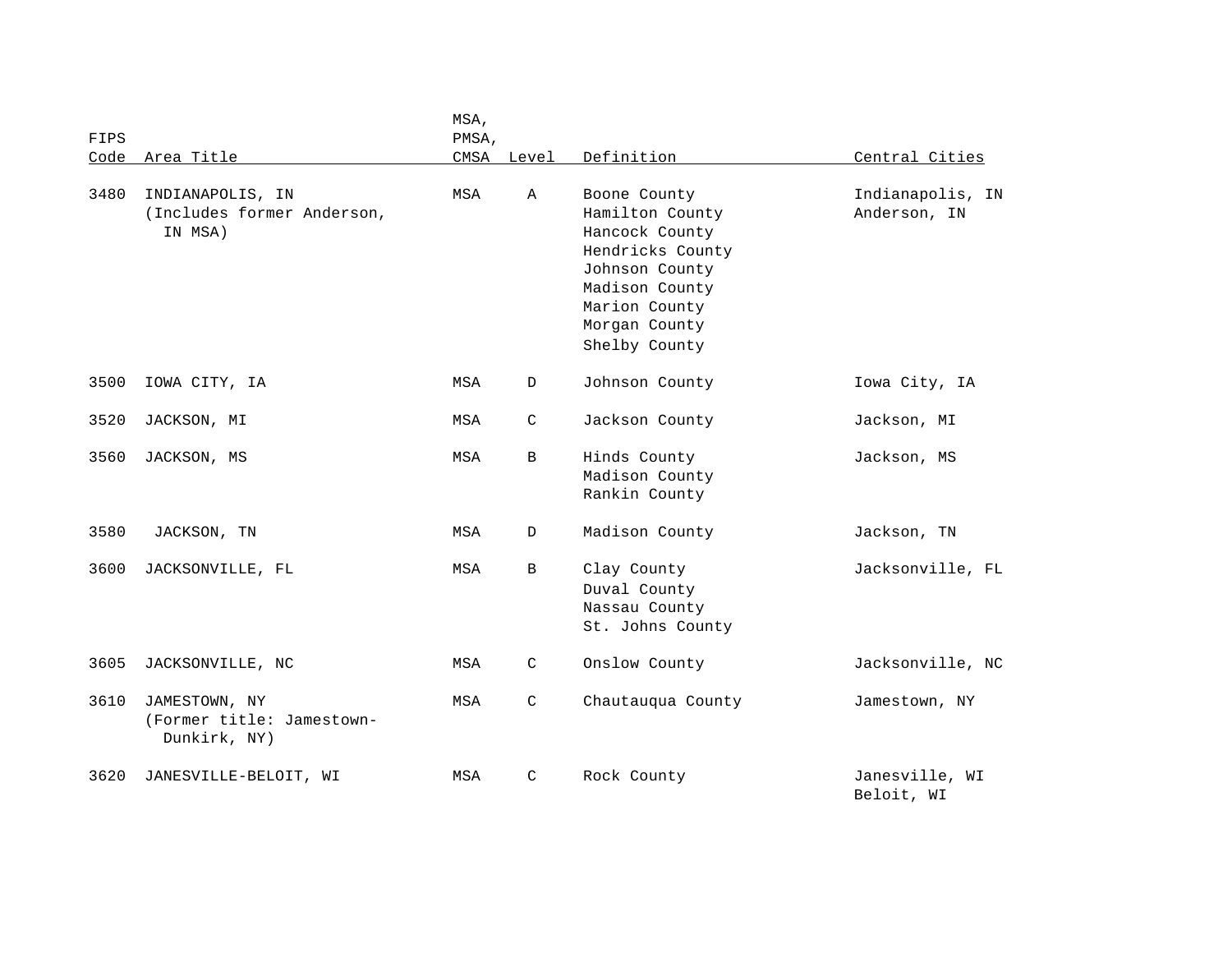| FIPS<br>Code | Area Title                                                              | MSA,<br>PMSA, | CMSA Level   | Definition                                                                                                                                                                    | Central Cities                                                      |
|--------------|-------------------------------------------------------------------------|---------------|--------------|-------------------------------------------------------------------------------------------------------------------------------------------------------------------------------|---------------------------------------------------------------------|
| 3640         | JERSEY CITY, NJ                                                         | PMSA          | B            | (See List II, New York-Northern New Jersey-<br>Long Island CMSA)                                                                                                              |                                                                     |
| 3660         | JOHNSON CITY-KINGSPORT-<br>BRISTOL, TN-VA                               | MSA           | B            | Carter County, TN<br>Hawkins County, TN<br>Sullivan County, TN<br>Unicoi County, TN<br>Washington County, TN<br>Scott County, VA<br>Washington County, VA<br>Bristol city, VA | Johnson City, TN<br>Kingsport, TN<br>Bristol, TN<br>Bristol, VA     |
| 3680         | JOHNSTOWN, PA                                                           | MSA           | $\mathsf{C}$ | Cambria County<br>Somerset County                                                                                                                                             | Johnstown, PA                                                       |
| 3690         | JOLIET, IL (See Chicago, IL)                                            |               |              |                                                                                                                                                                               |                                                                     |
| 3710         | JOPLIN, MO                                                              | MSA           | $\mathsf{C}$ | Jasper County<br>Newton County                                                                                                                                                | Joplin, MO                                                          |
| 3720         | KALAMAZOO-BATTLE CREEK, MI<br>(Includes former Battle Creek,<br>MI MSA) | MSA           | B            | Calhoun County<br>Kalamazoo County<br>Van Buren County                                                                                                                        | Kalamazoo, MI<br>Battle Creek, MI                                   |
| 3740         | KANKAKEE, IL                                                            | PMSA          | D            | (See List II, Chicago-Gary-Kenosha CMSA)                                                                                                                                      |                                                                     |
| 3760         | KANSAS CITY, MO-KS*                                                     | MSA           | Α            | Cass County, MO<br>Clay County, MO<br>Clinton County, MO<br>Jackson County, MO<br>Lafayette County, MO<br>Platte County, MO                                                   | Kansas City, MO<br>Kansas City, KS<br>Olathe, KS<br>Leavenworth, KS |

\* Pursuant to P.L. 98-369, Section 611, the Kansas City, MO-KS MSA took effect June 30, 1984.

\_\_\_\_\_\_\_\_\_\_\_\_\_\_\_\_\_\_\_\_\_\_\_\_\_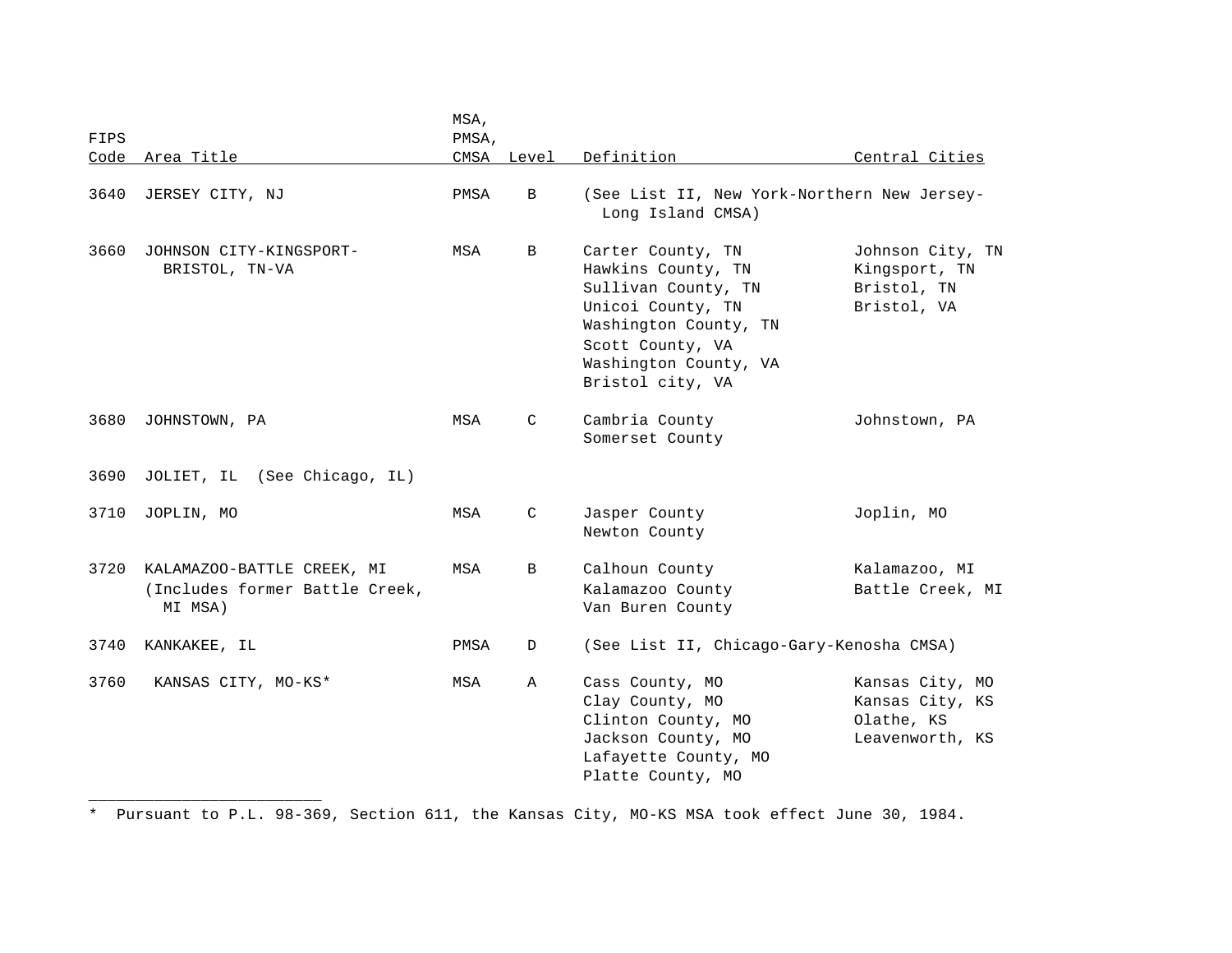| FIPS<br>Code | Area Title                                                        | MSA,<br>PMSA, | CMSA Level | Definition                                                                                                 | Central Cities                 |
|--------------|-------------------------------------------------------------------|---------------|------------|------------------------------------------------------------------------------------------------------------|--------------------------------|
|              |                                                                   |               |            | Ray County, MO<br>Johnson County, KS<br>Leavenworth County, KS<br>Miami County, KS<br>Wyandotte County, KS |                                |
| 3800         | KENOSHA, WI                                                       | PMSA          | C          | (See List II, Chicago-Gary-Kenosha CMSA)                                                                   |                                |
| 3810         | KILLEEN-TEMPLE, TX                                                | MSA           | B          | Bell County<br>Coryell County                                                                              | Killeen, TX<br>Temple, TX      |
| 3840         | KNOXVILLE, TN                                                     | MSA           | B          | Anderson County<br>Blount County<br>Knox County<br>Loudon County<br>Sevier County<br>Union County          | Knoxville, TN<br>Oak Ridge, TN |
| 3850         | KOKOMO, IN                                                        | MSA           | D          | Howard County<br>Tipton County                                                                             | Kokomo, IN                     |
| 3870         | LA CROSSE, WI-MN<br>(Former title: La Crosse, WI)                 | MSA           | C          | La Crosse County, WI<br>Houston County, MN                                                                 | La Crosse, WI                  |
| 3880         | LAFAYETTE, LA                                                     | MSA           | B          | Acadia Parish<br>Lafayette Parish<br>St. Landry Parish<br>St. Martin Parish                                | Lafayette, LA                  |
| 3920         | LAFAYETTE, IN<br>(Former title: Lafayette-<br>West Lafayette, IN) | MSA           | C          | Clinton County<br>Tippecanoe County                                                                        | Lafayette, IN                  |
| 3960         | LAKE CHARLES, LA                                                  | MSA           | C          | Calcasieu Parish                                                                                           | Lake Charles, LA               |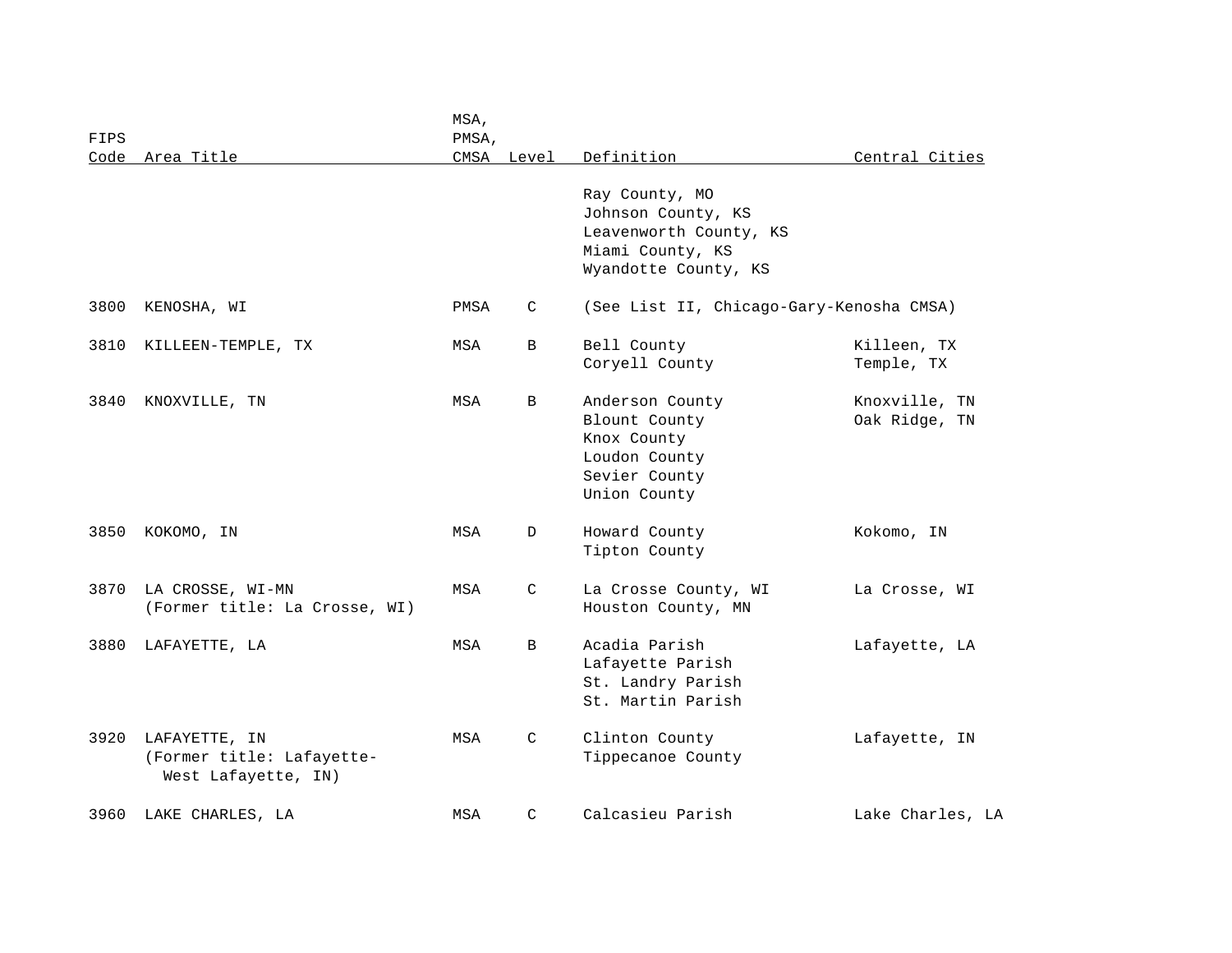| FIPS |                                                              | MSA,<br>PMSA, |              |                                                                                                                     |                                  |
|------|--------------------------------------------------------------|---------------|--------------|---------------------------------------------------------------------------------------------------------------------|----------------------------------|
|      | Code Area Title                                              |               | CMSA Level   | Definition                                                                                                          | Central Cities                   |
| 3965 | LAKE COUNTY, IL<br>(See Chicago, IL)                         |               |              |                                                                                                                     |                                  |
| 3980 | LAKELAND-WINTER HAVEN, FL                                    | MSA           | B            | Polk County                                                                                                         | Lakeland, FL<br>Winter Haven, FL |
| 4000 | LANCASTER, PA                                                | MSA           | $\, {\bf B}$ | Lancaster County                                                                                                    | Lancaster, PA                    |
| 4040 | LANSING-EAST LANSING, MI                                     | MSA           | B            | Clinton County<br>Eaton County<br>Ingham County                                                                     | Lansing, MI<br>East Lansing, MI  |
| 4080 | LAREDO, TX                                                   | MSA           | C            | Webb County                                                                                                         | Laredo, TX                       |
| 4100 | LAS CRUCES, NM                                               | MSA           | C            | Dona Ana County                                                                                                     | Las Cruces, NM                   |
| 4120 | LAS VEGAS, NV-AZ<br>(Former title: Las Vegas, NV)            | MSA           | B            | Clark County, NV<br>Nye County, NV<br>Mohave County, AZ                                                             | Las Vegas, NV                    |
| 4150 | LAWRENCE, KS                                                 | MSA           | D            | Douglas County                                                                                                      | Lawrence, KS                     |
| 4160 | LAWRENCE, MA-NH<br>(Former title: Lawrence-Haverhill, MA-NH) | PMSA          | B            | (See List II, Boston-Worcester-<br>Lawrence CMSA)                                                                   |                                  |
| 4200 | LAWTON, OK                                                   | MSA           | C            | Comanche County                                                                                                     | Lawton, OK                       |
| 4240 | LEWISTON-AUBURN, ME                                          | MSA           | D            | Androscoggin County<br>(part):<br>Auburn city<br>Greene town<br>Lewiston city<br>Lisbon town<br>Mechanic Falls town | Lewiston, ME<br>Auburn, ME       |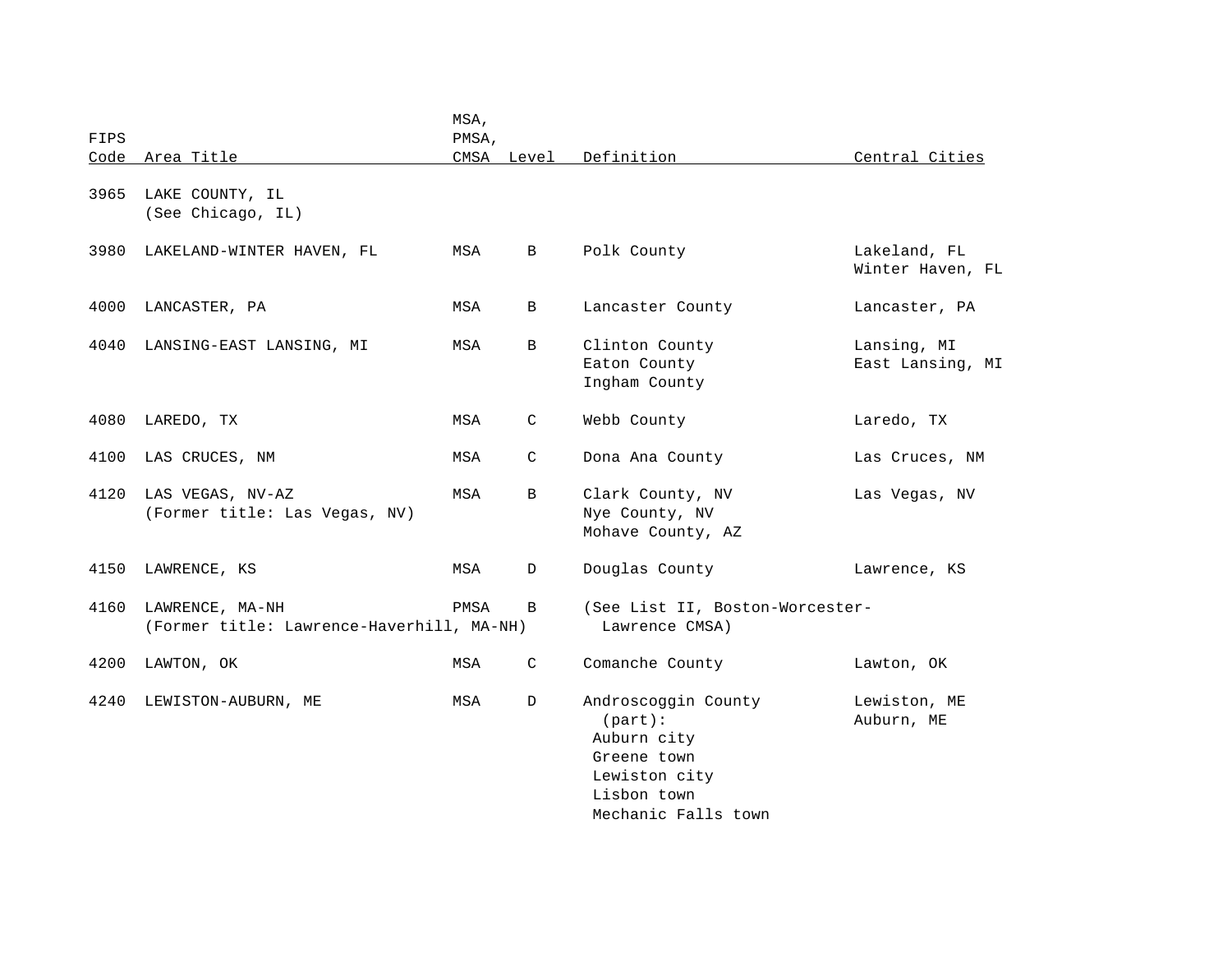| FIPS |                                                              | MSA,<br>PMSA, |              |                                                                                                                           |                                                                            |
|------|--------------------------------------------------------------|---------------|--------------|---------------------------------------------------------------------------------------------------------------------------|----------------------------------------------------------------------------|
|      | Code Area Title                                              |               | CMSA Level   | Definition                                                                                                                | Central Cities                                                             |
|      |                                                              |               |              | Poland town<br>Sabattus town<br>Turner town<br>Wales town                                                                 |                                                                            |
| 4280 | LEXINGTON, KY<br>(Former title:<br>Lexington-<br>Fayette, KY | MSA           | B            | Bourbon County<br>Clark County<br>Fayette County<br>Jessamine County<br>Madison County<br>Scott County<br>Woodford County | Lexington-<br>Fayette, KY                                                  |
| 4320 | LIMA, OH                                                     | MSA           | $\mathsf{C}$ | Allen County<br>Auglaize County                                                                                           | Lima, OH                                                                   |
| 4360 | LINCOLN, NE                                                  | MSA           | $\mathsf{C}$ | Lancaster County                                                                                                          | Lincoln, NE                                                                |
| 4400 | LITTLE ROCK-NORTH LITTLE<br>ROCK, AR                         | MSA           | B            | Faulkner County<br>Lonoke County<br>Pulaski County<br>Saline County                                                       | Little Rock, AR<br>North Little Rock, AR<br>Jacksonville, AR<br>Conway, AR |
| 4420 | LONGVIEW-MARSHALL, TX                                        | MSA           | C            | Gregg County<br>Harrison County<br>Upshur County                                                                          | Longview, TX<br>Marshall, TX                                               |
| 4440 | LORAIN-ELYRIA, OH<br>(See Cleveland-Lorain-Elyria, OH)       |               |              |                                                                                                                           |                                                                            |

 49 LOS ANGELES-RIVERSIDE- CMSA ORANGE COUNTY, CA (See List II)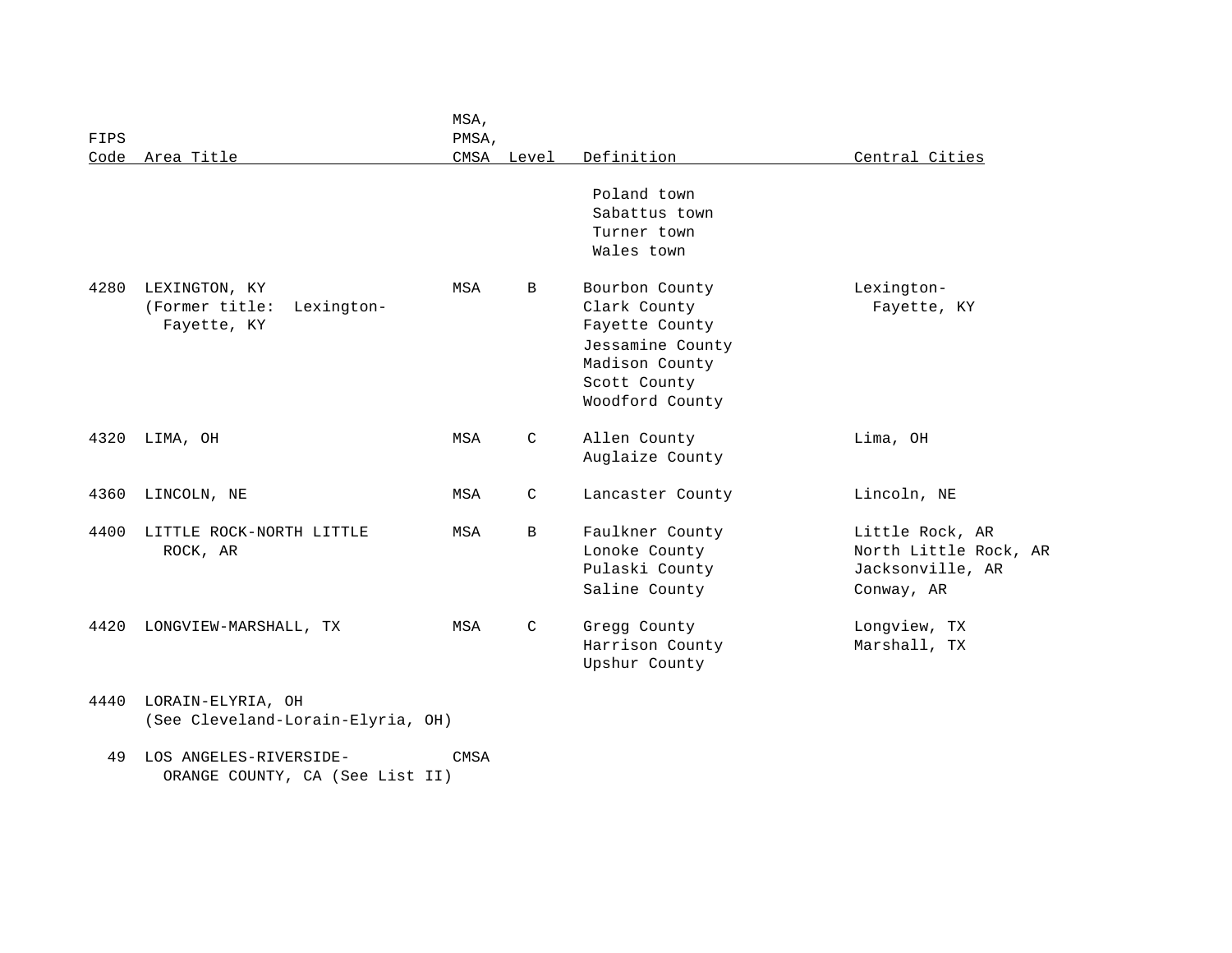|      |                                                          | MSA,  |            |                                                                                                                                                    |                                  |
|------|----------------------------------------------------------|-------|------------|----------------------------------------------------------------------------------------------------------------------------------------------------|----------------------------------|
| FIPS |                                                          | PMSA, |            |                                                                                                                                                    |                                  |
| Code | Area Title                                               |       | CMSA Level | Definition                                                                                                                                         | Central Cities                   |
| 4480 | LOS ANGELES-LONG BEACH, CA                               | PMSA  | Α          | (See List II, Los Angeles-Riverside-<br>Orange County CMSA)                                                                                        |                                  |
| 4520 | LOUISVILLE, KY-IN                                        | MSA   | B          | Bullitt County, KY<br>Jefferson County, KY<br>Oldham County, KY<br>Clark County, IN<br>Floyd County, IN<br>Harrison County, IN<br>Scott County, IN | Louisville, KY<br>New Albany, IN |
| 4560 | LOWELL, MA-NH                                            | PMSA  | B          | (See List II, Boston-Worcester-<br>Lawrence CMSA)                                                                                                  |                                  |
| 4600 | LUBBOCK, TX                                              | MSA   | C          | Lubbock County                                                                                                                                     | Lubbock, TX                      |
| 4640 | LYNCHBURG, VA                                            | MSA   | C          | Amherst County<br>Bedford County<br>Campbell County<br>Bedford city<br>Lynchburg city                                                              | Lynchburg, VA                    |
| 4680 | MACON, GA<br>(Former title: Macon-<br>Warner Robins, GA) | MSA   | B          | Bibb County<br>Houston County<br>Jones County<br>Peach County<br>Twiggs County                                                                     | Macon, GA                        |
| 4720 | MADISON, WI                                              | MSA   | В          | Dane County                                                                                                                                        | Madison, WI                      |
| 4760 | MANCHESTER, NH                                           | PMSA  | C          | (See List II, Boston-Worcester-<br>Lawrence CMSA)                                                                                                  |                                  |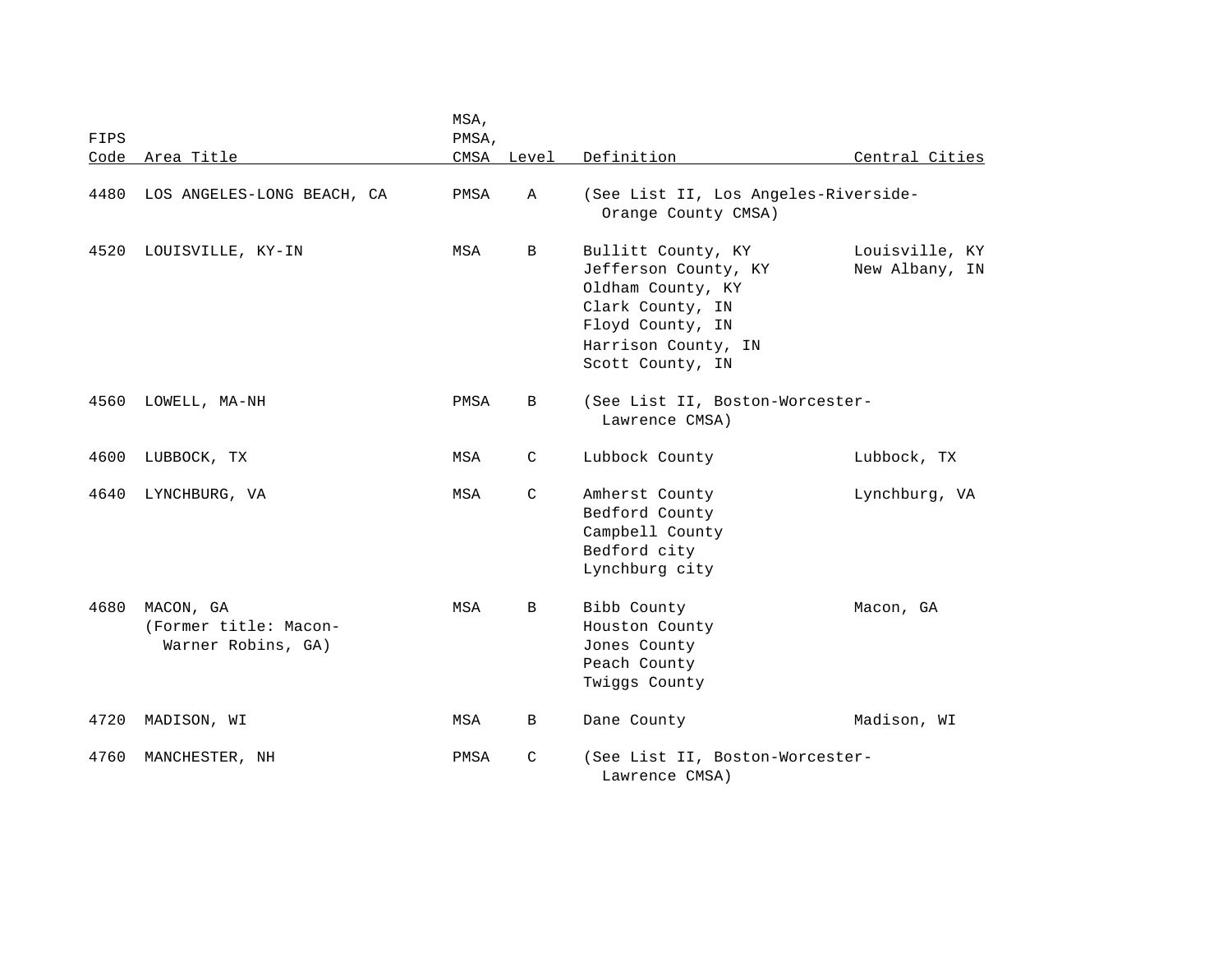| FIPS |                                                    | MSA,<br>PMSA, |             |                                                                                                                                           |                                                 |
|------|----------------------------------------------------|---------------|-------------|-------------------------------------------------------------------------------------------------------------------------------------------|-------------------------------------------------|
| Code | Area Title                                         | CMSA          | Level       | Definition                                                                                                                                | Central Cities                                  |
| 4800 | MANSFIELD, OH                                      | MSA           | C           | Crawford County<br>Richland County                                                                                                        | Mansfield, OH                                   |
| 4840 | MAYAGUEZ, PR                                       | MSA           | C           | Anasco Municipio<br>Cabo Rojo Municipio<br>Hormigueros Municipio<br>Mayaguez Municipio<br>Sabana Grande Municipio<br>San German Municipio | Mayaquez, PR                                    |
| 4880 | MCALLEN-EDINBURG-MISSION, TX                       | MSA           | B           | Hidalgo County                                                                                                                            | McAllen, TX<br>Edinburg, TX<br>Mission, TX      |
| 4890 | MEDFORD-ASHLAND, OR<br>(Former title: Medford, OR) | MSA           | C           | Jackson County                                                                                                                            | Medford, OR<br>Ashland, OR                      |
| 4900 | MELBOURNE-TITUSVILLE-<br>PALM BAY, FL              | MSA           | B           | Brevard County                                                                                                                            | Melbourne, FL<br>Titusville, FL<br>Palm Bay, FL |
| 4920 | MEMPHIS, TN-AR-MS                                  | MSA           | Α           | Fayette County, TN<br>Shelby County, TN<br>Tipton County, TN<br>Crittenden County, AR<br>DeSoto County, MS                                | Memphis, TN<br>West Memphis, AR                 |
| 4940 | MERCED, CA                                         | MSA           | C           | Merced County                                                                                                                             | Merced, CA                                      |
| 56   | MIAMI-FORT LAUDERDALE, FL<br>(See List II)         | CMSA          |             |                                                                                                                                           |                                                 |
| 5000 | MIAMI, FL<br>(Former title:<br>Miami-Hialeah, FL)  | PMSA          | $\mathbb A$ | (See List II, Miami-Fort Lauderdale CMSA)                                                                                                 |                                                 |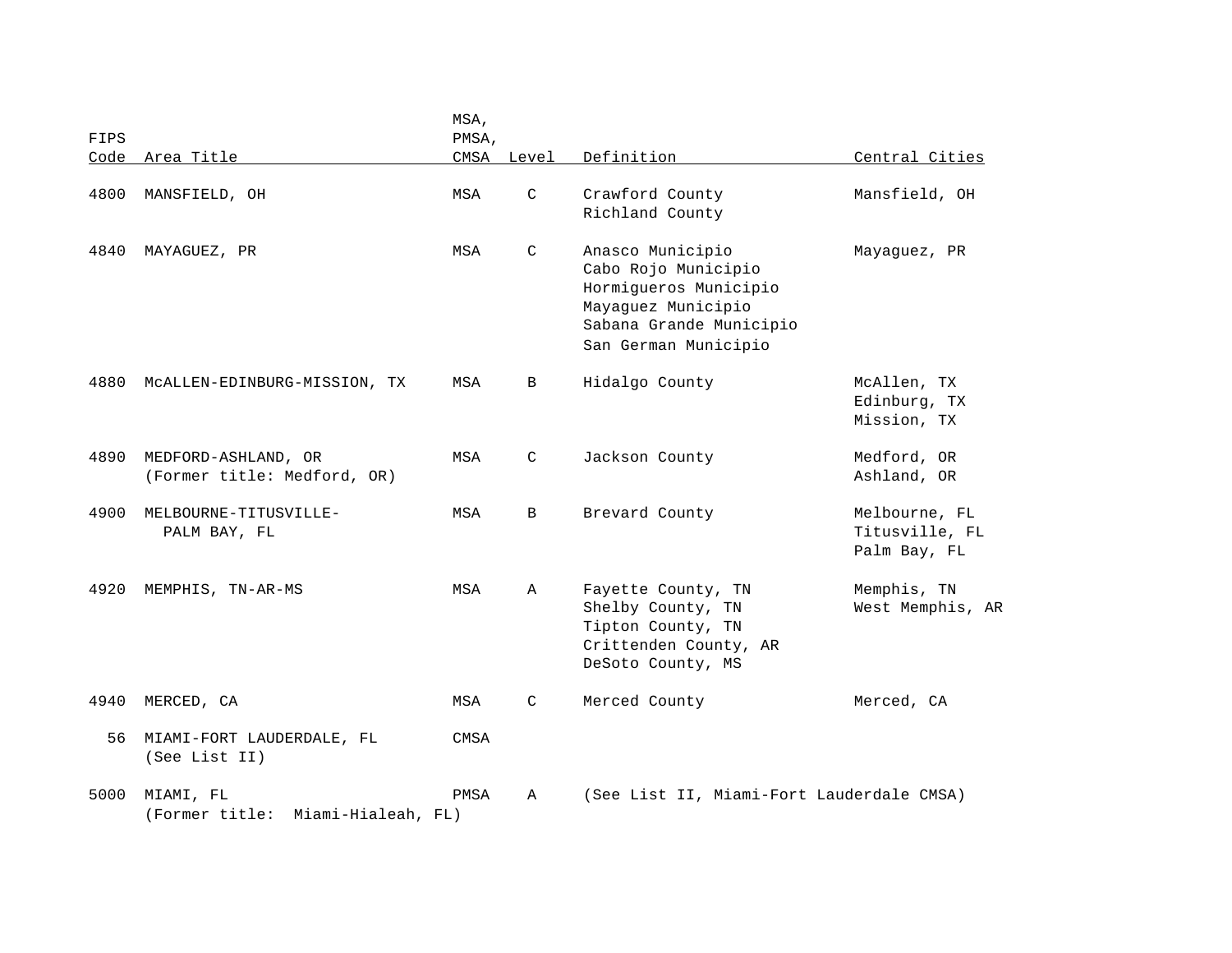| FIPS       | Code Area Title                                                                  | MSA,<br>PMSA, | CMSA Level | Definition                                                                                                                                                                                                                                                                               | Central Cities                              |
|------------|----------------------------------------------------------------------------------|---------------|------------|------------------------------------------------------------------------------------------------------------------------------------------------------------------------------------------------------------------------------------------------------------------------------------------|---------------------------------------------|
| 5015       | MIDDLESEX-SOMERSET-<br>HUNTERDON, NJ                                             | PMSA          | Α          | Long Island CMSA)                                                                                                                                                                                                                                                                        | (See List II, New York-Northern New Jersey- |
| 5020       | MIDDLETOWN, CT<br>(See Hartford, CT)                                             |               |            |                                                                                                                                                                                                                                                                                          |                                             |
| 5040<br>63 | MIDLAND, TX<br>(See Odessa-Midland, TX)<br>MILWAUKEE-RACINE, WI<br>(See List II) | CMSA          |            |                                                                                                                                                                                                                                                                                          |                                             |
| 5080       | MILWAUKEE-WAUKESHA, WI<br>(Former title: Milwaukee, WI)                          | PMSA          | Α          |                                                                                                                                                                                                                                                                                          | (See List II, Milwaukee-Racine CMSA)        |
| 5120       | MINNEAPOLIS-ST. PAUL, MN-WI                                                      | MSA           | Α          | Anoka County, MN<br>Carver County, MN<br>Chisago County, MN<br>Dakota County, MN<br>Hennepin County, MN<br>Isanti County, MN<br>Ramsey County, MN<br>Scott County, MN<br>Sherburne County, MN<br>Washington County, MN<br>Wright County, MN<br>Pierce County, WI<br>St. Croix County, WI | Minneapolis, MN<br>St. Paul, MN             |
| 5160       | MOBILE, AL                                                                       | MSA           | В          | Baldwin County<br>Mobile County                                                                                                                                                                                                                                                          | Mobile, AL                                  |
| 5170       | MODESTO, CA                                                                      | MSA           | B          | Stanislaus County                                                                                                                                                                                                                                                                        | Modesto, CA<br>Turlock, CA                  |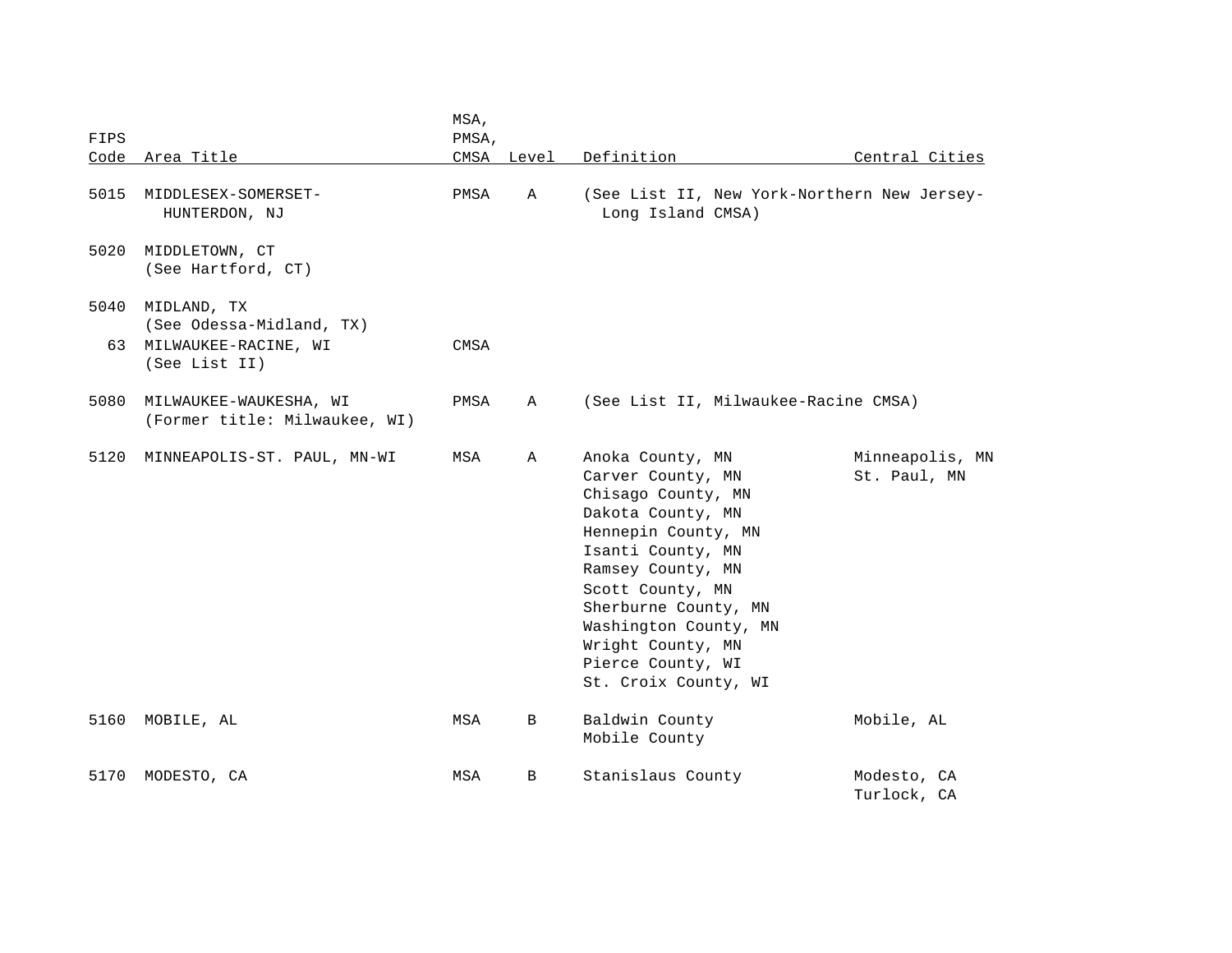| FIPS |                                                             | MSA,<br>PMSA, |              |                                                                                                                                                      |                                                |
|------|-------------------------------------------------------------|---------------|--------------|------------------------------------------------------------------------------------------------------------------------------------------------------|------------------------------------------------|
| Code | Area Title                                                  |               | CMSA Level   | Definition                                                                                                                                           | Central Cities                                 |
| 5190 | MONMOUTH-OCEAN, NJ                                          | PMSA          | B            | (See List II, New York-Northern New Jersey-<br>Long Island CMSA)                                                                                     |                                                |
| 5200 | MONROE, LA                                                  | MSA           | C            | Ouachita Parish                                                                                                                                      | Monroe, LA                                     |
| 5240 | MONTGOMERY, AL                                              | MSA           | B            | Autauga County<br>Elmore County<br>Montgomery County                                                                                                 | Montgomery, AL                                 |
| 5280 | MUNCIE, IN                                                  | MSA           | C            | Delaware County                                                                                                                                      | Muncie, IN                                     |
| 5320 | MUSKEGON, MI<br>(See Grand Rapids-Muskegon-<br>Holland, MI) |               |              |                                                                                                                                                      |                                                |
| 5330 | MYRTLE BEACH, SC                                            | MSA           | C            | Horry County                                                                                                                                         | Myrtle Beach, SC                               |
| 5345 | NAPLES, FL                                                  | MSA           | C            | Collier County                                                                                                                                       | Naples, FL                                     |
| 5350 | NASHUA, NH                                                  | PMSA          | $\mathsf{C}$ | (See List II, Boston-Worcester-Lawrence CMSA)                                                                                                        |                                                |
| 5360 | NASHVILLE, TN                                               | MSA           | $\mathbf B$  | Cheatham County<br>Davidson County<br>Dickson County<br>Robertson County<br>Rutherford County<br>Sumner County<br>Williamson County<br>Wilson County | Nashville-<br>Davidson, TN<br>Murfreesboro, TN |
| 5380 | NASSAU-SUFFOLK, NY                                          | PMSA          | A            | (See List II, New York-Northern New Jersey-<br>Long Island CMSA)                                                                                     |                                                |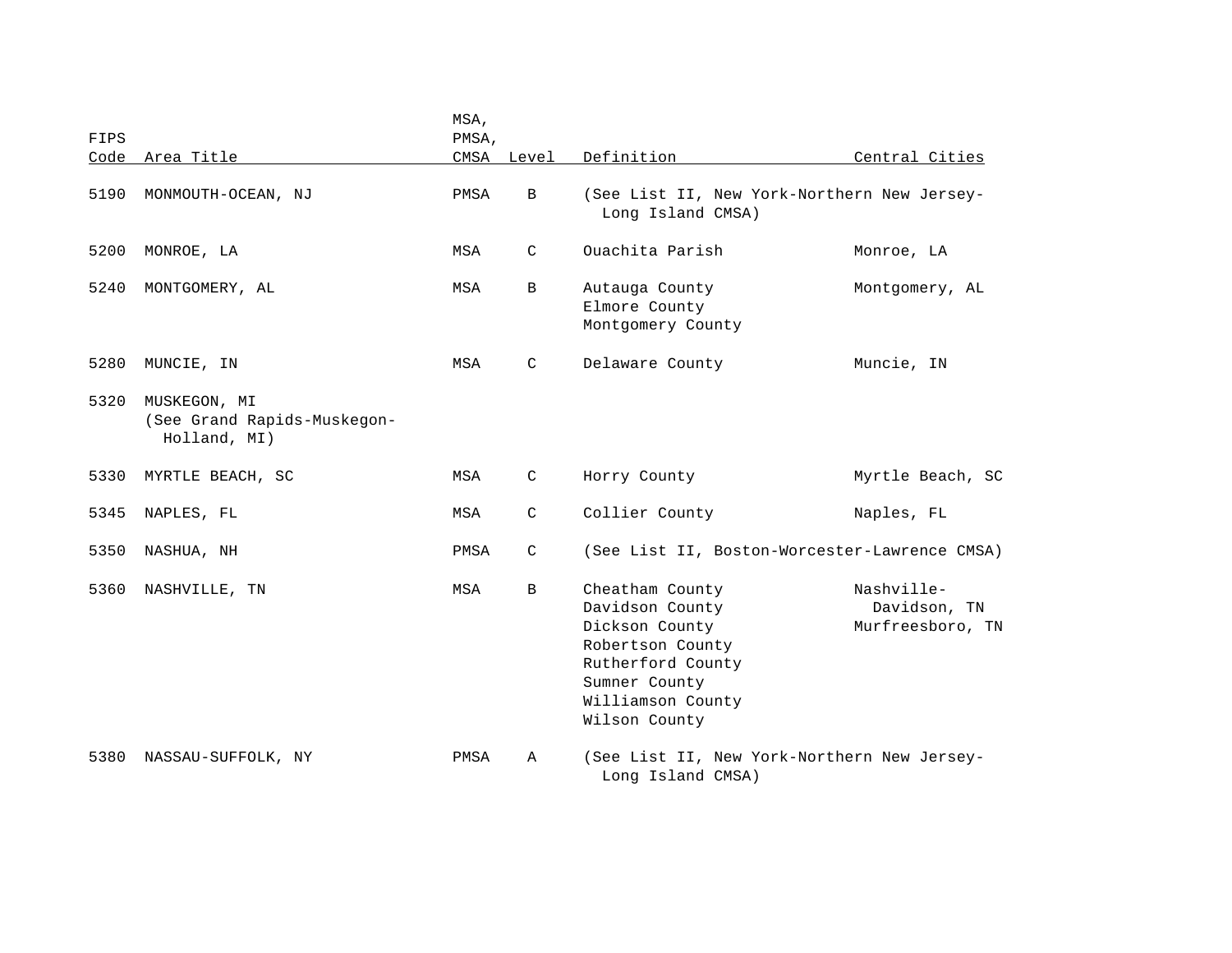| FIPS |                                       | MSA,<br>PMSA, |              |                                                                                                                                                                                                                                                                                                                                                                                                                                                                       |                               |
|------|---------------------------------------|---------------|--------------|-----------------------------------------------------------------------------------------------------------------------------------------------------------------------------------------------------------------------------------------------------------------------------------------------------------------------------------------------------------------------------------------------------------------------------------------------------------------------|-------------------------------|
| Code | Area Title                            |               | CMSA Level   | Definition                                                                                                                                                                                                                                                                                                                                                                                                                                                            | Central Cities                |
| 5400 | NEW BEDFORD, MA                       | PMSA          | $\mathsf{C}$ | (See List II, Boston-Worcester-<br>Lawrence CMSA)                                                                                                                                                                                                                                                                                                                                                                                                                     |                               |
| 5440 | NEW BRITAIN, CT<br>(See Hartford, CT) |               |              |                                                                                                                                                                                                                                                                                                                                                                                                                                                                       |                               |
| 5480 | NEW HAVEN-MERIDEN, CT                 | PMSA          | B            | (See List II, New York-Northern New Jersey-<br>Long Island CMSA)                                                                                                                                                                                                                                                                                                                                                                                                      |                               |
| 5520 | NEW LONDON-NORWICH, CT-RI             | MSA           | B            | Middlesex County, CT<br>$(part)$ :<br>Old Saybrook town<br>New London County, CT<br>$(part)$ :<br>Bozrah town<br>East Lyme town<br>Franklin town<br>Griswold town<br>Groton town<br>Ledyard town<br>Lisbon town<br>Montville town<br>New London city<br>North Stonington town<br>Norwich city<br>Old Lyme town<br>Preston town<br>Salem town<br>Sprague town<br>Stonington town<br>Waterford town<br>Windham County, CT (part):<br>Canterbury town<br>Plainfield town | New London, CT<br>Norwich, CT |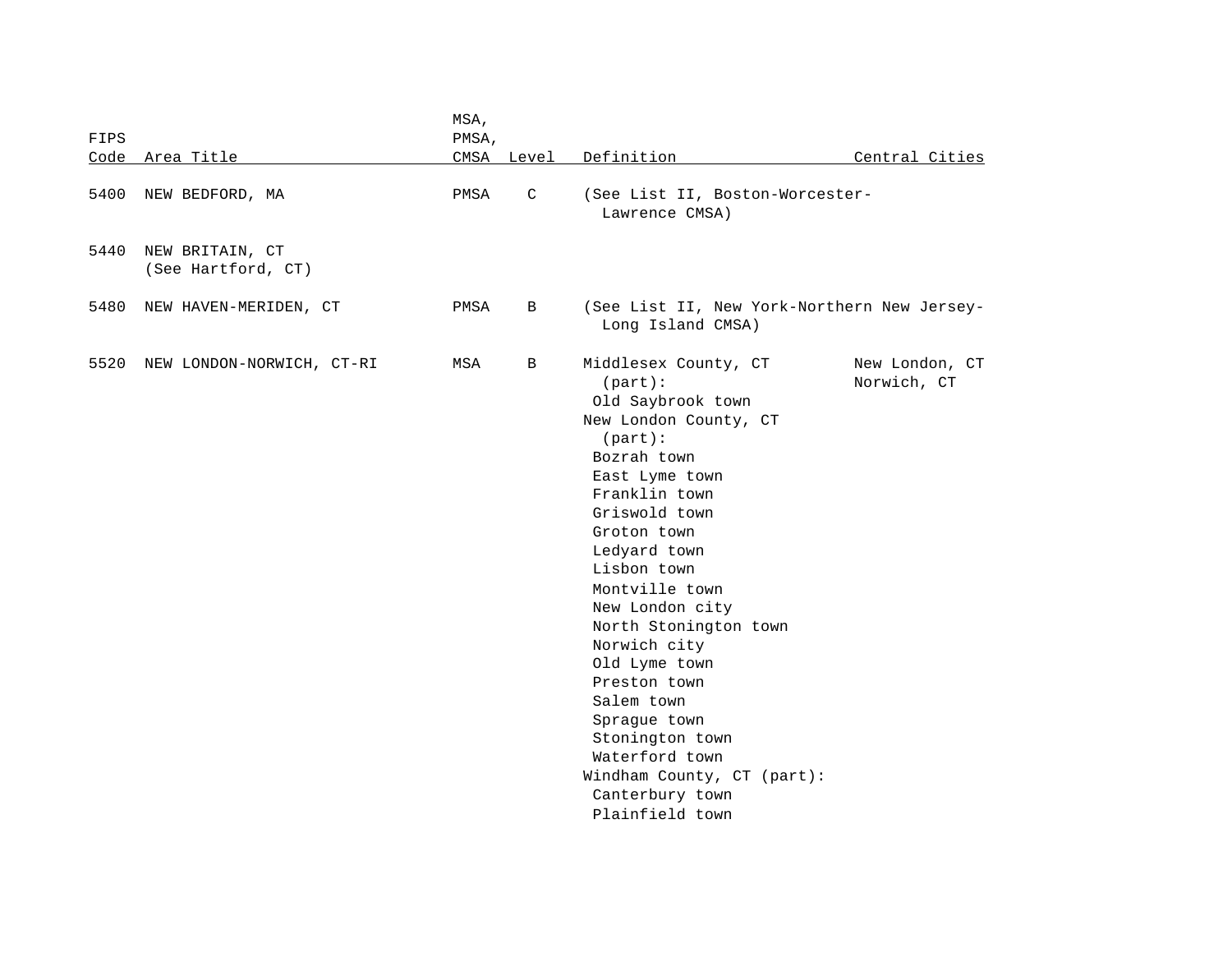| FIPS |                                                                                                             | MSA,<br>PMSA, |            |                                                                                                                          |                                                                      |
|------|-------------------------------------------------------------------------------------------------------------|---------------|------------|--------------------------------------------------------------------------------------------------------------------------|----------------------------------------------------------------------|
| Code | Area Title                                                                                                  |               | CMSA Level | Definition                                                                                                               | Central Cities                                                       |
|      |                                                                                                             |               |            | Washington County, RI<br>$(part)$ :<br>Hopkinton town<br>Westerly town                                                   |                                                                      |
| 5560 | NEW ORLEANS, LA                                                                                             | MSA           | Α          | Jefferson Parish<br>Orleans Parish<br>Plaquemines Parish<br>St. Bernard Parish<br>St. Charles Parish<br>St. James Parish | New Orleans, LA<br>Slidell, LA                                       |
| 70   | NEW YORK-NORTHERN NEW JERSEY-<br>LONG ISLAND, NY-NJ-CT-PA<br>(See List II)                                  | CMSA          |            | St. John the Baptist Parish<br>St. Tammany Parish                                                                        |                                                                      |
| 5600 | NEW YORK, NY                                                                                                | PMSA          | A          | (See List II, New York-Northern New Jersey-<br>Long Island CMSA)                                                         |                                                                      |
| 5640 | NEWARK, NJ                                                                                                  | PMSA          | A          | (See List II, New York-Northern New Jersey-<br>Long Island CMSA)                                                         |                                                                      |
| 5660 | NEWBURGH, NY-PA<br>(Former title: Orange County, NY)                                                        | PMSA          | B          | (See List II, New York-Northern New Jersey-<br>Long Island CMSA)                                                         |                                                                      |
| 5700 | NIAGARA FALLS, NY<br>(See Buffalo-Niagara Falls, NY)                                                        |               |            |                                                                                                                          |                                                                      |
| 5720 | NORFOLK-VIRGINIA BEACH-NEWPORT<br>NEWS, VA-NC<br>(Former title: Norfolk-Virginia<br>Beach-Newport News, VA) | MSA           | Α          | Gloucester County, VA<br>Isle of Wight County, VA<br>James City County, VA<br>Mathews County, VA                         | Norfolk, VA<br>Virginia Beach, VA<br>Newport News, VA<br>Hampton, VA |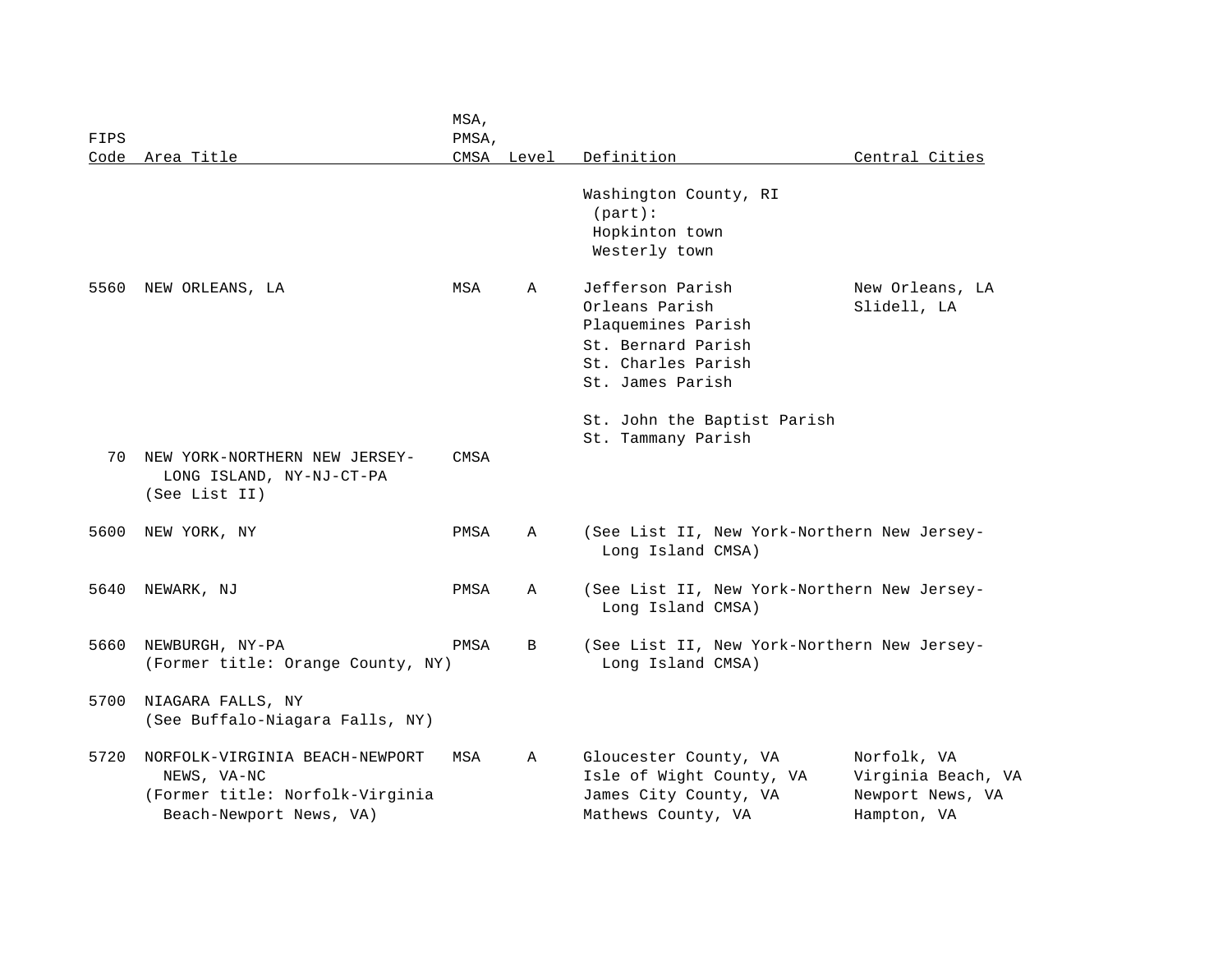| FIPS |                                                            | MSA,<br>PMSA, |               |                                                                                                                                                                                                                                                     |                                                |
|------|------------------------------------------------------------|---------------|---------------|-----------------------------------------------------------------------------------------------------------------------------------------------------------------------------------------------------------------------------------------------------|------------------------------------------------|
| Code | Area Title                                                 | CMSA          | Level         | Definition                                                                                                                                                                                                                                          | Central Cities                                 |
|      |                                                            |               |               | York County, VA<br>Chesapeake city, VA<br>Hampton city, VA<br>Newport News city, VA<br>Norfolk city, VA<br>Poquoson city, VA<br>Portsmouth city, VA<br>Suffolk city, VA<br>Virginia Beach city, VA<br>Williamsburg city, VA<br>Currituck County, NC | Portsmouth, VA<br>Suffolk, VA                  |
| 5760 | NORWALK, CT<br>(See Stamford-Norwalk, CT)                  |               |               |                                                                                                                                                                                                                                                     |                                                |
| 5775 | OAKLAND, CA                                                | PMSA          | Α             | (See List II, San Francisco-Oakland-<br>San Jose CMSA)                                                                                                                                                                                              |                                                |
| 5790 | OCALA, FL                                                  | MSA           | C             | Marion County                                                                                                                                                                                                                                       | Ocala, FL                                      |
| 5800 | ODESSA-MIDLAND, TX<br>(Includes former Midland,<br>TX MSA) | MSA           | $\mathcal{C}$ | Ector County<br>Midland County                                                                                                                                                                                                                      | Odessa, TX<br>Midland, TX                      |
| 5880 | OKLAHOMA CITY, OK                                          | MSA           | B             | Canadian County<br>Cleveland County<br>Logan County<br>McClain County<br>Oklahoma County<br>Pottawatomie County                                                                                                                                     | Oklahoma City, OK<br>Norman, OK<br>Shawnee, OK |
| 5910 | OLYMPIA, WA                                                | PMSA          | C             | (See List II, Seattle-Tacoma-Bremerton CMSA)                                                                                                                                                                                                        |                                                |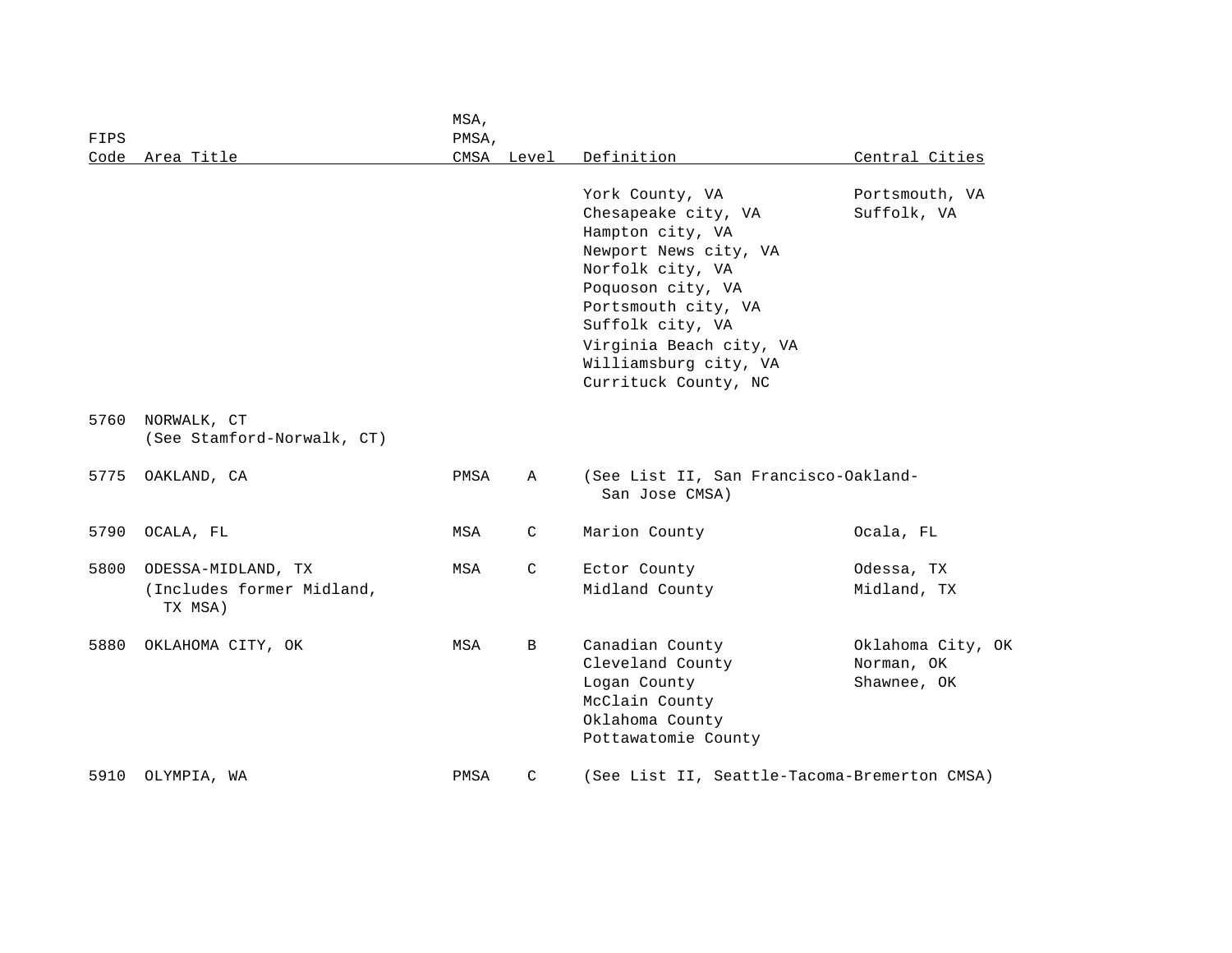| FIPS | Code Area Title                                                             | MSA,<br>PMSA,<br>CMSA Level |              | Definition                                                                                                     | Central Cities                  |
|------|-----------------------------------------------------------------------------|-----------------------------|--------------|----------------------------------------------------------------------------------------------------------------|---------------------------------|
| 5920 | OMAHA, NE-IA                                                                | MSA                         | B            | Cass County, NE<br>Douglas County, NE<br>Sarpy County, NE<br>Washington County, NE<br>Pottawattamie County, IA | Omaha, NE<br>Council Bluffs, IA |
| 5945 | ORANGE COUNTY, CA<br>(Former code and title: 0360<br>Anaheim-Santa Ana, CA) | PMSA                        | Α            | (See List II, Los Angeles-Riverside-Orange County<br>CMSA)                                                     |                                 |
| 5950 | ORANGE COUNTY, NY<br>(See Newburgh, NY-PA)                                  |                             |              |                                                                                                                |                                 |
| 5960 | ORLANDO, FL                                                                 | MSA                         | $\mathbb A$  | Lake County<br>Orange County<br>Osceola County<br>Seminole County                                              | Orlando, FL                     |
| 5990 | OWENSBORO, KY                                                               | MSA                         | $\mathbb{D}$ | Daviess County                                                                                                 | Owensboro, KY                   |
| 6000 | OXNARD-VENTURA, CA<br>(See Ventura, CA)                                     |                             |              |                                                                                                                |                                 |
| 6015 | PANAMA CITY, FL                                                             | MSA                         | C            | Bay County                                                                                                     | Panama City, FL                 |
| 6020 | PARKERSBURG-MARIETTA, WV-OH                                                 | MSA                         | C            | Wood County, WV<br>Washington County, OH                                                                       | Parkersburg, WV<br>Marietta, OH |

6025 PASCAGOULA, MS (See Biloxi- Gulfport-Pascagoula, MS)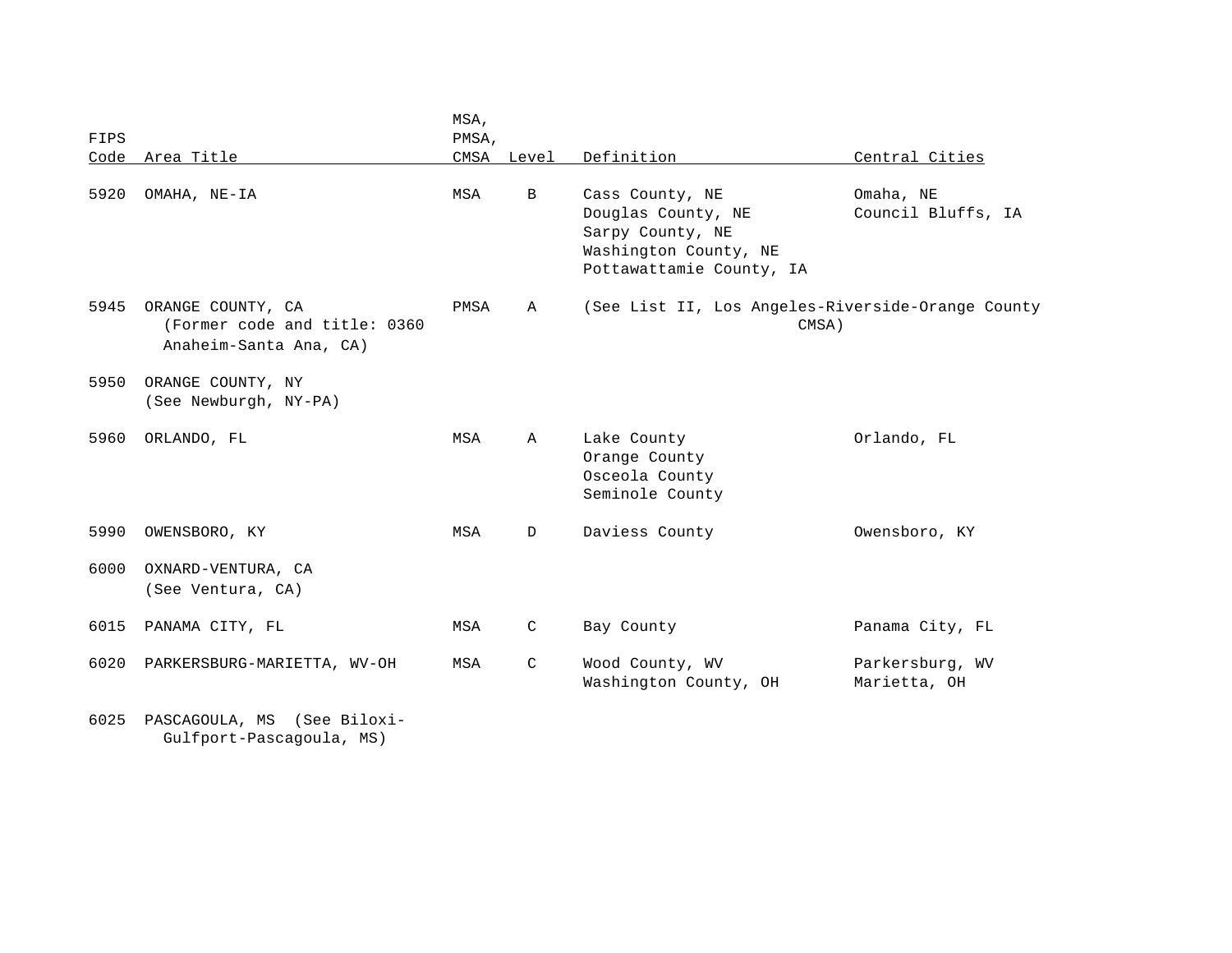| FIPS |                                                                                             | MSA,<br>PMSA, |            |                                                                                                                  |                                                        |
|------|---------------------------------------------------------------------------------------------|---------------|------------|------------------------------------------------------------------------------------------------------------------|--------------------------------------------------------|
|      | Code Area Title                                                                             |               | CMSA Level | Definition                                                                                                       | Central Cities                                         |
| 6060 | PAWTUCKET-WOONSOCKET-<br>ATTLEBORO, RI-MA<br>(See Providence-Fall River-<br>Warwick, RI-MA) |               |            |                                                                                                                  |                                                        |
| 6080 | PENSACOLA, FL                                                                               | MSA           | B          | Escambia County<br>Santa Rosa County                                                                             | Pensacola, FL                                          |
| 6120 | PEORIA-PEKIN, IL<br>(Former title: Peoria, IL)                                              | MSA           | B          | Peoria County<br>Tazewell County<br>Woodford County                                                              | Peoria, IL<br>Pekin, IL                                |
| 77   | PHILADELPHIA-WILMINGTON-<br>ATLANTIC CITY, PA-NJ-DE-MD<br>(See List II)                     | CMSA          |            |                                                                                                                  |                                                        |
| 6160 | PHILADELPHIA, PA-NJ                                                                         | PMSA          | Α          | (See List II, Philadelphia-Wilmington-<br>Atlantic City CMSA)                                                    |                                                        |
| 6200 | PHOENIX-MESA, AZ<br>(Former title: Phoenix, AZ)                                             | MSA           | Α          | Maricopa County<br>Pinal County                                                                                  | Phoenix, AZ<br>Mesa, AZ<br>Tempe, AZ<br>Scottsdale, AZ |
| 6240 | PINE BLUFF, AR                                                                              | MSA           | D          | Jefferson County                                                                                                 | Pine Bluff, AR                                         |
| 6280 | PITTSBURGH, PA<br>(Replaces Pittsburgh-<br>Beaver Valley, PA CMSA)                          | MSA           | Α          | Allegheny County<br>Beaver County<br>Butler County<br>Fayette County<br>Washington County<br>Westmoreland County | Pittsburgh, PA                                         |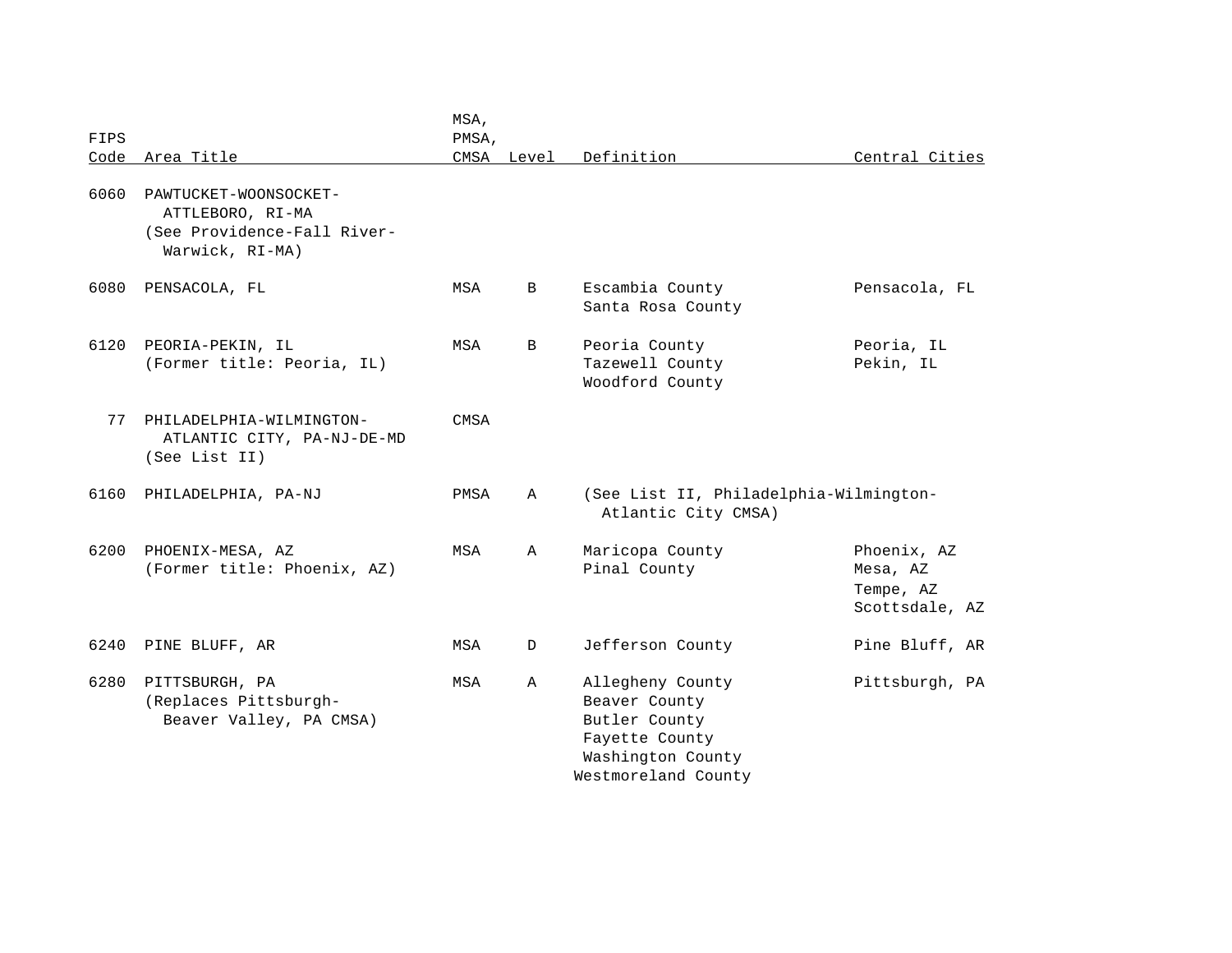|             |                | MSA,  |             |                                                                                                                                                                                                                                                                                               |                |
|-------------|----------------|-------|-------------|-----------------------------------------------------------------------------------------------------------------------------------------------------------------------------------------------------------------------------------------------------------------------------------------------|----------------|
| <b>FIPS</b> |                | PMSA, |             |                                                                                                                                                                                                                                                                                               |                |
| Code        | Area Title     | CMSA  | Level       | Definition                                                                                                                                                                                                                                                                                    | Central Cities |
| 6320        | PITTSFIELD, MA | MSA   | $\mathbb D$ | Berkshire County (part):<br>Adams town<br>Cheshire town<br>Dalton town<br>Hinsdale town<br>Lanesborough town<br>Lee town<br>Lenox town<br>Pittsfield city<br>Richmond town<br>Stockbridge town                                                                                                | Pittsfield, MA |
| 6360        | PONCE, PR      | MSA   | B           | Guayanilla Municipio<br>Juana Diaz Municipio<br>Penuelas Municipio<br>Ponce Municipio<br>Villalba Municipio<br>Yauco Municipio                                                                                                                                                                | Ponce, PR      |
| 6400        | PORTLAND, ME   | MSA   | C           | Cumberland County (part):<br>Cape Elizabeth town<br>Casco town<br>Cumberland town<br>Falmouth town<br>Freeport town<br>Gorham town<br>Gray town<br>Long Island town (new)<br>North Yarmouth town<br>Portland city<br>Raymond town<br>Scarborough town<br>South Portland city<br>Standish town | Portland, ME   |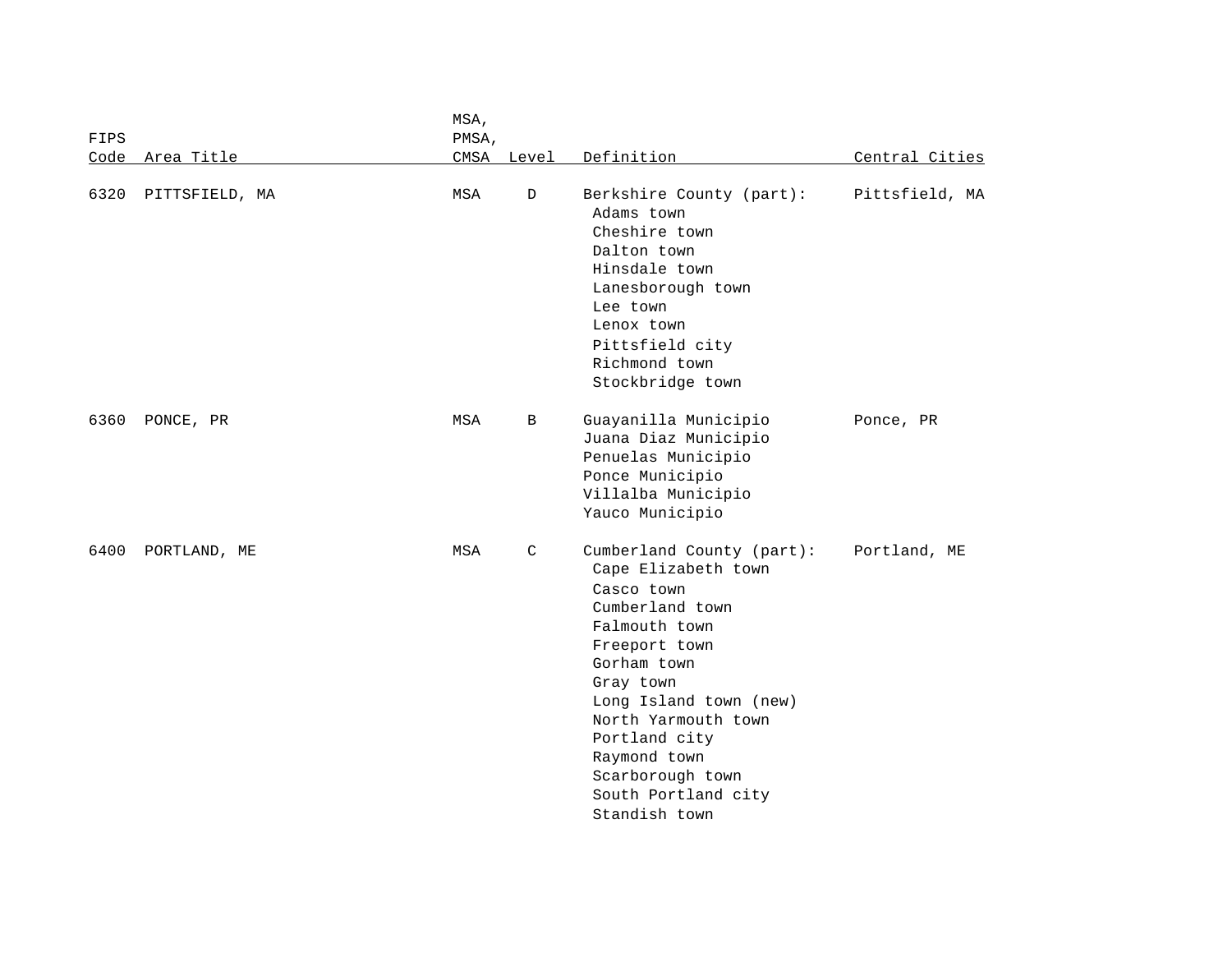| FIPS |                                                                                                                  | MSA,<br>PMSA, |              |                                                                                                                                                                                                                                               |                                                                                                     |
|------|------------------------------------------------------------------------------------------------------------------|---------------|--------------|-----------------------------------------------------------------------------------------------------------------------------------------------------------------------------------------------------------------------------------------------|-----------------------------------------------------------------------------------------------------|
| Code | Area Title                                                                                                       |               | CMSA Level   | Definition                                                                                                                                                                                                                                    | Central Cities                                                                                      |
|      |                                                                                                                  |               |              | Westbrook city<br>Windham town<br>Yarmouth town<br>York County (part):<br>Buxton town<br>Hollis town<br>Limington town                                                                                                                        |                                                                                                     |
|      |                                                                                                                  |               |              | Old Orchard Beach town                                                                                                                                                                                                                        |                                                                                                     |
| 79   | PORTLAND-SALEM, OR-WA<br>(See List II)                                                                           | CMSA          |              |                                                                                                                                                                                                                                               |                                                                                                     |
| 6440 | PORTLAND-VANCOUVER, OR-WA<br>(Former title: Portland, OR)                                                        | PMSA          | $\mathbb{A}$ | (See List II, Portland-Salem CMSA)                                                                                                                                                                                                            |                                                                                                     |
| 6450 | PORTSMOUTH-ROCHESTER, NH-ME<br>(Former title: Portsmouth-<br>Dover-Rochester, NH-ME)                             | PMSA          | C            | (See List II, Boston-Worcester-<br>Lawrence CMSA)                                                                                                                                                                                             |                                                                                                     |
| 6460 | POUGHKEEPSIE, NY<br>(See Dutchess County, NY)                                                                    |               |              |                                                                                                                                                                                                                                               |                                                                                                     |
| 6480 | PROVIDENCE-FALL RIVER-<br>WARWICK, RI-MA<br>(Replaces former Providence-<br>Pawtucket-Fall River, RI-MA<br>CMSA) | MSA           | $\mathbb{A}$ | Bristol County, RI:<br>Barrington town<br>Bristol town<br>Warren town<br>Kent County, RI:<br>Coventry town<br>East Greenwich town<br>Warwick city<br>West Greenwich town<br>West Warwick town<br>Newport County, RI (part):<br>Jamestown town | Providence, RI<br>Fall River, MA<br>Warwick, RI<br>Pawtucket, RI<br>Woonsocket, RI<br>Attleboro, MA |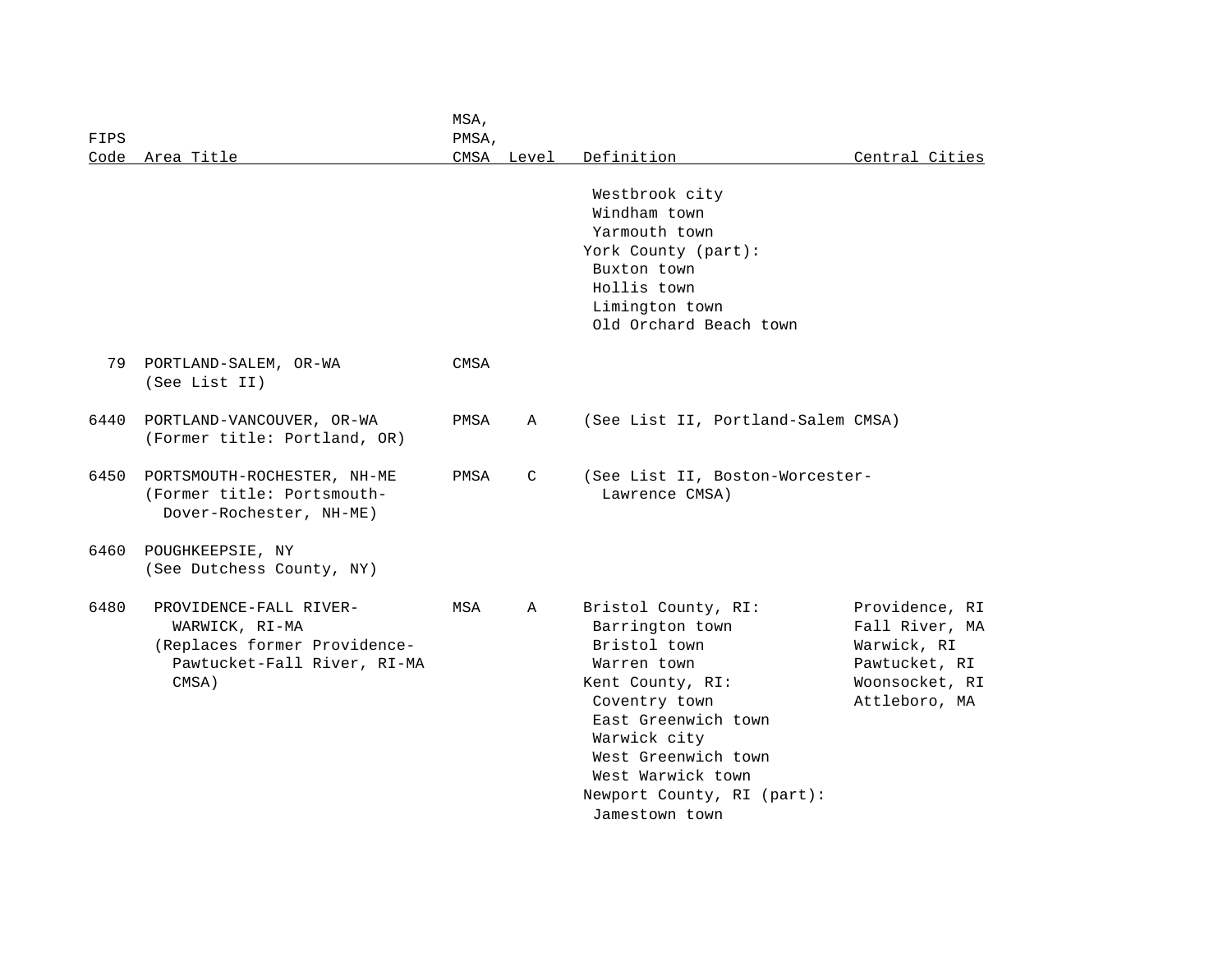|      |                            | MSA,  |            |                               |                |
|------|----------------------------|-------|------------|-------------------------------|----------------|
| FIPS |                            | PMSA, |            |                               |                |
| Code | Area Title                 |       | CMSA Level | Definition                    | Central Cities |
|      |                            |       |            |                               |                |
|      |                            |       |            | Little Compton town           |                |
|      |                            |       |            | Tiverton town                 |                |
|      |                            |       |            | Providence County, RI:        |                |
|      |                            |       |            | Burrillville town             |                |
|      |                            |       |            | Central Falls city            |                |
|      |                            |       |            | Cranston city                 |                |
|      |                            |       |            | Cumberland town               |                |
|      |                            |       |            | East Providence city          |                |
|      |                            |       |            | Foster town                   |                |
|      |                            |       |            | Glocester town                |                |
|      |                            |       |            | Johnston town                 |                |
|      |                            |       |            | Lincoln town                  |                |
|      |                            |       |            | North Providence town         |                |
|      |                            |       |            | North Smithfield town         |                |
|      |                            |       |            | Pawtucket city                |                |
|      |                            |       |            | Providence city               |                |
|      |                            |       |            | Scituate town                 |                |
| 6480 | PROVIDENCE-FALL RIVER-     |       |            |                               |                |
|      | WARWICK, RI-MA (continued) |       |            | Providence County             |                |
|      |                            |       |            | (continued):                  |                |
|      |                            |       |            | Smithfield town               |                |
|      |                            |       |            | Woonsocket city               |                |
|      |                            |       |            | Washington County, RI (part): |                |
|      |                            |       |            | Charlestown town              |                |
|      |                            |       |            | Exeter town                   |                |
|      |                            |       |            | Narragansett town             |                |
|      |                            |       |            | North Kingstown town          |                |
|      |                            |       |            | Richmond town                 |                |
|      |                            |       |            | South Kingstown town          |                |
|      |                            |       |            | Bristol County, MA (part):    |                |
|      |                            |       |            | Attleboro city                |                |
|      |                            |       |            | Fall River city               |                |
|      |                            |       |            | North Attleborough town       |                |
|      |                            |       |            |                               |                |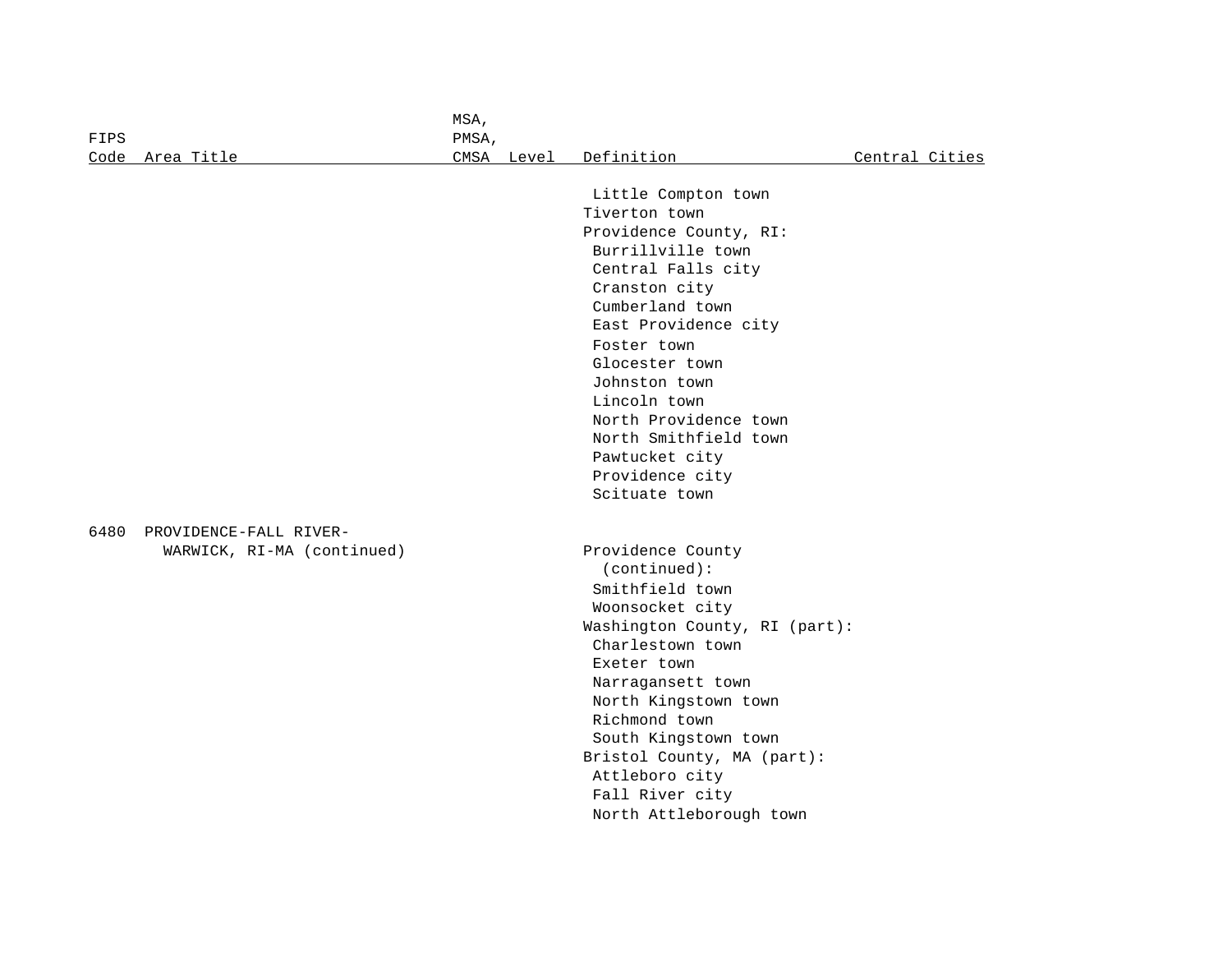| FIPS | Area Title                                                                   | MSA,<br>PMSA,<br>CMSA |              | Definition                                                                                            | Central Cities                               |
|------|------------------------------------------------------------------------------|-----------------------|--------------|-------------------------------------------------------------------------------------------------------|----------------------------------------------|
| Code |                                                                              |                       | Level        | Rehoboth town<br>Seekonk town<br>Somerset town<br>Swansea town<br>Westport town                       |                                              |
| 6520 | PROVO-OREM, UT                                                               | MSA                   | B            | Utah County                                                                                           | Provo, UT<br>Orem, UT                        |
| 6560 | PUEBLO, CO                                                                   | MSA                   | C            | Pueblo County                                                                                         | Pueblo, CO                                   |
| 6580 | PUNTA GORDA, FL                                                              | MSA                   | C            | Charlotte County                                                                                      | Punta Gorda, FL                              |
| 6600 | RACINE, WI                                                                   | PMSA                  | $\mathsf{C}$ | (See List II, Milwaukee-Racine CMSA                                                                   |                                              |
| 6640 | RALEIGH-DURHAM-<br>CHAPEL HILL, NC<br>(Former title: Raleigh-<br>Durham, NC) | MSA                   | $\mathbf{B}$ | Chatham County<br>Durham County<br>Franklin County<br>Johnston County<br>Orange County<br>Wake County | Raleigh, NC<br>Durham, NC<br>Chapel Hill, NC |
| 6660 | RAPID CITY, SD                                                               | MSA                   | D            | Pennington County                                                                                     | Rapid City, SD                               |
| 6680 | READING, PA                                                                  | MSA                   | B            | Berks County                                                                                          | Reading, PA                                  |
| 6690 | REDDING, CA                                                                  | MSA                   | C            | Shasta County                                                                                         | Redding, CA                                  |
| 6720 | RENO, NV                                                                     | MSA                   | B            | Washoe County                                                                                         | Reno, NV                                     |
| 6740 | RICHLAND-KENNEWICK-PASCO, WA                                                 | MSA                   | $\mathsf{C}$ | Benton County<br>Franklin County                                                                      | Richland, WA<br>Kennewick, WA<br>Pasco, WA   |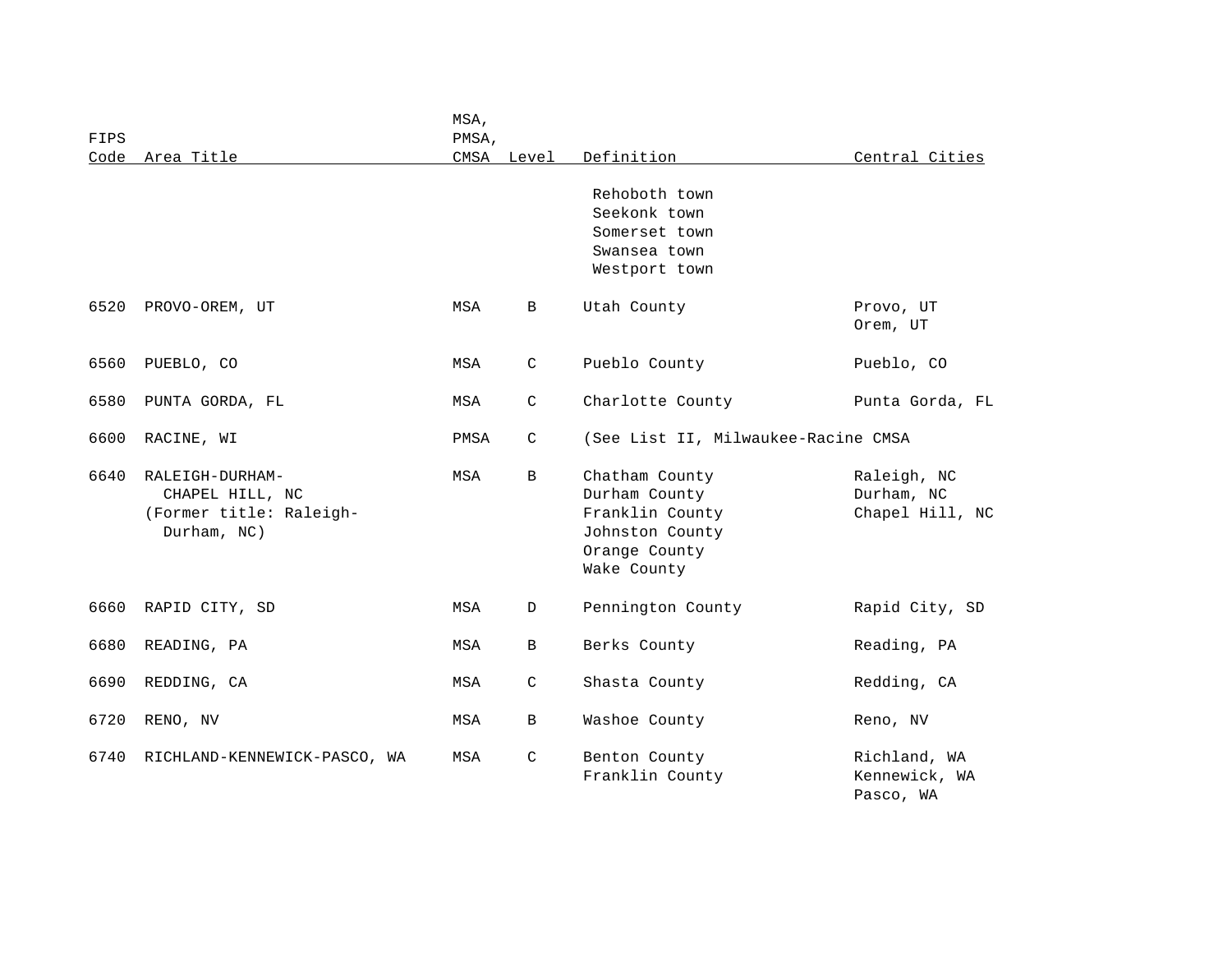|      |                              | MSA,  |              |                                                                                                                                                                                                                                                                    |                                |
|------|------------------------------|-------|--------------|--------------------------------------------------------------------------------------------------------------------------------------------------------------------------------------------------------------------------------------------------------------------|--------------------------------|
| FIPS |                              | PMSA, |              |                                                                                                                                                                                                                                                                    |                                |
|      | Code Area Title              |       | CMSA Level   | Definition                                                                                                                                                                                                                                                         | Central Cities                 |
| 6760 | RICHMOND-PETERSBURG, VA      | MSA   | $\mathbf{B}$ | Charles City County<br>Chesterfield County<br>Dinwiddie County<br>Goochland County<br>Hanover County<br>Henrico County<br>New Kent County<br>Powhatan County<br>Prince George County<br>Colonial Heights city<br>Hopewell city<br>Petersburg city<br>Richmond city | Richmond, VA<br>Petersburg, VA |
| 6780 | RIVERSIDE-SAN BERNARDINO, CA | PMSA  | A            | (See List II, Los Angeles-Riverside-Orange County<br>CMSA)                                                                                                                                                                                                         |                                |
| 6800 | ROANOKE, VA                  | MSA   | C            | Botetourt County<br>Roanoke County<br>Roanoke city<br>Salem city                                                                                                                                                                                                   | Roanoke, VA                    |
| 6820 | ROCHESTER, MN                | MSA   | C            | Olmsted County                                                                                                                                                                                                                                                     | Rochester, MN                  |
| 6840 | ROCHESTER, NY                | MSA   | Α            | Genesee County<br>Livingston County<br>Monroe County<br>Ontario County<br>Orleans County<br>Wayne County                                                                                                                                                           | Rochester, NY                  |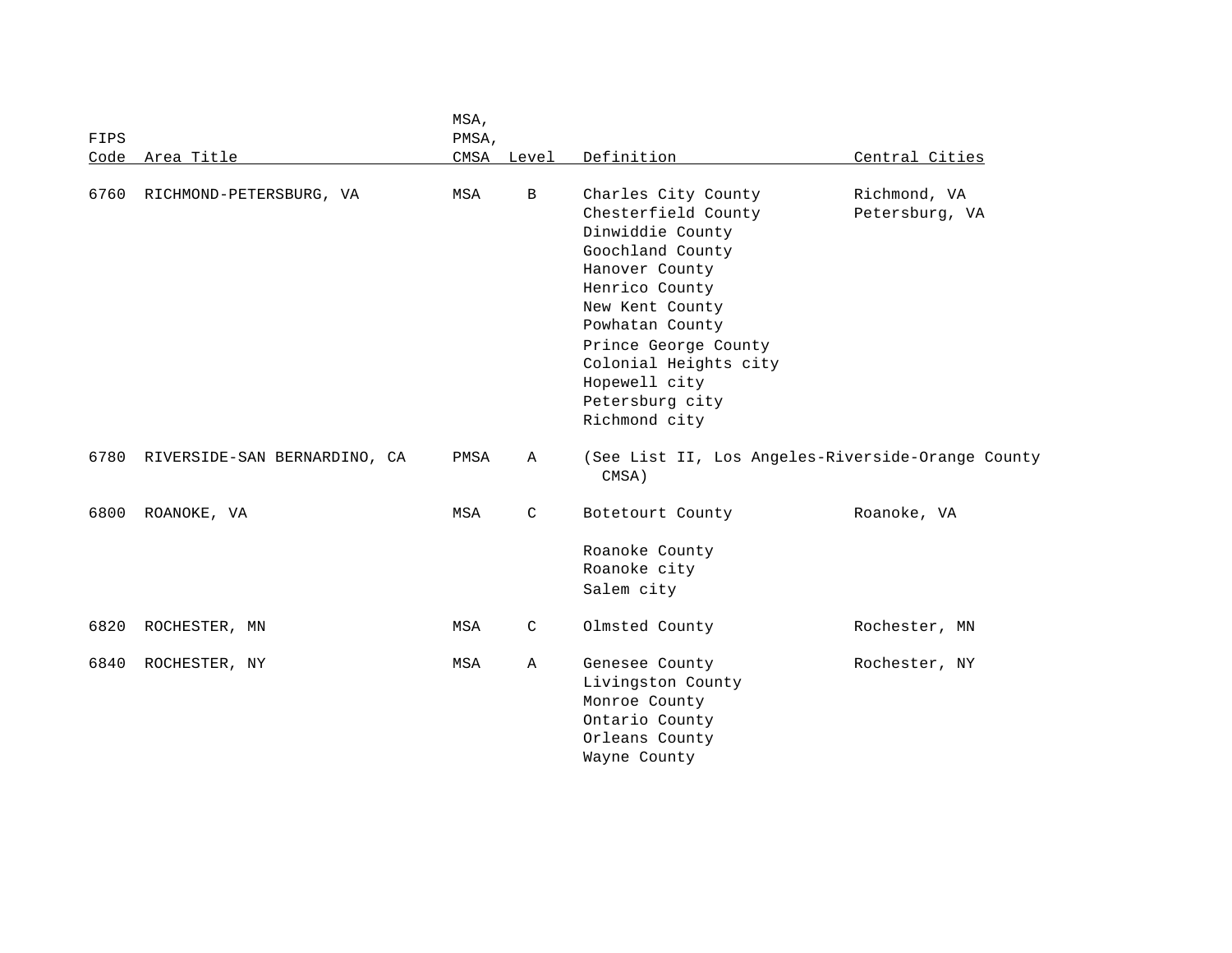| FIPS |                                      | MSA,<br>PMSA, |              |                                                                                                                                                                                                                  |                                                                                                           |
|------|--------------------------------------|---------------|--------------|------------------------------------------------------------------------------------------------------------------------------------------------------------------------------------------------------------------|-----------------------------------------------------------------------------------------------------------|
| Code | Area Title                           |               | CMSA Level   | Definition                                                                                                                                                                                                       | Central Cities                                                                                            |
| 6880 | ROCKFORD, IL                         | MSA           | $\, {\bf B}$ | Boone County<br>Ogle County<br>Winnebago County                                                                                                                                                                  | Rockford, IL                                                                                              |
| 6895 | ROCKY MOUNT, NC                      | MSA           | C            | Edgecombe County<br>Nash County                                                                                                                                                                                  | Rocky Mount, NC                                                                                           |
| 82   | SACRAMENTO-YOLO, CA<br>(See List II) | CMSA          |              |                                                                                                                                                                                                                  |                                                                                                           |
| 6920 | SACRAMENTO, CA                       | PMSA          | Α            | (See List II, Sacramento-Yolo CMSA)                                                                                                                                                                              |                                                                                                           |
| 6960 | SAGINAW-BAY CITY-MIDLAND, MI         | MSA           | В            | Bay County<br>Midland County<br>Saginaw County                                                                                                                                                                   | Saginaw, MI<br>Bay City, MI<br>Midland, MI                                                                |
| 6980 | ST. CLOUD, MN                        | MSA           | C            | Benton County<br>Stearns County                                                                                                                                                                                  | St. Cloud, MN                                                                                             |
| 7000 | ST. JOSEPH, MO                       | MSA           | $\mathbb{D}$ | Andrew County<br>Buchanan County                                                                                                                                                                                 | St. Joseph, MO                                                                                            |
| 7040 | ST. LOUIS, MO-IL*                    | MSA           | Α            | Crawford County, MO (part):<br>Sullivan city**<br>Franklin County, MO<br>Jefferson County, MO<br>Lincoln County, MO<br>St. Charles County, MO<br>St. Louis County, MO<br>Warren County, MO<br>St. Louis city, MO | St. Louis, MO<br>St. Charles, MO<br>Belleville, IL<br>East St. Louis, IL<br>Alton, IL<br>Granite City, IL |

\* Pursuant to P.L. 98-473, Section 119A, the St. Louis, MO-IL MSA took effect October 12, 1984.

\_\_\_\_\_\_\_\_\_\_\_\_\_\_\_\_\_\_

\*\* Pursuant to P.L. 100-202, Section 530, the part of Sullivan city in Crawford County, MO was added to the St. Louis, MO-IL MSA, effective December 22, 1987.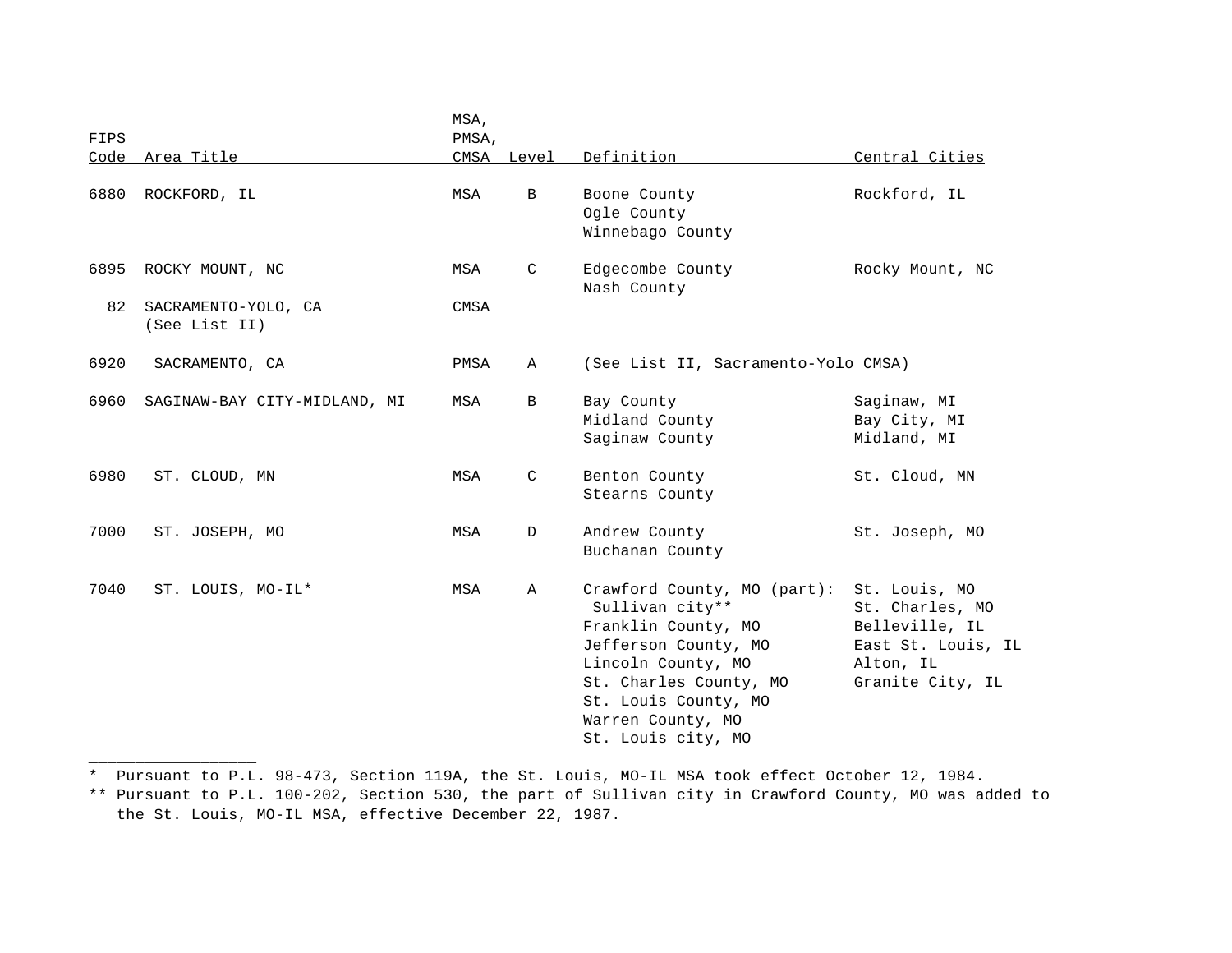| FIPS |                                                                    | MSA,<br>PMSA, |             |                                                                                                            |                                                   |
|------|--------------------------------------------------------------------|---------------|-------------|------------------------------------------------------------------------------------------------------------|---------------------------------------------------|
|      | Code Area Title                                                    |               | CMSA Level  | Definition                                                                                                 | Central Cities                                    |
|      |                                                                    |               |             | Clinton County, IL<br>Jersey County, IL<br>Madison County, IL<br>Monroe County, IL<br>St. Clair County, IL |                                                   |
| 7080 | SALEM, OR                                                          | PMSA          | B           | (See List II, Portland-Salem CMSA)                                                                         |                                                   |
| 7090 | SALEM-GLOUCESTER, MA<br>(See Boston, MA-NH)                        |               |             |                                                                                                            |                                                   |
| 7120 | SALINAS, CA<br>(Former title:<br>Salinas-Seaside-<br>Monterey, CA) | MSA           | B           | Monterey County                                                                                            | Salinas, CA<br>Monterey, CA                       |
| 7160 | SALT LAKE CITY-OGDEN, UT                                           | MSA           | $\mathbb A$ | Davis County<br>Salt Lake County<br>Weber County                                                           | Salt Lake City, UT<br>Ogden, UT<br>Clearfield, UT |
| 7200 | SAN ANGELO, TX                                                     | MSA           | D           | Tom Green County                                                                                           | San Angelo, TX                                    |
| 7240 | SAN ANTONIO, TX                                                    | MSA           | Α           | Bexar County<br>Comal County<br>Guadalupe County<br>Wilson County                                          | San Antonio, TX<br>New Braunfels, TX              |
| 7320 | SAN DIEGO, CA                                                      | MSA           | Α           | San Diego County                                                                                           | San Diego, CA<br>Escondido, CA<br>Coronado, CA    |
| 84   | SAN FRANCISCO-OAKLAND-<br>SAN JOSE, CA                             | CMSA          |             |                                                                                                            |                                                   |

(See List II)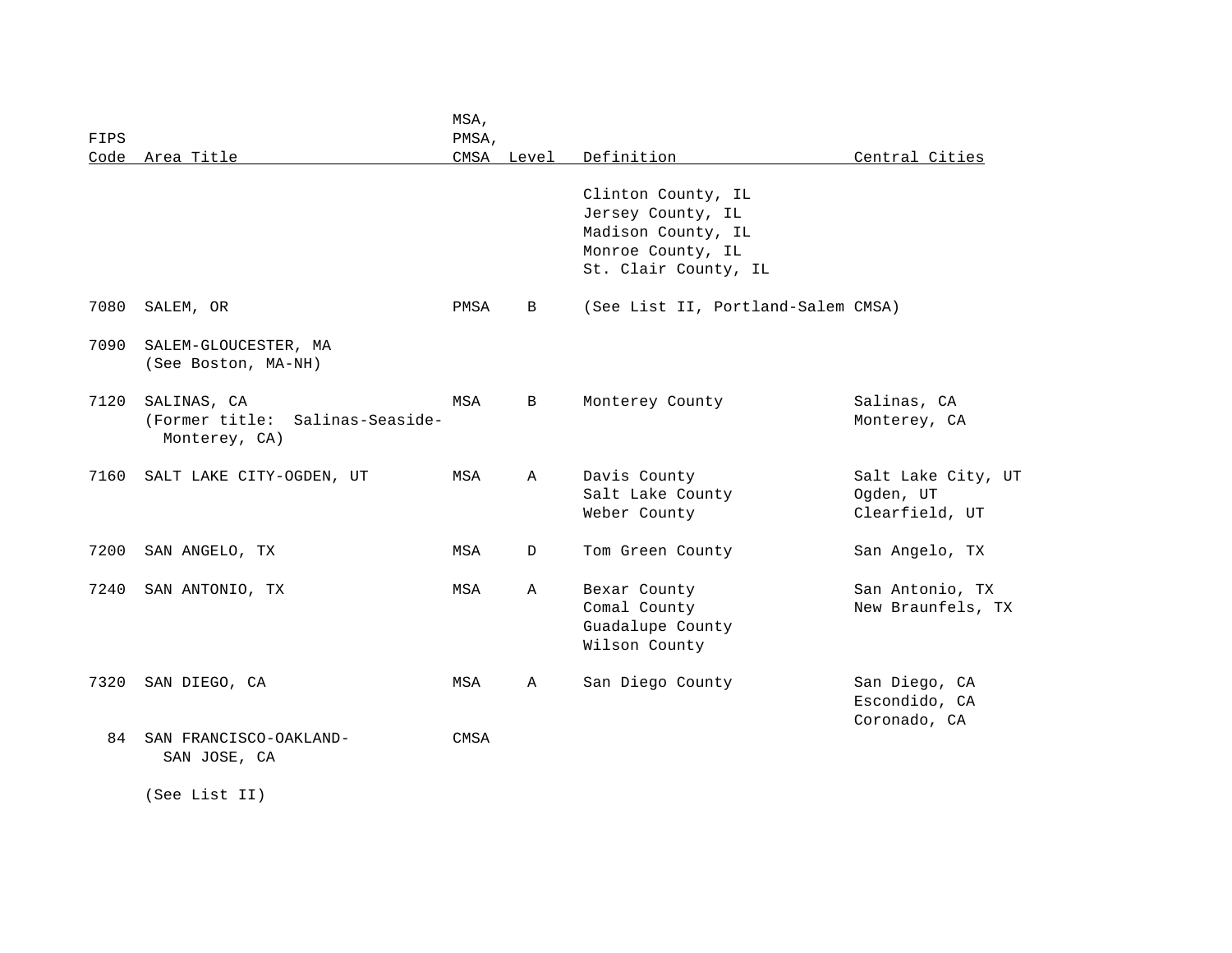|      |                                                                                              | MSA,  |               |                                                        |                                                                                 |
|------|----------------------------------------------------------------------------------------------|-------|---------------|--------------------------------------------------------|---------------------------------------------------------------------------------|
| FIPS |                                                                                              | PMSA, |               |                                                        |                                                                                 |
|      | Code Area Title                                                                              |       | CMSA Level    | Definition                                             | Central Cities                                                                  |
| 7360 | SAN FRANCISCO, CA                                                                            | PMSA  | Α             | (See List II, San Francisco-Oakland-<br>San Jose CMSA) |                                                                                 |
| 7400 | SAN JOSE, CA                                                                                 | PMSA  | A             | (See List II, San Francisco-Oakland-<br>San Jose CMSA) |                                                                                 |
| 87   | SAN JUAN-CAGUAS-ARECIBO, PR<br>(See List II)                                                 | CMSA  |               |                                                        |                                                                                 |
| 7440 | SAN JUAN-BAYAMON, PR<br>(Former title: San Juan, PR)                                         | PMSA  | $\mathbb A$   | (See List II, San Juan-Caguas-Arecibo CMSA)            |                                                                                 |
| 7460 | SAN LUIS OBISPO-ATASCADERO-<br>PASO ROBLES, CA                                               | MSA   | C             | San Luis Obispo County                                 | San Luis Obispo, CA<br>Atascadero, CA<br>El Paso de Robles<br>(Paso Robles), CA |
| 7480 | SANTA BARBARA-SANTA MARIA-<br>LOMPOC, CA                                                     | MSA   | B             | Santa Barbara County                                   | Santa Barbara, CA<br>Santa Maria, CA<br>Lompoc, CA                              |
| 7485 | SANTA CRUZ-WATSONVILLE, CA<br>(Former title: Santa Cruz, CA)                                 | PMSA  | C             | (See List II, San Francisco-Oakland-<br>San Jose CMSA) |                                                                                 |
| 7490 | SANTA FE, NM                                                                                 | MSA   | $\mathcal{C}$ | Los Alamos County<br>Santa Fe County                   | Santa Fe, NM                                                                    |
| 7500 | SANTA ROSA, CA<br>(Former title: Santa Rosa-<br>Petaluma, CA)                                | PMSA  | B             | (See List II, San Francisco-Oakland-<br>San Jose CMSA) |                                                                                 |
| 7510 | SARASOTA-BRADENTON, FL<br>(Former title: Sarasota, FL;<br>includes former Bradenton, FL MSA) | MSA   | B             | Manatee County<br>Sarasota County                      | Sarasota, FL<br>Bradenton, FL                                                   |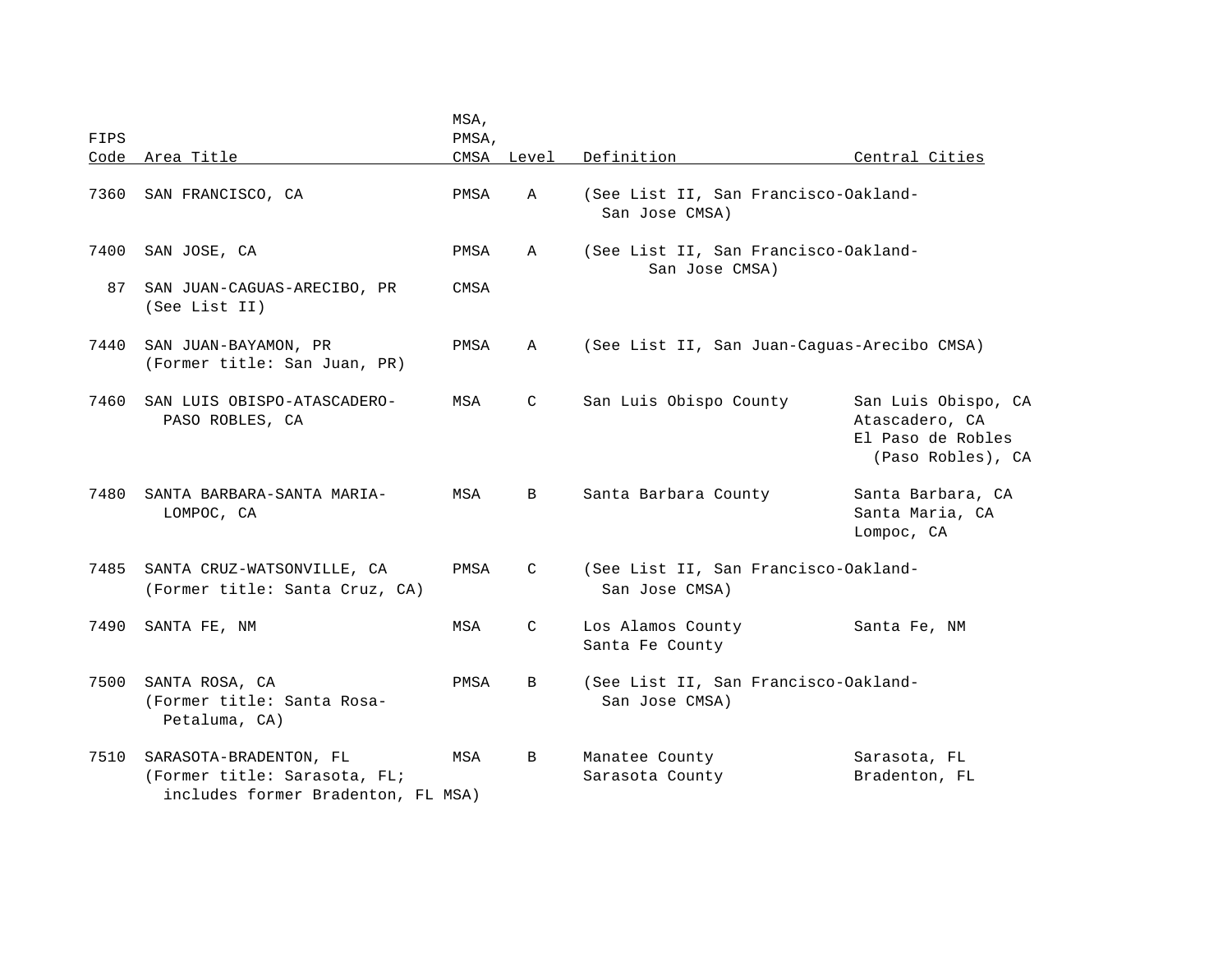| FIPS |                                                                                            | MSA,<br>PMSA, |              |                                                                          |                                    |
|------|--------------------------------------------------------------------------------------------|---------------|--------------|--------------------------------------------------------------------------|------------------------------------|
|      | Code Area Title                                                                            |               | CMSA Level   | Definition                                                               | Central Cities                     |
| 7520 | SAVANNAH, GA                                                                               | MSA           | $\mathbf{B}$ | Bryan County<br>Chatham County<br>Effingham County                       | Savannah, GA                       |
| 7560 | SCRANTON--WILKES-BARRE--<br>HAZLETON, PA<br>(Former title: Scranton--<br>Wilkes-Barre, PA) | MSA           | B            | Columbia County<br>Lackawanna County<br>Luzerne County<br>Wyoming County | Scranton, PA<br>Wilkes-Barre, PA   |
| 91   | SEATTLE-TACOMA-BREMERTON,<br>WA (See List II)                                              | CMSA          |              |                                                                          |                                    |
| 7600 | SEATTLE-BELLEVUE-EVERETT, WA                                                               | PMSA          | Α            | (See List II, Seattle-Tacoma-Bremerton CMSA)                             |                                    |
| 7610 | SHARON, PA                                                                                 | MSA           | $\mathsf{C}$ | Mercer County                                                            | Sharon, PA                         |
| 7620 | SHEBOYGAN, WI                                                                              | MSA           | C            | Sheboygan County                                                         | Sheboygan, WI                      |
| 7640 | SHERMAN-DENISON, TX                                                                        | MSA           | D            | Grayson County                                                           | Sherman, TX<br>Denison, TX         |
| 7680 | SHREVEPORT-BOSSIER CITY, LA<br>(Former title: Shreveport, LA)                              | MSA           | B            | Bossier Parish<br>Caddo Parish<br>Webster Parish                         | Shreveport, LA<br>Bossier City, LA |
| 7720 | SIOUX CITY, IA-NE                                                                          | MSA           | $\mathsf{C}$ | Woodbury County, IA<br>Dakota County, NE                                 | Sioux City, IA                     |
| 7760 | SIOUX FALLS, SD                                                                            | MSA           | C            | Lincoln County<br>Minnehaha County                                       | Sioux Falls, SD                    |
| 7800 | SOUTH BEND, IN<br>(Former title: South<br>Bend-Mishawaka, IN)                              | MSA           | C            | St. Joseph County                                                        | South Bend, IN                     |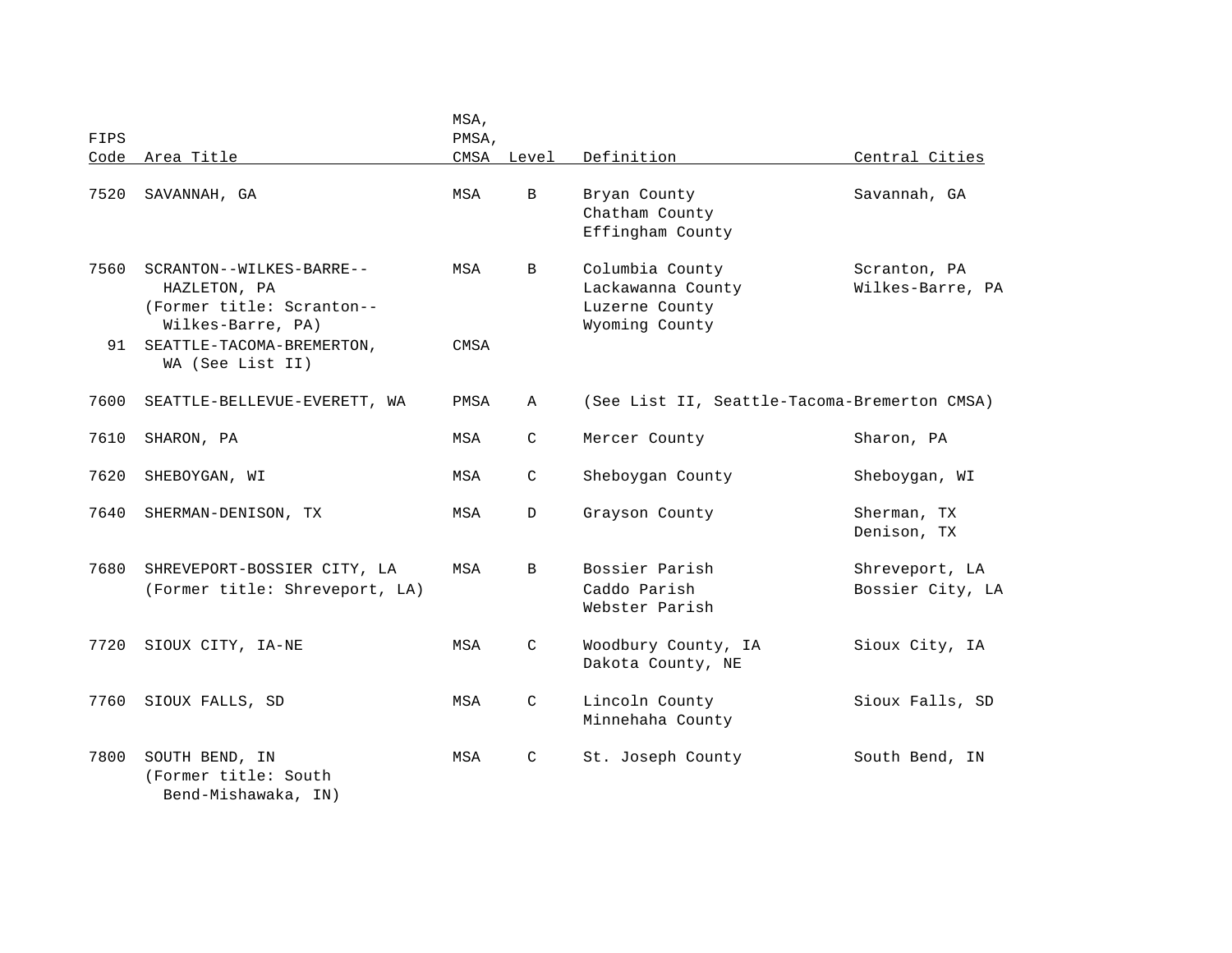|      |                 | MSA,  |              |                                                                                                                                                                                                                                                                                                                                                                                                                                                   |                                                                    |
|------|-----------------|-------|--------------|---------------------------------------------------------------------------------------------------------------------------------------------------------------------------------------------------------------------------------------------------------------------------------------------------------------------------------------------------------------------------------------------------------------------------------------------------|--------------------------------------------------------------------|
| FIPS |                 | PMSA, |              |                                                                                                                                                                                                                                                                                                                                                                                                                                                   |                                                                    |
| Code | Area Title      |       | CMSA Level   | Definition                                                                                                                                                                                                                                                                                                                                                                                                                                        | Central Cities                                                     |
| 7840 | SPOKANE, WA     | MSA   | B            | Spokane County                                                                                                                                                                                                                                                                                                                                                                                                                                    | Spokane, WA                                                        |
| 7880 | SPRINGFIELD, IL | MSA   | C            | Menard County<br>Sangamon County                                                                                                                                                                                                                                                                                                                                                                                                                  | Springfield, IL                                                    |
| 7920 | SPRINGFIELD, MO | MSA   | $\, {\bf B}$ | Christian County<br>Greene County<br>Webster County                                                                                                                                                                                                                                                                                                                                                                                               | Springfield, MO                                                    |
| 8000 | SPRINGFIELD, MA | MSA   | B            | Franklin County<br>$(part)$ :<br>Sunderland town<br>Hampden County<br>(part):<br>Agawam city<br>Chicopee city<br>East Longmeadow town<br>Hampden town<br>Holyoke city<br>Longmeadow town<br>Ludlow town<br>Monson town<br>Montgomery town<br>Palmer town<br>Russell town<br>Southwick town<br>Springfield city<br>Westfield city<br>West Springfield town<br>Wilbraham town<br>Hampshire County<br>$(part)$ :<br>Amherst town<br>Belchertown town | Springfield, MA<br>Holyoke, MA<br>Westfield, MA<br>Northampton, MA |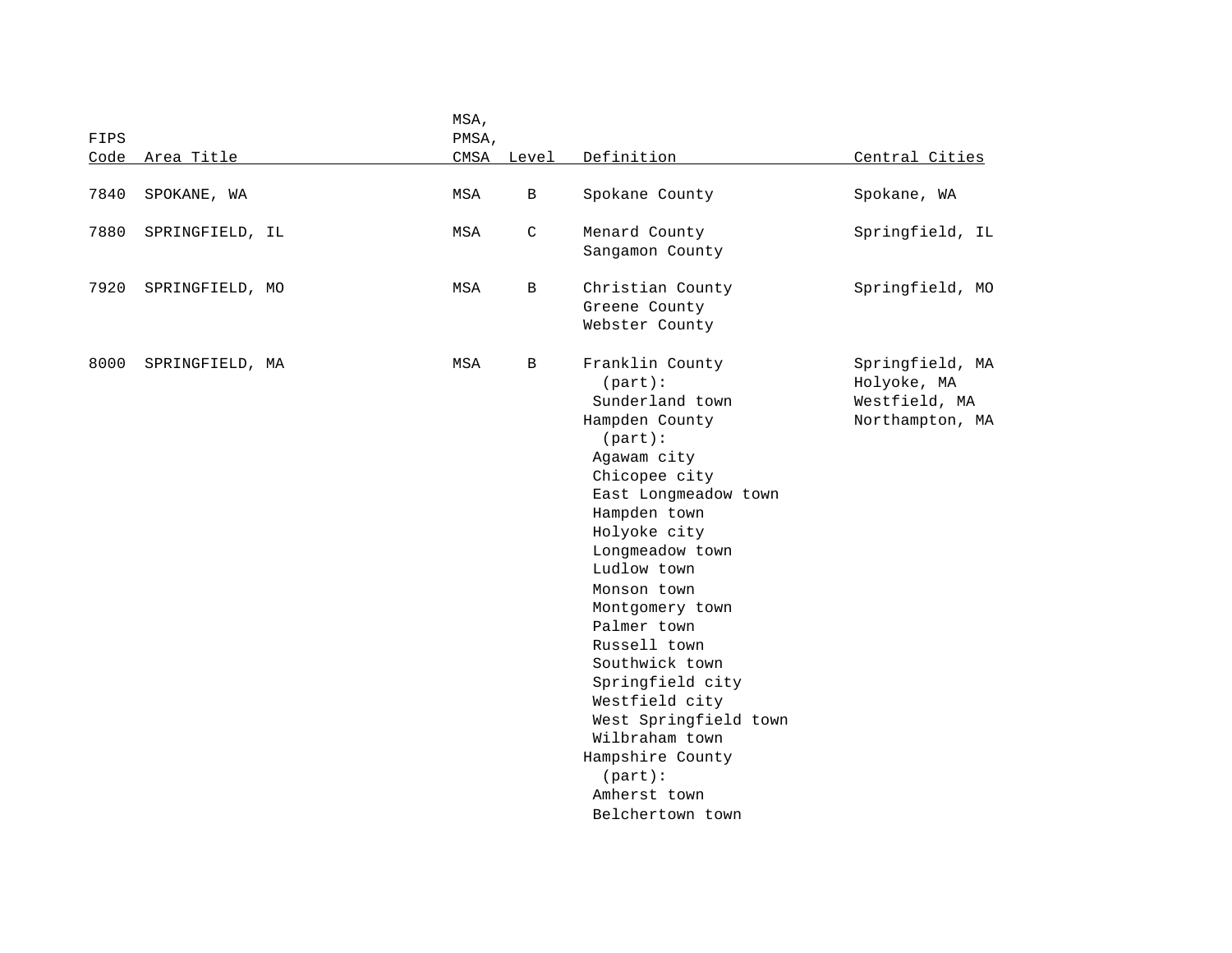| FIPS |                                                      | MSA,<br>PMSA, |            |                                                                                                                                                                                   |                                 |
|------|------------------------------------------------------|---------------|------------|-----------------------------------------------------------------------------------------------------------------------------------------------------------------------------------|---------------------------------|
| Code | Area Title                                           |               | CMSA Level | Definition                                                                                                                                                                        | Central Cities                  |
|      |                                                      |               |            | Easthampton town<br>Granby town<br>Hadley town<br>Hatfield town<br>Huntington town<br>Northampton city<br>Southampton town<br>South Hadley town<br>Ware town<br>Williamsburg town |                                 |
| 8040 | STAMFORD-NORWALK, CT<br>(Former title: Stamford, CT) | PMSA          | B          | (See List II, New York-Northern New Jersey-<br>Long Island CMSA)                                                                                                                  |                                 |
| 8050 | STATE COLLEGE, PA                                    | MSA           | C          | Centre County                                                                                                                                                                     | State College, PA               |
| 8080 | STEUBENVILLE-WEIRTON, OH-WV                          | MSA           | C          | Jefferson County, OH<br>Brooke County, WV<br>Hancock County, WV                                                                                                                   | Steubenville, OH<br>Weirton, WV |
| 8120 | STOCKTON-LODI, CA<br>(Former title: Stockton, CA)    | MSA           | B          | San Joaquin County                                                                                                                                                                | Stockton, CA<br>Lodi, CA        |
| 8140 | SUMTER, SC                                           | MSA           | C          | Sumter County                                                                                                                                                                     | Sumter, SC                      |
| 8160 | SYRACUSE, NY                                         | MSA           | В          | Cayuga County<br>Madison County<br>Onondaga County<br>Oswego County                                                                                                               | Syracuse, NY<br>Auburn, NY      |
| 8200 | TACOMA, WA                                           | PMSA          | B          | (See List II, Seattle-Tacoma-Bremerton CMSA)                                                                                                                                      |                                 |
| 8240 | TALLAHASSEE, FL                                      | MSA           | C          | Gadsden County<br>Leon County                                                                                                                                                     | Tallahassee, FL                 |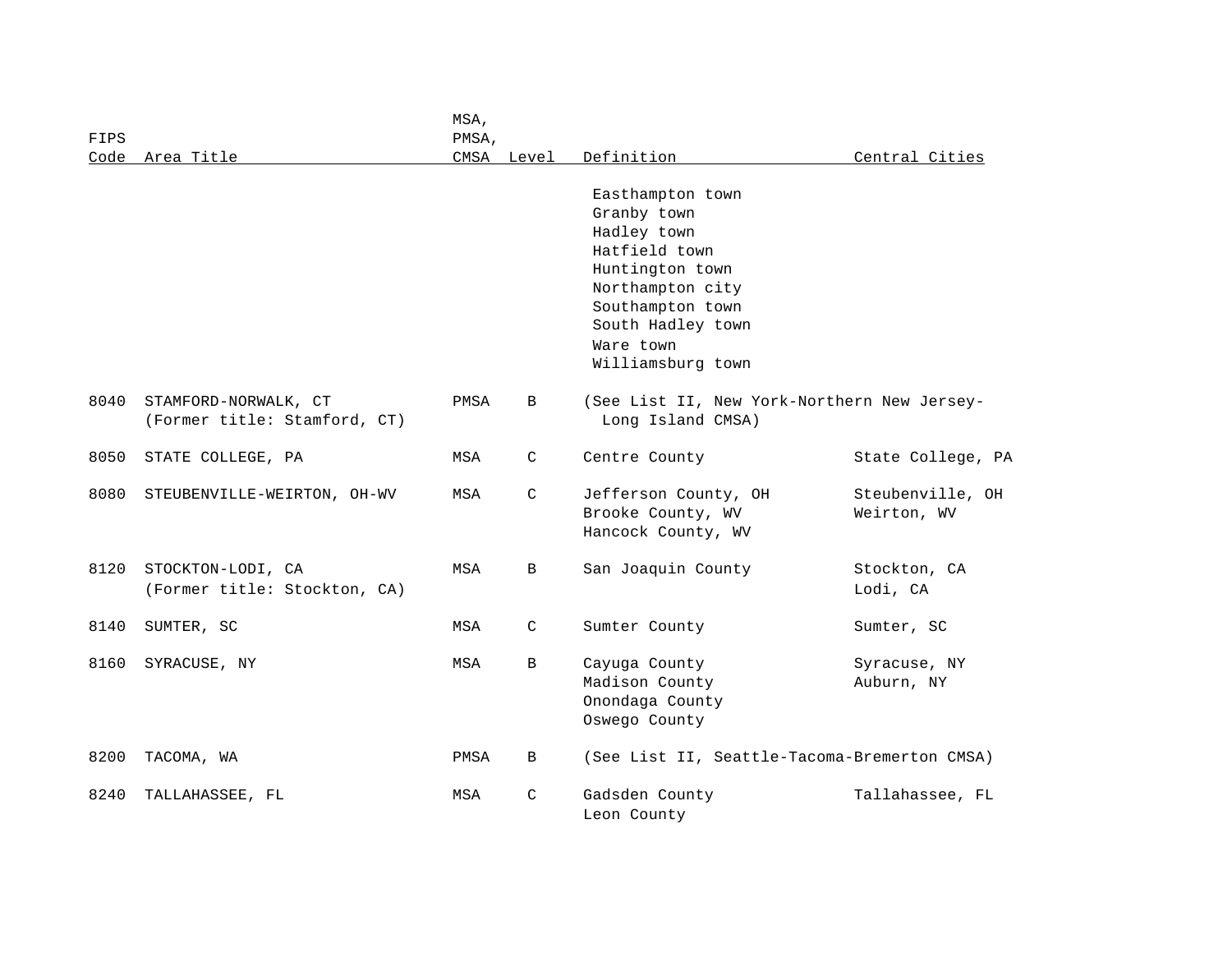| FIPS |                                         | MSA,<br>PMSA, |              |                                                                                 |                                                   |
|------|-----------------------------------------|---------------|--------------|---------------------------------------------------------------------------------|---------------------------------------------------|
| Code | Area Title                              |               | CMSA Level   | Definition                                                                      | Central Cities                                    |
| 8280 | TAMPA-ST. PETERSBURG-<br>CLEARWATER, FL | MSA           | $\mathbb{A}$ | Hernando County<br>Hillsborough County<br>Pasco County<br>Pinellas County       | Tampa, FL<br>St. Petersburg, FL<br>Clearwater, FL |
| 8320 | TERRE HAUTE, IN                         | MSA           | C            | Clay County<br>Vermillion County<br>Vigo County                                 | Terre Haute, IN                                   |
| 8360 | TEXARKANA, TX-TEXARKANA, AR             | MSA           | $\mathsf{C}$ | Bowie County, TX<br>Miller County, AR                                           | Texarkana, TX<br>Texarkana, AR                    |
| 8400 | TOLEDO, OH                              | MSA           | B            | Fulton County<br>Lucas County<br>Wood County                                    | Toledo, OH<br>Bowling Green, OH                   |
| 8440 | TOPEKA, KS                              | MSA           | $\mathsf{C}$ | Shawnee County                                                                  | Topeka, KS                                        |
| 8480 | TRENTON, NJ                             | PMSA          | B            | (See List II, New York-Northern New Jersey-<br>Long Island CMSA)                |                                                   |
| 8520 | TUCSON, AZ                              | MSA           | B            | Pima County                                                                     | Tucson, AZ                                        |
| 8560 | TULSA, OK                               | MSA           | B            | Creek County<br>Osage County<br>Rogers County<br>Tulsa County<br>Wagoner County | Tulsa, OK                                         |
| 8600 | TUSCALOOSA, AL                          | MSA           | C            | Tuscaloosa County                                                               | Tuscaloosa, AL                                    |
| 8640 | TYLER, TX                               | MSA           | C            | Smith County                                                                    | Tyler, TX                                         |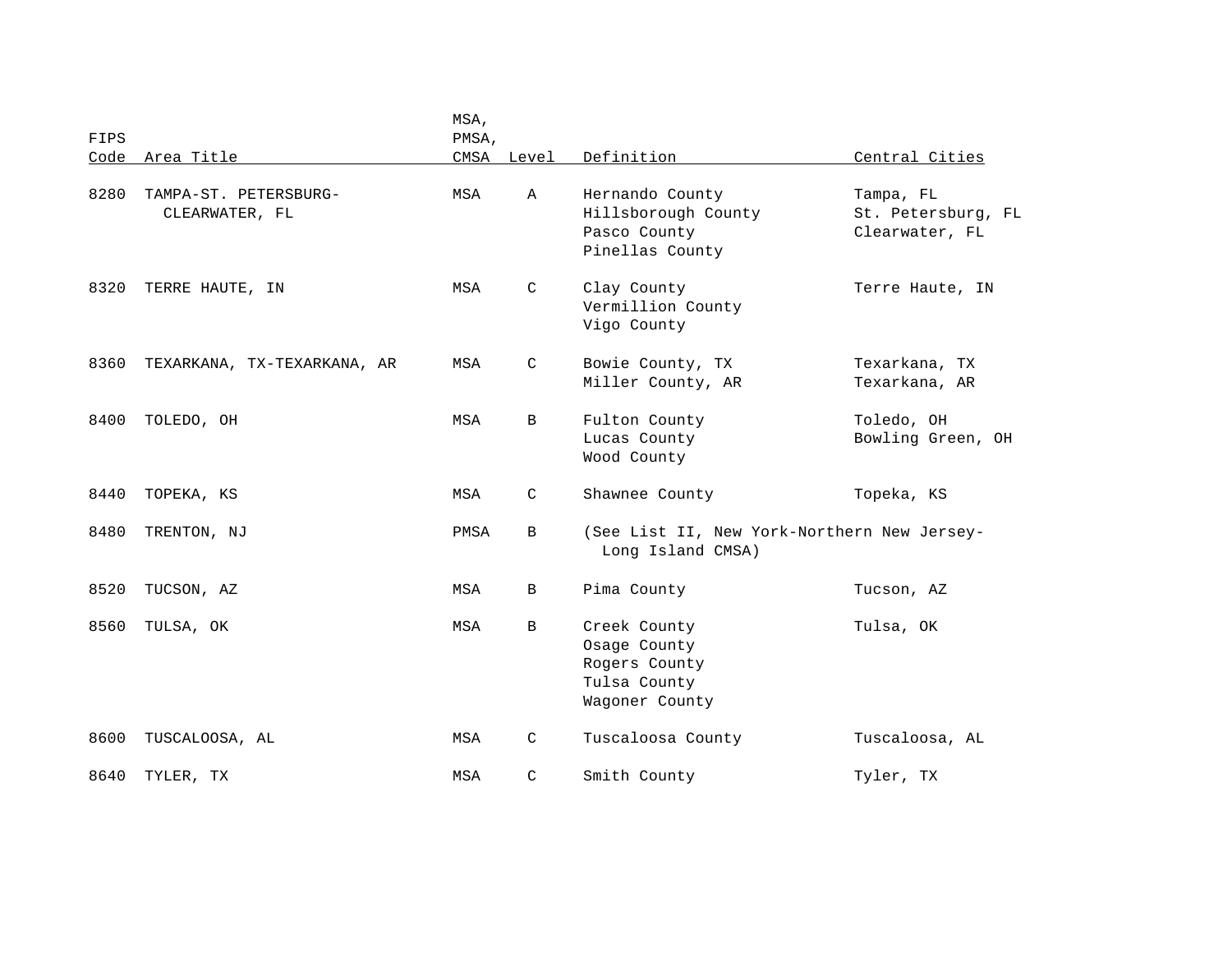|            |                                                                          | MSA,        |              |                                                                  |                                              |
|------------|--------------------------------------------------------------------------|-------------|--------------|------------------------------------------------------------------|----------------------------------------------|
| FIPS       |                                                                          | PMSA,       |              |                                                                  |                                              |
|            | Code Area Title                                                          |             | CMSA Level   | Definition                                                       | Central Cities                               |
| 8680       | UTICA-ROME, NY                                                           | MSA         | $\mathbf{B}$ | Herkimer County<br>Oneida County                                 | Utica, NY<br>Rome, NY                        |
| 8720       | VALLEJO-FAIRFIELD-NAPA, CA                                               | PMSA        | B            | (See List II, San Francisco-Oakland-<br>San Jose CMSA)           |                                              |
| 8725       | VANCOUVER, WA<br>(See Portland-Vancouver, OR-WA)                         |             |              |                                                                  |                                              |
| 8735       | VENTURA, CA<br>(Former code and title: 6000 CMSA)<br>Oxnard-Ventura, CA) | PMSA        | B            | (See List II, Los Angeles-Riverside-Orange County                |                                              |
| 8750       | VICTORIA, TX                                                             | MSA         | D            | Victoria County                                                  | Victoria, TX                                 |
| 8760       | VINELAND-MILLVILLE-BRIDGETON,                                            | PMSA        | C            | (See List II, Philadelphia-Wilmington-NJ<br>Atlantic City CMSA)  |                                              |
|            | 8780 VISALIA-TULARE-PORTERVILLE, CA                                      | MSA         | B            | Tulare County                                                    | Visalia, CA<br>Tulare, CA<br>Porterville, CA |
| 8800<br>97 | WACO, TX<br>WASHINGTON-BALTIMORE,<br>DC-MD-VA-WV                         | MSA<br>CMSA | C            | McLennan County                                                  | Waco, TX                                     |
|            | (See List II)                                                            |             |              |                                                                  |                                              |
| 8840       | WASHINGTON, DC-MD-VA-WV<br>(Former title: Washington,<br>$DC-MD-VA$ )    | PMSA        | Α            | (See List II, Washington-Baltimore CMSA)                         |                                              |
| 8880       | WATERBURY, CT                                                            | PMSA        | C            | (See List II, New York-Northern New Jersey-<br>Long Island CMSA) |                                              |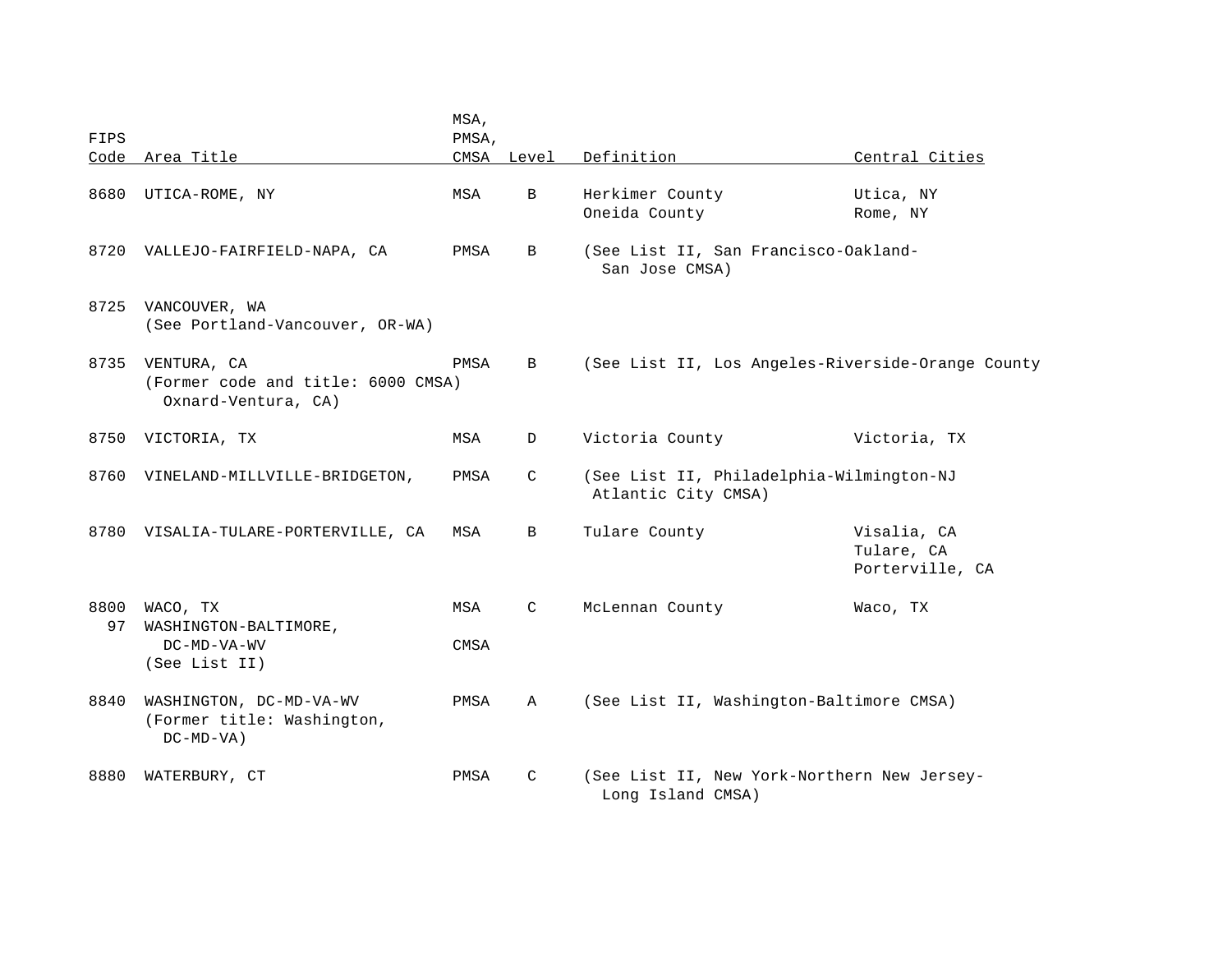| FIPS<br>PMSA,<br>Code<br>Area Title<br>CMSA Level<br>Definition<br>Central Cities<br>$\mathcal{C}$<br>8920<br>Black Hawk County<br>Waterloo, IA<br>WATERLOO-CEDAR FALLS, IA<br>MSA<br>Cedar Falls, IA<br>8940<br>WAUSAU, WI<br>MSA<br>C<br>Marathon County<br>Wausau, WI<br>8960<br>WEST PALM BEACH-BOCA RATON, FL<br>MSA<br>B<br>Palm Beach County<br>(Former title: West Palm Beach-<br>Boca Raton, FL<br>Boca Raton-Delray Beach, FL) |                     |
|------------------------------------------------------------------------------------------------------------------------------------------------------------------------------------------------------------------------------------------------------------------------------------------------------------------------------------------------------------------------------------------------------------------------------------------|---------------------|
|                                                                                                                                                                                                                                                                                                                                                                                                                                          |                     |
|                                                                                                                                                                                                                                                                                                                                                                                                                                          |                     |
|                                                                                                                                                                                                                                                                                                                                                                                                                                          |                     |
|                                                                                                                                                                                                                                                                                                                                                                                                                                          | West Palm Beach, FL |
| 9000<br>MSA<br>$\mathsf{C}$<br>Marshall County, WV<br>Wheeling, WV<br>WHEELING, WV-OH<br>Ohio County, WV<br>Belmont County, OH                                                                                                                                                                                                                                                                                                           |                     |
| Butler County<br>9040<br>WICHITA, KS<br>MSA<br>B<br>Wichita, KS<br>Harvey County*<br>Sedgwick County                                                                                                                                                                                                                                                                                                                                     |                     |
| 9080<br>MSA<br>$\mathcal{C}$<br>Archer County<br>WICHITA FALLS, TX<br>Wichita County                                                                                                                                                                                                                                                                                                                                                     | Wichita Falls, TX   |
| 9140<br>$\mathsf{C}$<br>Lycoming County<br>WILLIAMSPORT, PA<br>MSA                                                                                                                                                                                                                                                                                                                                                                       | Williamsport, PA    |
| (See List II, Philadelphia-Wilmington-<br>9160<br>WILMINGTON-NEWARK, DE-MD<br>PMSA<br><sub>B</sub><br>(Former title: Wilmington,<br>Atlantic City CMSA)<br>$DE-NJ-MD)$                                                                                                                                                                                                                                                                   |                     |
| Brunswick County<br>9200<br>MSA<br>$\mathcal{C}$<br>Wilmington, NC<br>WILMINGTON, NC<br>New Hanover County                                                                                                                                                                                                                                                                                                                               |                     |
| 9240<br>WORCESTER, MA-CT<br>(See List II, Boston-Worcester-<br>PMSA<br>B<br>(Former title: Worcester, MA)<br>Lawrence CMSA)                                                                                                                                                                                                                                                                                                              |                     |

<sup>\*</sup> Pursuant to Section 526 of P.L. 99-500, Section 101(m), Harvey County, KS was added to the Wichita, KS MSA effective October 18, 1986.